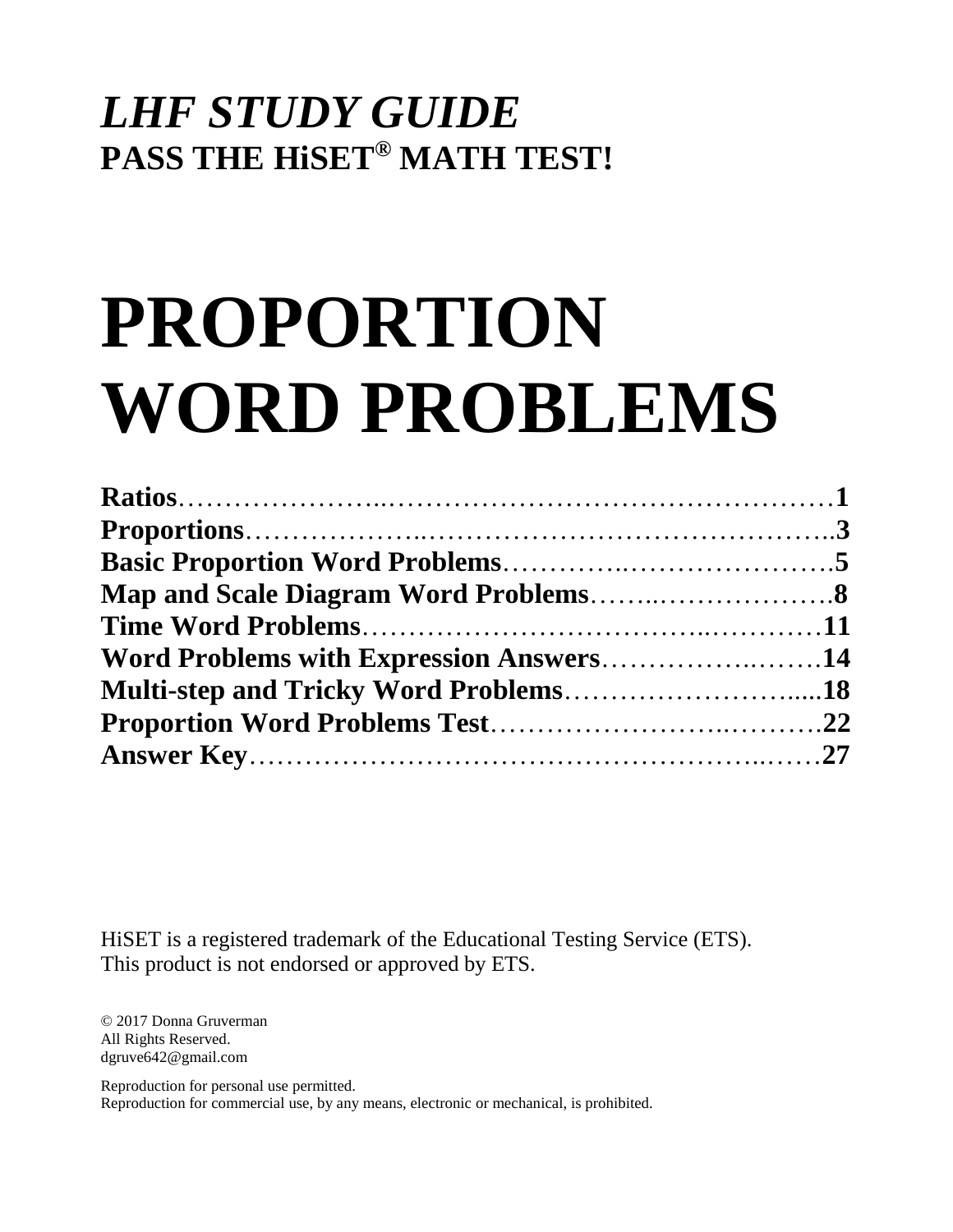# **Ratios**

A ratio shows the way that two numbers are related to each other. For example, if there are 3 cans of soup and 8 cans of tuna in the pantry, the ratio of soup to tuna is

3 to 8. This can be written several different ways: 3 to 8, or 3:8, or as a fraction,  $\frac{3}{8}$ .

The order of the words and numbers matters.

The number that is first in the ratio, or on the top of the fraction, has to match the word that comes first in the phrase.

The ratio of soup to tuna is expressed as 3 to 8, 3:8, or  $\frac{3}{8}$ .

The ratio of tuna to soup is expressed as 8 to 3, 8:3, or  $\frac{8}{3}$ .

Ratios should be reduced to lowest terms, so a ratio of  $\frac{8}{12}$  would be reduced to  $\frac{2}{3}$  $\frac{2}{3}$ .

**Tip –** to reduce a fraction on the calculator, enter it as a fraction using the abc key, then press the equal sign.

To reduce  $\frac{8}{12}$  enter 8 abc 12 = and you will get  $\frac{2}{3}$ .

**Note –** Ratios that reduce to a whole number should be expressed in fraction form, with the number 1 in the denominator (bottom of fraction). For example, the ratio  $\frac{12}{4}$  will reduce to 3 on your calculator, but should be written as  $\frac{3}{1}$ .

**Example 1:** Sue walks 8 miles every 2 weeks.

| 1. The ratio of miles to weeks is: 8 to 2 which reduces to 4 to 1 |                              |                                                          |  |
|-------------------------------------------------------------------|------------------------------|----------------------------------------------------------|--|
|                                                                   | or $8:2$                     | which reduces to $4:1$                                   |  |
|                                                                   |                              | or $\frac{8}{2}$ which reduces to $\frac{4}{1}$          |  |
| 2. The ratio of weeks to miles is: 2 to 8 which reduces to 1 to 4 | or $2:8$<br>or $\frac{2}{8}$ | which reduces to $1:4$<br>which reduces to $\frac{1}{4}$ |  |

**Example 2:** A class has 11 boys and 12 girls.

| 1. The ratio of boys to girls is:                             | 11 to 12 or 11:12 or |  |          | 12.      |
|---------------------------------------------------------------|----------------------|--|----------|----------|
| 2. The ratio of girls to boys is:                             | 12 to 11 or 12:11    |  | $\alpha$ | 12<br>11 |
| 3. The ratio of girls to students is: $12$ to $23$ or $12:23$ |                      |  | $\alpha$ | 12<br>23 |

 Notice that to form the last ratio, you have to add the number of boys plus the number of girls to get the number of students.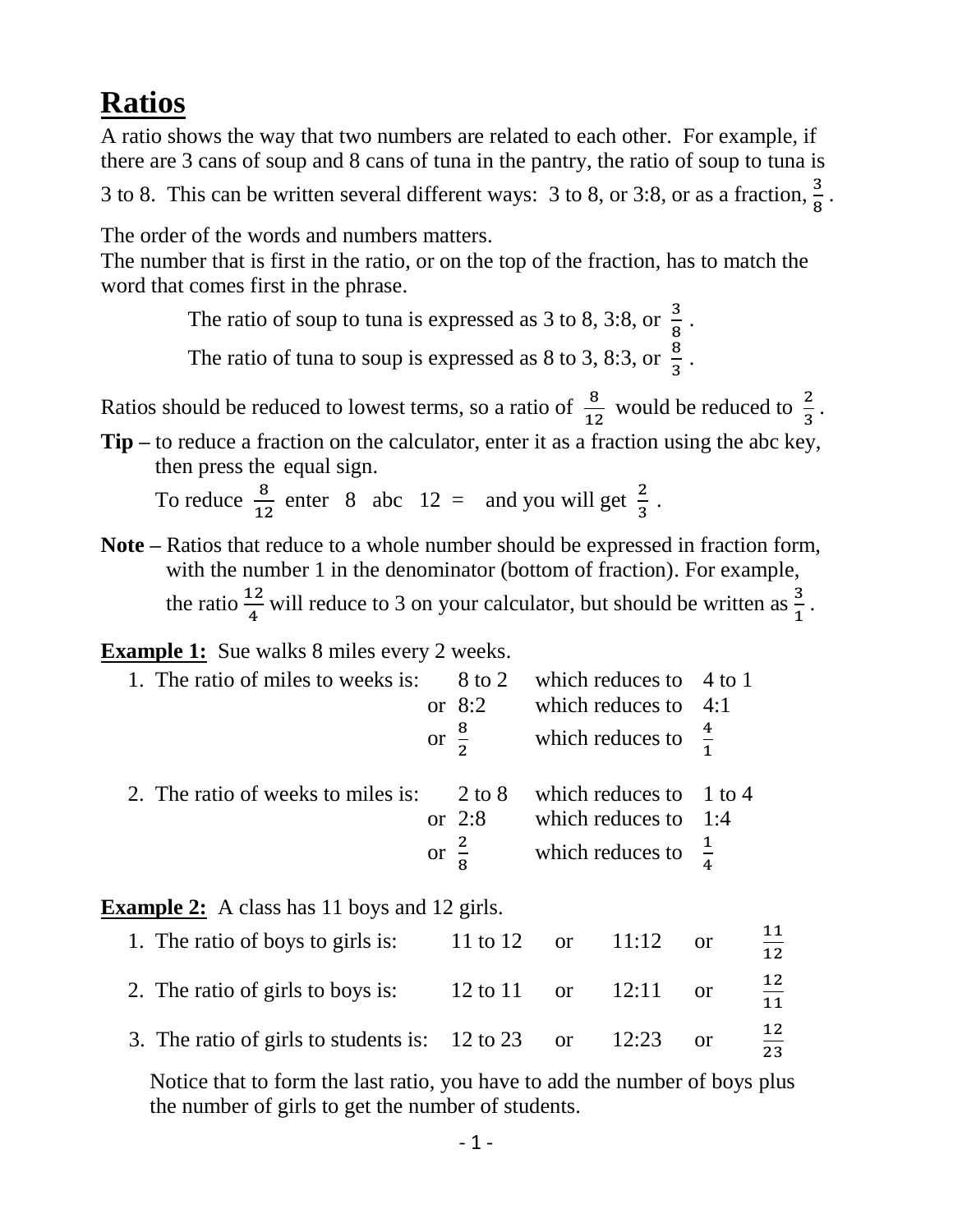#### **Reducing Improper Fraction Ratios**

If you use the abc key to reduce an improper fraction ratio (top number is bigger than bottom number), you will get a mixed number, not a ratio in fraction form.

For example, if you reduce the ratio  $\frac{25}{10}$  by entering 25 abc 10 =

you will get  $2\frac{1}{2}$  which is a mixed number, not a ratio in fraction form.

So, if you want a ratio in fraction form, reduce an improper fraction ratio by hand by dividing the same number into the top and bottom of the fraction.

Reduce  $\frac{25}{10}$  by dividing 5 into both the top and bottom numbers to get  $\frac{5}{2}$ .

**OR -** Use this little trick: Flip the top and bottom number of an improper fraction ratio, reduce on the calculator, and then flip your answer.

For example, to reduce the ratio  $\frac{25}{10}$ , flip the fraction and reduce  $\frac{10}{25}$  on the calculator, then flip your result.

Enter 10 abc 25 = and get  $\frac{2}{5}$ . Flip the result to get  $\frac{5}{2}$ .

 *Remember* – do this only if the top number is bigger than the bottom number in a fraction ratio you need to reduce.

**Example 3:** Darla has 10 pennies, 6 nickels, and 4 dimes.

| 1. The ratio of pennies to nickels is: $10$ to $6$ or $10:6$<br><b>or</b> | $\frac{10}{ }$<br>6 |
|---------------------------------------------------------------------------|---------------------|
| which reduces to: $5$ to 3<br>5:3                                         | 5<br>$\overline{3}$ |
| (Reduce the improper fraction ratio $\frac{10}{6}$ by hand,               |                     |
| or reduce $\frac{6}{10}$ on the calculator and flip the result.)          |                     |
|                                                                           |                     |

2. The ratio of coins to dimes is:  $20 \text{ to } 4$  or 20 4 which reduces to:  $5 \text{ to } 1$   $5:1$ 5 1 3. The ratio of coins to nickels is:  $20 \text{ to } 6$  or 20 6 which reduces to:  $10$  to 3  $10:3$ 10  $\frac{10}{3}$ *(Reduce the improper fraction ratio*  $\frac{20}{6}$  *by hand, or reduce*  $\frac{6}{20}$  *on the calculator and flip the result.*)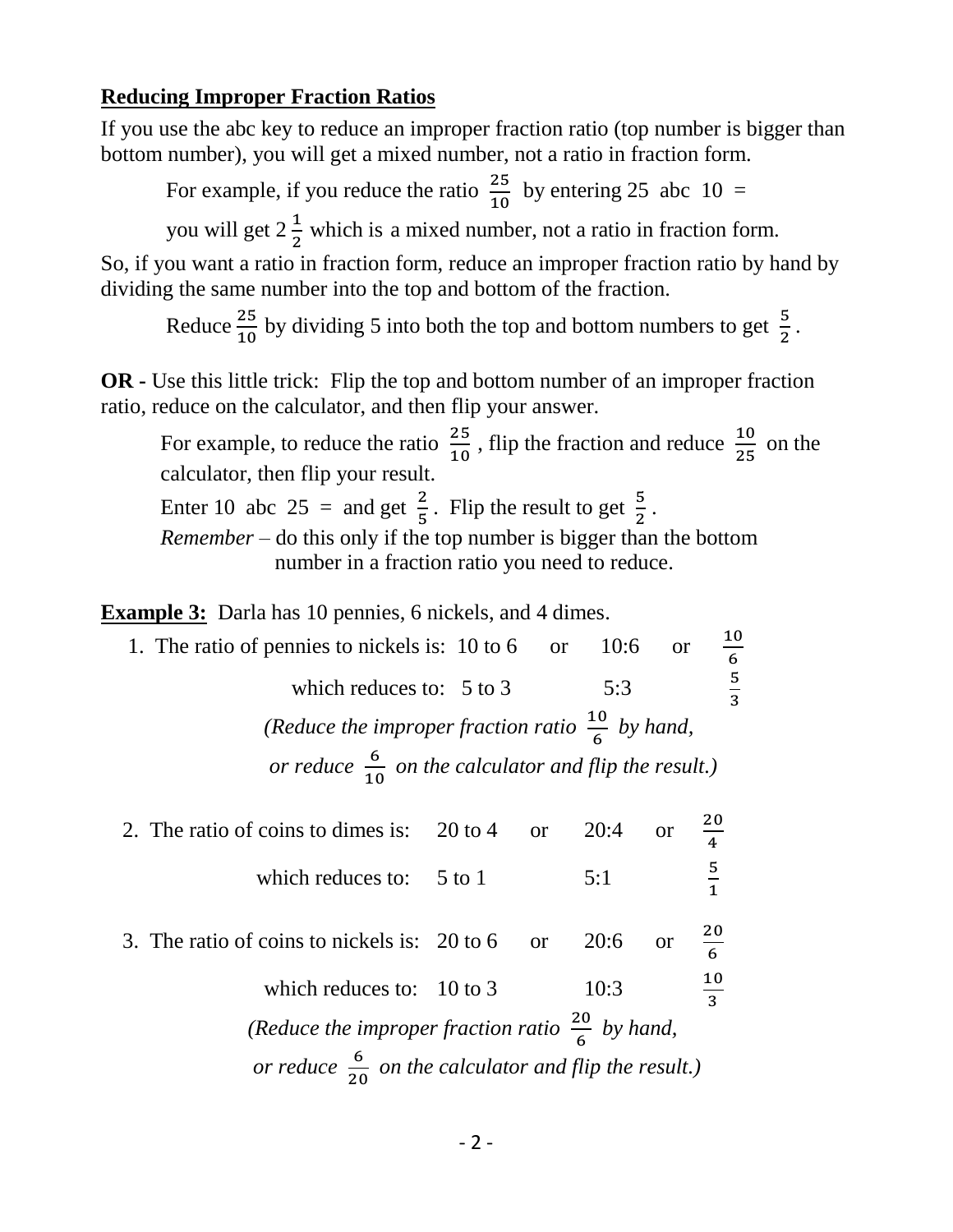**Practice One** – Write your ratios in fraction form. *Answers – p. 27*

- **1.** A 24-piece box of candy has 6 chocolates, 5 caramels, 10 jellies, and 3 mints.
	- a) What is the ratio of chocolates to caramels?
	- b) What is the ratio of caramels to chocolates?
	- c) What is the ratio of jellies to mints?
	- d) What is the ratio of mints to total number of candies?
	- e) What is the ratio of total number of candies to chocolates?
	- f) What is the ratio of total number of candies to jellies?
- **2.** Sammy played 12 games of chess and won 7 of them.
	- a) What is the ratio of games won to games played?
	- b) What is the ratio of games played to games won?
	- c) What is the ratio of games won to games lost?
	- d) What is the ratio of games lost to games to games played?

# **Proportions**

A proportion shows two ratios that are equal to each other.

For example,  $\frac{2}{5}$  $\frac{2}{5} = \frac{4}{10}$  $\frac{4}{10}$  is a proportion because both fractions are equal.

**You can test** that they are equal by reducing both fractions. You will get the same result for both.

2  $\frac{2}{5}$  reduces to  $\frac{2}{5}$  and  $\frac{4}{10}$  reduces to  $\frac{2}{5}$ 

**You can also test** that they are equal by simplifying both fractions with division. Think of the fraction bar as a division sign.

 $2 \div 5 = 0.4$  and  $4 \div 10 = 0.4$ 

**Another test** to prove the fractions are equal is to multiply cross products. This means that if you multiply the diagonals, you will get the same product both times.

$$
2 \times 10 = 20
$$
 and  $5 \times 4 = 20$ 

To multiply diagonals means to multiply the top of one fraction in a proportion times the bottom of the other fraction.

The word "product" means the answer of a multiplication problem.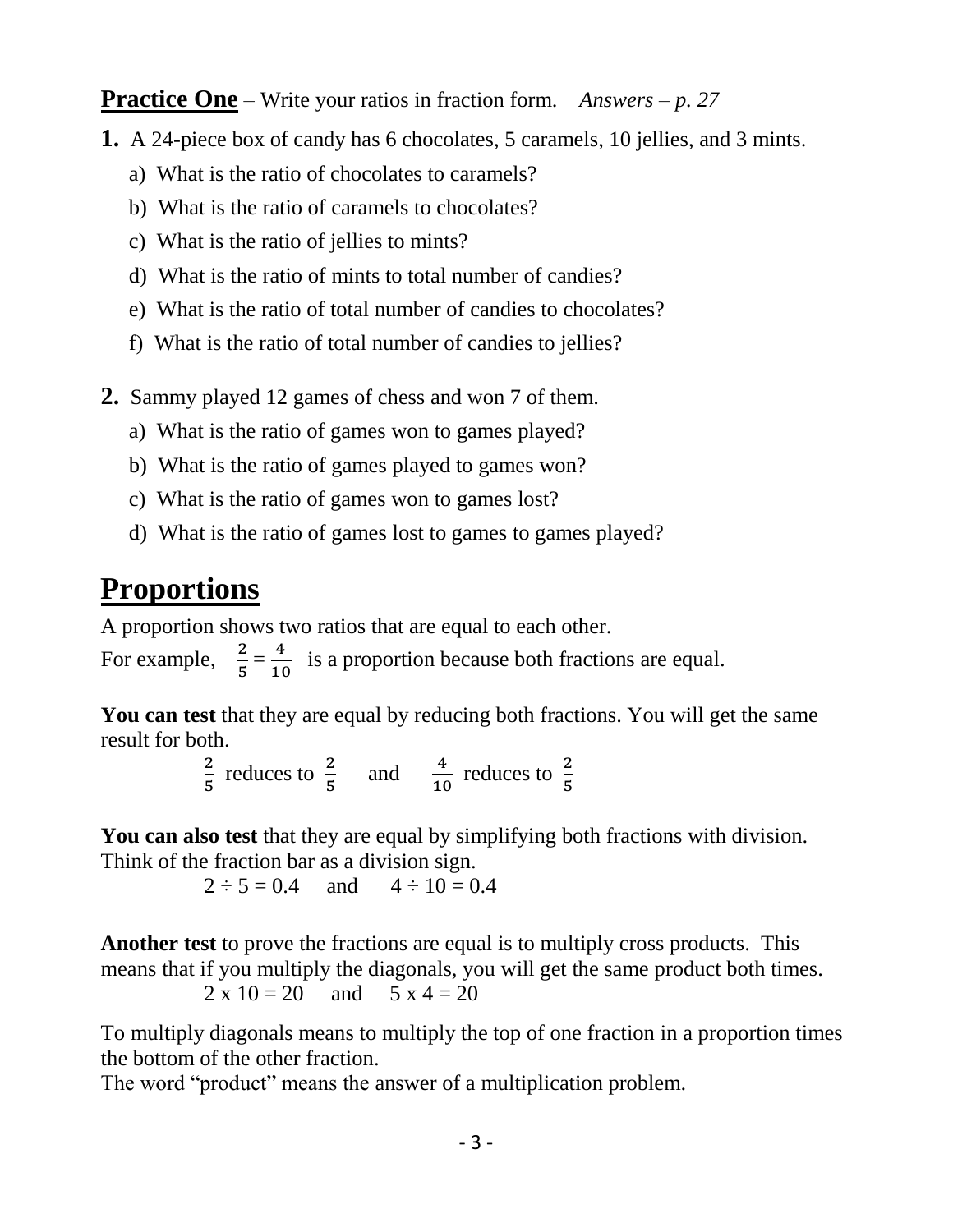# **Cross Multiplication**

Notice that a proportion has four parts. There are two tops, called numerators, and two bottoms, called denominators. In a proportion where three of the parts are known, cross multiplication can be used to solve for the missing part. This is done by multiplying the two diagonal numbers and dividing by the remaining number. The answer will be the missing part.

**Examples** – *x* stands for the missing part, also called the unknown.

| 1. $\frac{x}{12} = \frac{3}{4}$ | $x = 12 \times 3 \div 4 = 9$ or $x = 3 \times 12 \div 4 = 9$                                       |                                                                                  | $\frac{9}{12} = \frac{3}{4}$  |
|---------------------------------|----------------------------------------------------------------------------------------------------|----------------------------------------------------------------------------------|-------------------------------|
|                                 | 2. $\frac{4}{7} = \frac{x}{63}$ $x = 4 \times 63 \div 7 = 36$ or $x = 63 \times 4 \div 7 = 36$     |                                                                                  | $\frac{4}{7} = \frac{36}{63}$ |
|                                 | 3. $\frac{15}{x} = \frac{75}{45}$ $x = 15 \times 45 \div 75 = 9$ or $x = 45 \times 15 \div 75 = 9$ |                                                                                  | $rac{15}{9} = \frac{75}{45}$  |
|                                 |                                                                                                    | $4^{24}$ 3 $2^{100}$ $2^{100}$ $2^{11}$ $10^{100}$ $2^{100}$ $2^{101}$ $2^{101}$ | 24 3                          |

4.  $\frac{24}{20}$  $\frac{24}{80} = \frac{3}{x}$  $\frac{3}{x}$   $x = 3 \times 80 \div 24 = 10$  or  $x = 80 \times 3 \div 24 = 10$  $\frac{24}{80} = \frac{3}{10}$ 

Test that the completed proportions are correct.

In example 1, the completed proportion is  $\frac{9}{12} = \frac{3}{4}$  $\frac{3}{4}$  . Reduce both fractions . Both reduce to  $\frac{3}{4}$ . Or, divide to simplify.  $9 \div 12 = 0.75$  and  $3 \div 4 = 0.75$ Or, multiply cross products.  $12 \times 3 = 36$  and  $9 \times 4 = 36$ Test the completed proportions in examples 2, 3, and 4 above.

**Practice Two** – Solve for *x* using cross multiplication. *Answers – p. 27* 

- **1.**  $\frac{x}{5}$  $\frac{x}{5} = \frac{24}{30}$ 30 **2.**  $\frac{9}{11}$  $\frac{9}{12} = \frac{3}{x}$  $\frac{3}{x}$ 3.  $\frac{5}{9}$  $\frac{5}{8} = \frac{x}{88}$ 88 **4.**  $\frac{4}{x}$  $\frac{4}{x} = \frac{36}{63}$  $\frac{56}{63}$ 5.  $\frac{10}{x}$  $\frac{10}{x} = \frac{25}{100}$ 100 **6.**  $\frac{x}{2}$  $\frac{x}{9} = \frac{75}{45}$
- $7. \frac{9}{2}$  $\frac{9}{3} = \frac{12}{x}$  $\mathcal{X}$ **8.**  $\frac{24}{20}$  $\frac{24}{80} = \frac{x}{10}$  $\frac{x}{10}$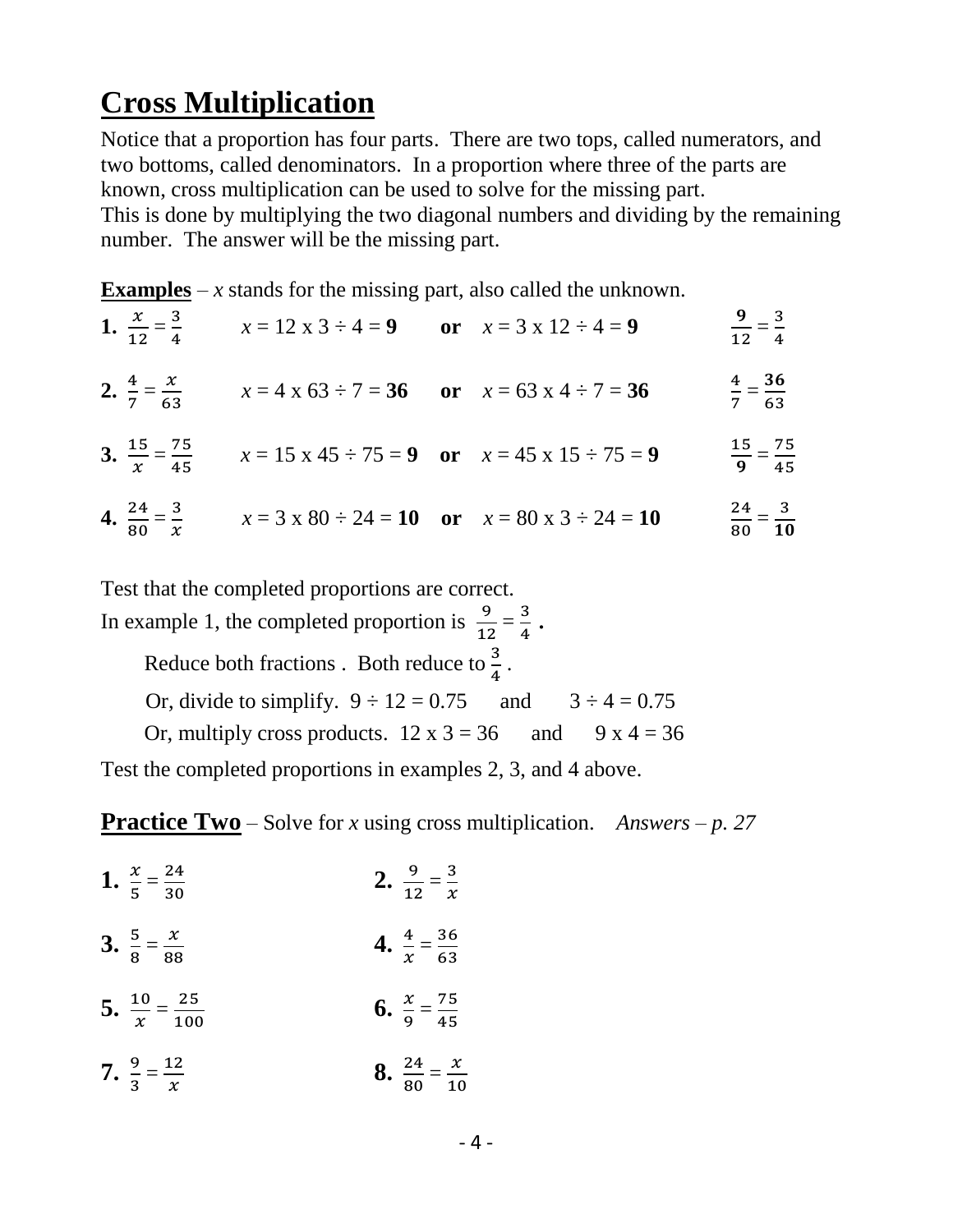# **Proportion Word Problems**

Proportion word problems are solved by setting up a proportion where three of the parts are known based on information in the word problem, and then using cross multiplication to solve for the missing fourth part.

# **Basic Proportion Word Problems**

**Example 1**: Lena spends 15 hours practicing her violin over a period of 12 days. At the same rate, how many hours does she practice in 45 days? A. 18 B. 57 C. 56.25 D. 36 E. 45.5

**Step 1** – Determine the two related values and make a ratio out of the words. You will often find the two related values in the sentence that asks the question. In this problem, hours of practice and number of days are the two related values.

> hours of practice days

**Step 2** – Write a ratio using the relationship given in the problem. The problem tells you that 15 hours of practice goes with 12 days, so these two numbers will form the first ratio. Make sure they are in the same order as the word ratio, with hours on top and days on bottom. It doesn't matter which value is on top of the ratio and which value is on the bottom of the ratio, but you must keep the same order throughout the problem.

> hours of practice days 15  $\frac{15}{12}$

**Step 3** – Write a second ratio using *x* for the unknown, and information from the problem for the other part of the ratio. The question asks how many hours of practice go with 45 days, so, hours of practice is the unknown *x* that you need to figure out, and it goes with 45 days. x goes on top with hours. 45 goes on the bottom with days.

$$
\frac{\text{hours of practice}}{\text{days}} \qquad \frac{15}{12} = \frac{x}{45}
$$

**Step 4** – Solve for *x* using cross multiplication. 15 x 45  $\div$  12 = *x* = 56.25 **Answer: C. 56.25 hours of practice**

*Important* – When forming the first ratio, be sure to choose the two values that the problem tells you are related. In this problem, 15 hours of practice is related to 12 days. 15 hours of practice is not related to 45, the other days number.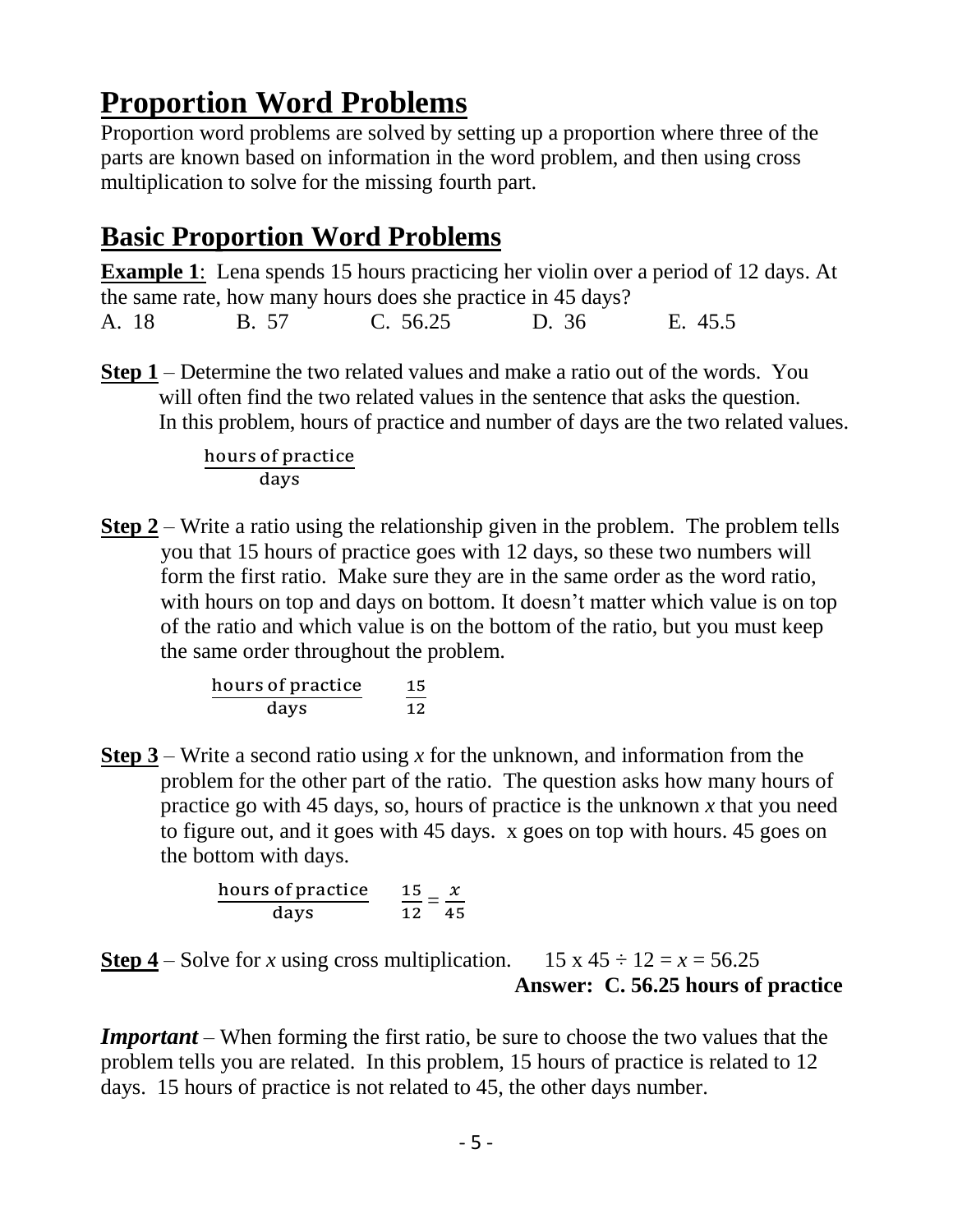**Example 2**: Joanne is catering a large wedding. She knows from experience that she needs 90 appetizers to serve 35 people. If the wedding will have 225 guests, how many appetizers should she prepare?

A. 3,150 B. 579 C. 87.5 D. 3,375 E. 759 **Step 1** – The word ratio is:  $\frac{\text{guestos}}{\text{spatial}}$ appetizers

**Step 2** – The relationship given in the problem is 90 appetizers for 35 people so these two numbers make up the first ratio. 90 goes on the bottom with the word appetizers and 35 goes on the top with the word guests. (Guests and people mean the same thing in this problem.)

| guess      | $35$ |
|------------|------|
| appetizers | $90$ |

**Step 3** – For the second ratio, the number of appetizers is the unknown value, *x*, and it goes with 225 guests. These two related values make up the second ratio. 225 goes on top with guests, and *x* goes on the bottom with appetizers.

$$
\frac{\text{guestos}}{\text{appetizers}} \frac{35}{90} = \frac{225}{x}
$$

**Step 4** – Solve with cross multiplication. 90 x  $225 \div 35 = x = 578.57$ **Answer: B. 579 appetizers**

*Important* – When forming the first ratio, be sure to choose the two values that the problem tells you are related. In this problem, 90 appetizers is related to 35 people. 90 appetizers is not related to 225, the other people number.

**Example 3:** The cost of carpeting is directly proportional to the size of the area being carpeted. If it costs \$16 to carpet 3 square yards, how much will it cost to carpet 525 square yards?

A. \$98.44 B. \$175 C. \$8,400 D. \$32.81 E. \$2,800

This is another way of wording a proportion problem, and it is solved the same way as the first two examples. The two related values are cost in \$ and size in square yards. The first ratio shows the given relationship of \$16 for 3 square yards. The second ratio shows the unknown cost that goes with 525 square yards.

cost in \$ size in square yards 16  $\frac{16}{3} = \frac{x}{525}$  525 x \$16 ÷ 3 = x = \$2,800 **Answer: E.** \$2,800

*Important* – When forming the first ratio, be sure to choose the two values that the problem tells you are related. In this problem, \$16 is related to 3 square yards. \$16 is not related to 525, the other square yards number.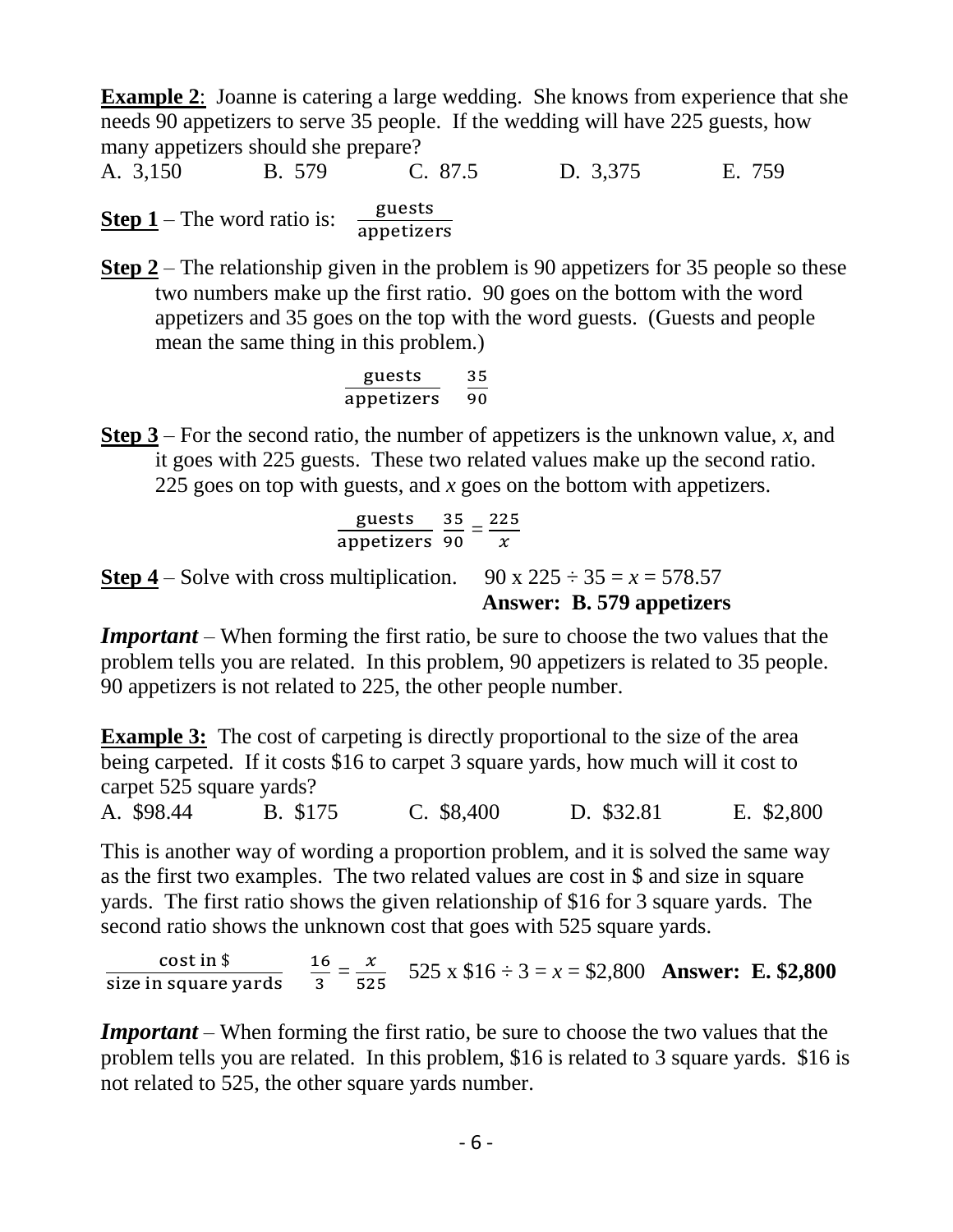#### **Practice Three** *Answers – p. 28*

*It is important to write your word ratio before forming your number ratios. This will help you keep the numbers in both ratios in the same order.*

**1.** Remco has canned tomato sauce on sale for 5 cans for \$2. How much would it cost to buy 35 cans of sauce?

A. \$20 B. \$9 C. \$14 D. \$87.50 E. \$45

**2.** A warehouse currently stores 5,200 manufactured units using 65% of its storage capacity. How many units can it store when using 100% of its storage capacity? A. 3,380 B. 8,000 C. 338,000 D. 800 E. 80,000

**3.** A case of candy containing 300 pieces is on sale for \$5.99. How much will 24,000 pieces of candy cost? A. \$47.92 B. \$1,797.00 C. \$4,006.67 D. \$400.67 E. \$479.20

**4.** The weight of a shipment of granola bars is directly proportional to the number of packages in the shipment. If 8 packages of granola bars weigh 5 pounds, what is the weight in pounds of a shipment of 300 packages?

| B. 187.5<br>C. 1,500<br>A. 480 | E. 1,875<br>D. 2,400 |  |
|--------------------------------|----------------------|--|
|--------------------------------|----------------------|--|

**5.** To make Powerzone cleaning solution, the directions say to use ½ cup of Powerzone powder for 20 ounces of water. How many cups of powder will be used with 70 ounces of water?

A. 1 <sup>3</sup>/<sub>4</sub> B. 1<sup>1</sup>/<sub>4</sub> C. 25 D. 10 E. 1<sup>1</sup>/<sub>2</sub>

**6.** A factory that manufactures a patented metal alloy produces 327 liters of liquid waste for every 2 million kilograms of the alloy that are made. How many liters of liquid waste are produced when 6.5 million kilograms of alloy are made? A. 2,125.5 B. 100.62 C. 654 D. 1,062.75 E. 2,779.50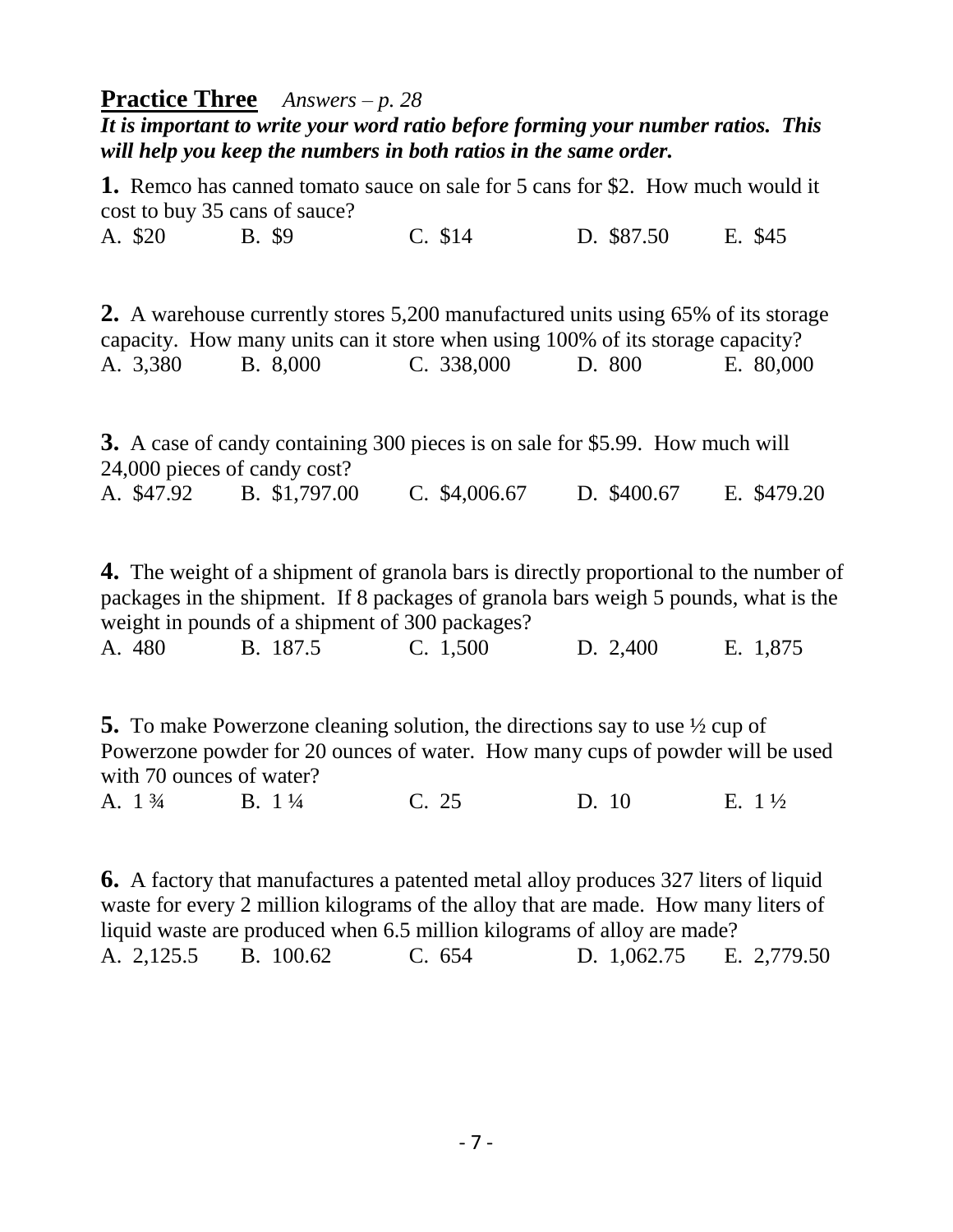## **Proportion Word Problems Using Maps and Scale Diagrams**

**Example 1:** Smithville and Tarrytown are 4  $\frac{1}{2}$  inches apart on a map where the scale reads 5 miles  $= \frac{1}{2}$  inch. How many miles apart are the two towns? A. 45 B. 22.5 C. 25 D. 2.5 E. 54

Scale problems like this compare the real distance between two points with the much smaller distance between the two points that is shown on a map or diagram. In most cases, the two related values in a scale problem will be the two scale measurements.

**Step 1** – In this problem, the two related values are inches on the map and miles of real distance, so this is the word ratio.

**Step**  $2 - \frac{1}{2}$  inch on the map = 5 miles in real distance, so this is the first ratio of the proportion.

**Step 3** – 4  $\frac{1}{2}$  inches on the map goes with the unknown, which is the real distance between the two towns, so 4 ½ and *x* make up the second ratio of the proportion.

miles of real distance iles of real distance  $\frac{5}{\frac{1}{2}}$  $rac{5}{\frac{1}{2}} = \frac{x}{4^{\frac{1}{2}}}$  $\frac{x}{4 \frac{1}{2}}$  5 x 4  $\frac{1}{2} \div \frac{1}{2} = x = 45$ **Answer: A. 45 miles apart**

*Important* – When forming the first ratio, be sure to choose the two values that the problem tells you are related. In this problem, 5 miles is related to ½ inch. 5 miles is not related to  $4\frac{1}{2}$ , the other inches number.

**Tip –** It is usually easier to enter the fractions ¼, ½, and ¾ as decimals than it is to enter them as fractions using the abc key. So,  $\frac{1}{2}$  can be entered as 0.5 and 4  $\frac{1}{2}$ can be entered as 4.5 .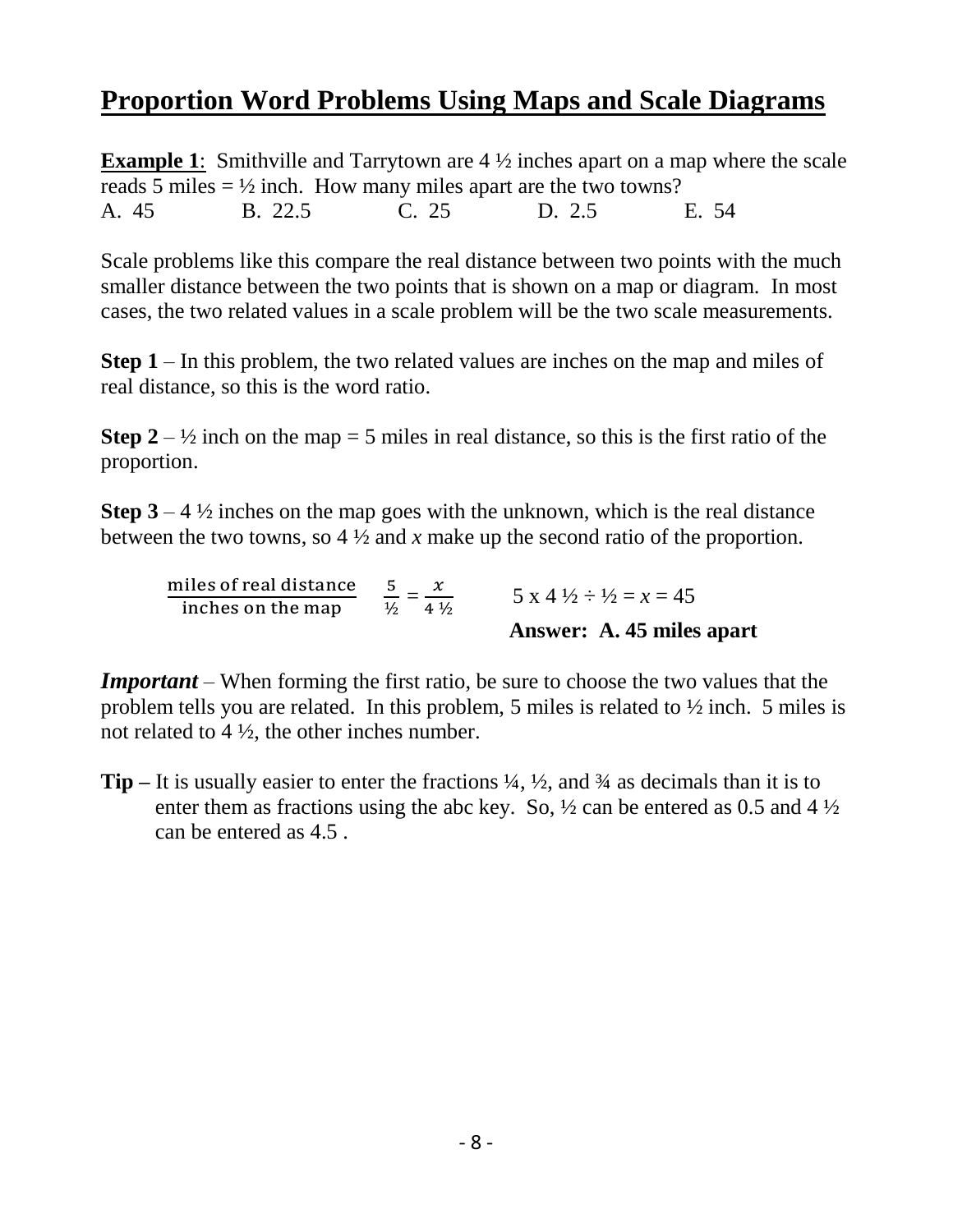**Example 2:** Dean Contracting Co. has created a blueprint for a grocery store they have been hired to build. The store will be 270 feet long and 180 feet wide, and each inch on the blueprint equals 6 feet of actual distance. What are the length and width of the store on the blueprint?

- A.  $1620$  inches x  $1080$  inches B.  $22.5$  inches x 15 inches
- C.  $450$  inches x 300 inches  $D. 45$  inches x 30 inches
- E. 270 inches x 180 inches
- 
- 

Notice that you will have to do two proportions, one to figure out the length, and one to figure out the width. Another signal that two calculations are needed is that the answer choices all have two measurements.

The two related values in this problem are the two scale measurements, inches and feet. The relationship that is given is "each inch on the blueprint equals 6 feet of actual distance." You have to recognize that "each inch" means 1 inch, so use the number 1 in your proportions even though the number 1 is not stated.

**LENGTH:** The unknown in the length calculation is the number of inches on the blueprint that will represent 270 feet of actual length of the grocery store.

actual feet inches on blueprint 6  $\frac{6}{1} = \frac{270}{x}$  $\frac{70}{x}$  270 x 1 ÷ 6 = x = 45 Length = **45 inches** 

**WIDTH:** The unknown in the width calculation is the number of inches on the blueprint that will represent 180 feet of actual width of the grocery store.

actual feet inches on blueprint 6  $\frac{6}{1} = \frac{180}{x}$  $\frac{80}{x}$  180 x 1 ÷ 6 = x = 30 Width = **30 inches Answer: D. 45 inches x 30 inches** 

**Note –** You may have recognized this problem as a pair of division problems: Length is  $270 \div 6 = 45$  inches. Width is  $180 \div 6 = 30$  inches.

 If you see that just from reading the problem, great. It is a faster way to solve the problem. If you don't see that right off, and are not sure how to solve the problem, set up two proportions as just shown.

 Sometimes when the number relationships are simple, you can solve proportion word problems by just multiplying or dividing without setting up the proportion. If you can see this when reading a problem, that is fine and will save some time. When in doubt, take the time to set up the proportion.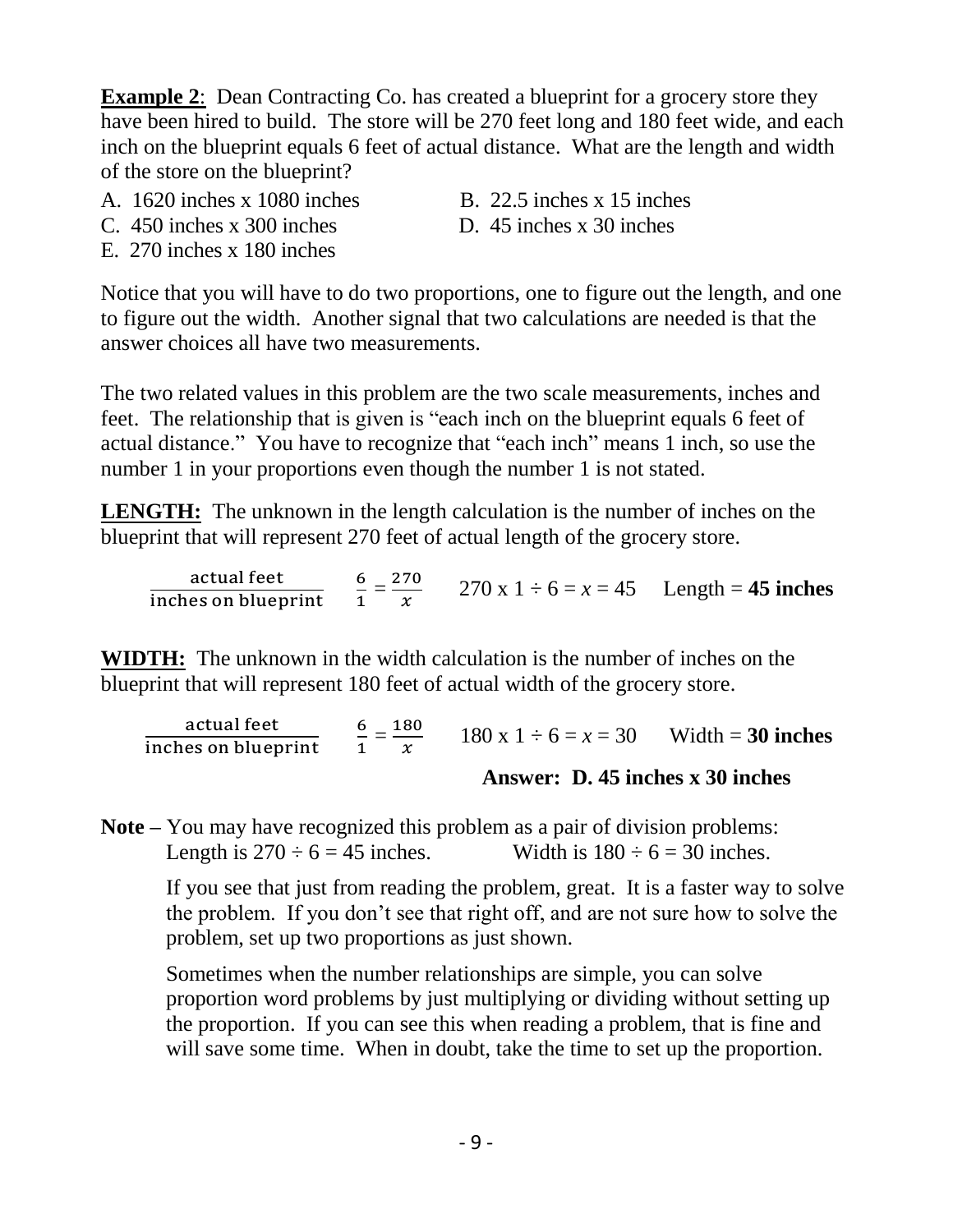#### **Practice Four** *Answers – p. 29*

**1.** The distance between Leo's house and his daughter's college is 325 kilometers (km), and on a map that shows both locations, 3 centimeters (cm) equals 25 kilometers (km). On the map, how many centimeters apart are Leo's house and the college? A. 13 B. 39 C. 100 D. 75 E. 117

**2.** The distance on a local map between Rob's house and his job is 5 inches. If 2 inches represents 3 miles on the map, how many miles is Rob's house from his job? A. 7.5 B. 75 C. 3.3 D. 15 E. 10

**3.** Kayla is painting a large wall mural and will plan out the design and colors on a grid. The mural will be 40 feet long and 15 feet wide. 5 feet on the mural is equivalent to 3 units on the grid. What are the dimensions of the mural on the grid? A. 24 units by 9 units B. 67 units by 25 units C. 13 units by 8 units D. 120 units by 45 units E. 120 units by 75 units

**4.** A new hotel ballroom will measure 60 meters long and 42 meters wide, and a scale model will be built to use in mapping out different floor plan arrangements. Each centimeter (cm) on the scale model is equal to 2 meters (m) of actual distance. What will the length and width of the ballroom be on the scale model?

| A. 120 cm by 84 cm                    | B. $60 \text{ cm}$ by $42 \text{ cm}$ | C. 58 cm by 40 cm |
|---------------------------------------|---------------------------------------|-------------------|
| D. $30 \text{ cm}$ by $30 \text{ cm}$ | E. $30 \text{ cm}$ by $21 \text{ cm}$ |                   |

**5.** A detailed diagram of an airplane is drawn to scale, with each inch on the diagram equivalent to 5 feet of length on the airplane. If the wingspan is 25 inches long on the diagram, how many feet long is the actual wingspan of the airplane?

A. 5 B. 30 C. 125 D. 152 E. 20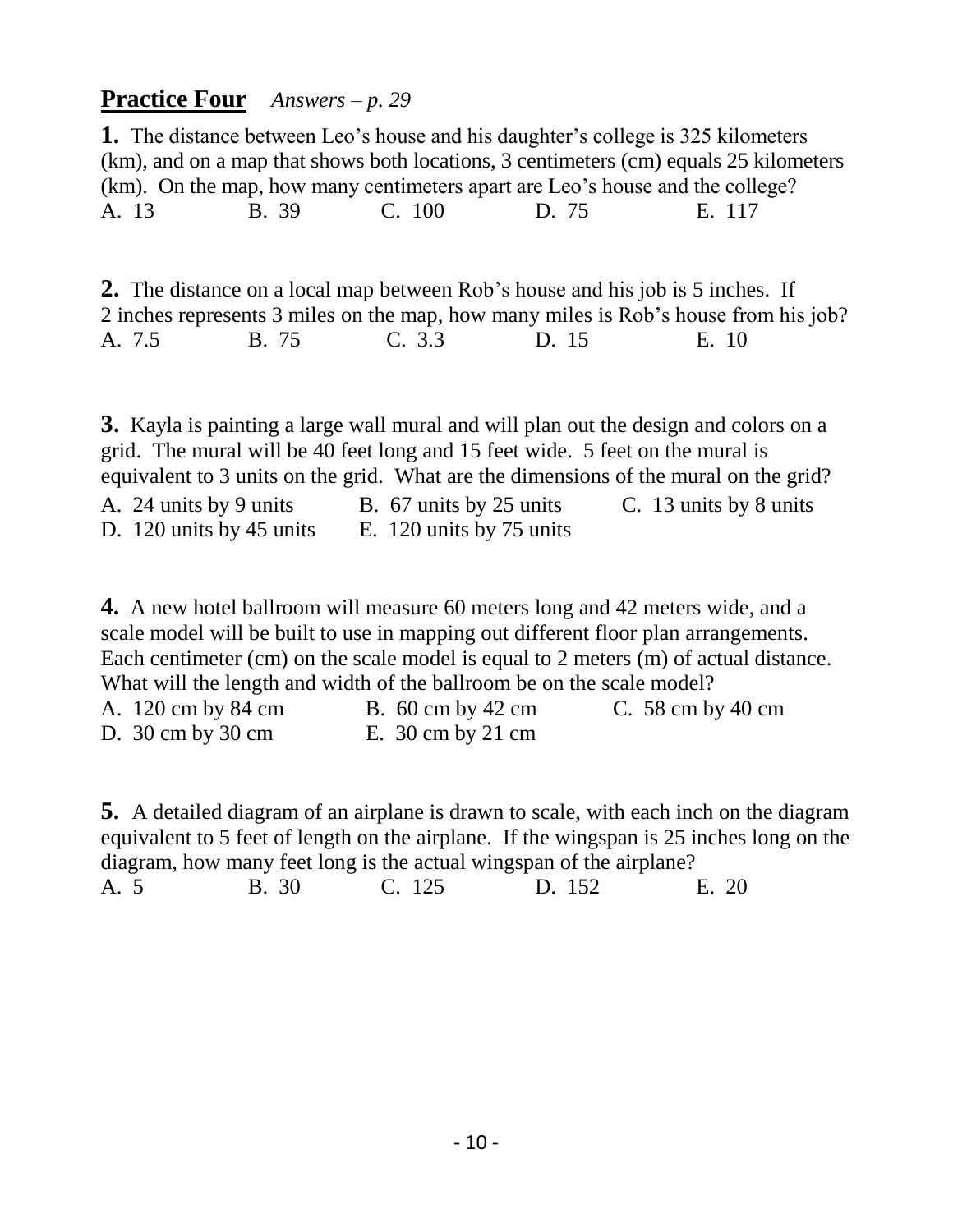## **Proportion Word Problems Using Time**

Memorize these time conversions if you don't already know them.

60 minutes  $= 1$  hour 45 minutes  $=$   $\frac{3}{4}$  hour or 0.75 hour 30 minutes  $= \frac{1}{2}$  hour or 0.50 hour 15 minutes  $= \frac{1}{4}$  hour or 0.25 hour

**Example 1**: Sandy can process 16 invoices every 30 minutes. How many invoices can she process in 4 hours and 45 minutes?

A. 152 B. 71 C. 76 D. 480 E. 142

The two related values are invoices and time. 16 invoices goes with 30 minutes, so this will make up the first ratio. The unknown,  $x$ , is the number of invoices that goes with 4 hours and 45 minutes, so this will be the second ratio.

Before forming the proportion, you must convert both of the times given to be in the same unit, either minutes or hours.

#### **To Use Minutes:**

The first time, 30 minutes, is already in minutes, so no conversion is needed. Use 30 minutes.

The second time, 4 hours and 45 minutes, must be converted to minutes. Multiply 4 hours times 60 minutes per hour  $= 240$  minutes, then add the 45 minutes for a total of 285 minutes.

$$
\frac{\text{minutes}}{\text{invoices}} \frac{30}{16} = \frac{285}{x}
$$
  
16 x 285 ÷ 30 = x = 152 **Answer: A. 152** invoices

#### **To Use Hours:**

30 minutes, is the same as ½ hour, also written as 0.5 hour. Use 0.5 hours.

45 minutes is the same as ¾ hour, also written as 0.75 hour, so 4 hours and 45 minutes would be written as 4.75 hours.

hours  
invoices 
$$
\frac{0.5}{16} = \frac{4.75}{x}
$$
  
16 x 4.75 ÷ 0.5 = x = 152 **Answer: A. 152** invoices

Be careful when doing calculations with time.

Common mistakes that could be made doing this problem:

4 hours and 45 minutes is 4 ¾ hours, or 4.75 hours. It **is not** 4.45 hours.

30 minutes is ½ hour, or 0.5 hour. It **is not** 0.3 hour.

Also, make sure that all times are in the same units, either hours or minutes, before doing the calculation.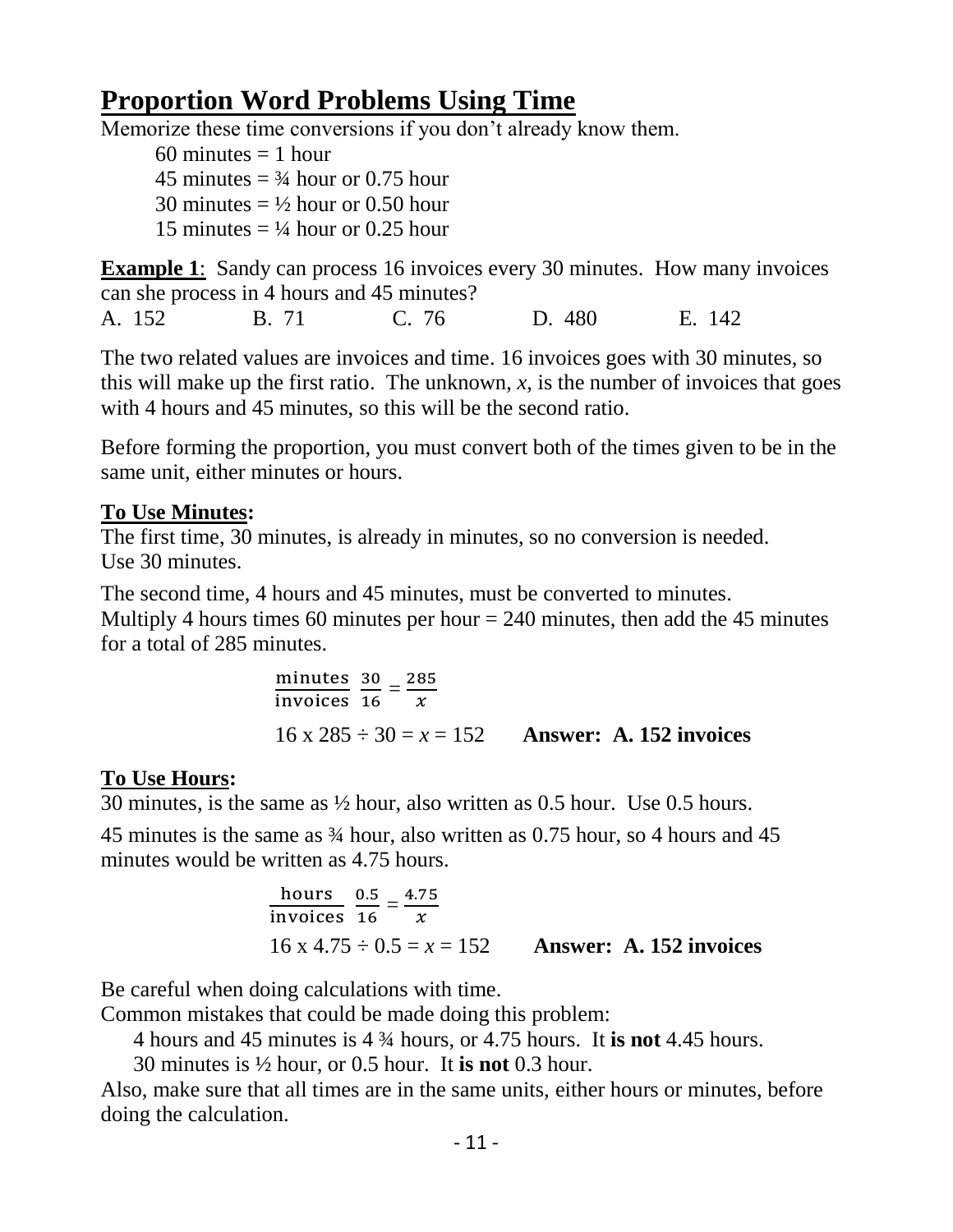**Example 2:** Lara has set her company's theft prevention system to scan a certain location 340 times per hour. How many scans of this location are made in 15 minutes?

A. 23B. 58 C. 88 D. 34 E. 85 minutes ninutes 60<br>scans 340  $\frac{60}{340} = \frac{15}{x}$  $\frac{15}{x}$  15 x 340 ÷ 60 = x = 85 **Answer: E. 85 scans OR**  hours hours 1<br>scans 34  $\frac{1}{340} = \frac{0.25}{x}$  $\frac{0.25}{x}$  0.25 x 340 ÷ 1 = x = 85 **Answer: E. 85 scans** 

Note that the problem says 340 times per hour. This means 340 times in 1 hour, so use 1 hour, or 60 minutes in your proportion.

**Note –** You may have noticed that there are four 15 minute times periods in 1 hour, so you could divide the 340 scans by 4 to solve this problem.  $340 \div 4 = 85$ If you see that right off, it is a faster way to solve this problem. If you don't see that, use a proportion, as just shown.

**Example 3:** A restaurant worker can dice 3 bags of onions in 45 minutes. How many hours will it take to dice 9 bags of onions?

|            |                                      |  | <b>Answer: B. 2 hours 15 minutes</b>    |
|------------|--------------------------------------|--|-----------------------------------------|
|            | hours $0.75 - x$<br>bags of onions 3 |  | $9 \times 0.75 \div 3 = x = 2.25$ hours |
| D. 5 hours | E. 2 hours 25 minutes                |  |                                         |
| A. 2 hours | B. 2 hours 15 minutes                |  | $C.$ 36 hours                           |

Note that you have to convert 45 minutes to 0.75 hours at the beginning of the problem, and also convert the .25 part of your answer to 15 minutes at the end of the problem.

Common mistakes that could be made doing this problem:

45 minutes is 0.75 hours. It **is not** 0.45 hours

2.25 hours is 2 hours 15 minutes. It **is not** 2 hours 25 minutes.

You could also do the problem in minutes, and convert to hours at the end.

minutes 45<br>bags of onions 3  $\frac{15}{3} = \frac{x}{9}$  $\frac{x}{9}$  9 x 45 ÷ 3 = x = 135 minutes 135 minutes  $\div$  60 minutes per hour = 2.25 hours  **Answer: B. 2 hours 15 minutes**

**Note –** You may have noticed that 9 bags of onions is 3 times bigger than the 3 bags of onions given in the problem, so the desired time will also have to be 3 times bigger than 45 minutes given in the problem.  $3 \times 45 = 135$  minutes, and 135 minutes  $\div 60$ minutes per hour = 2.25 hours  $\rightarrow$  2 hours 15 minutes.

If you see that right off, it is a faster way to solve this problem. If you don't see that, use a proportion, as just shown.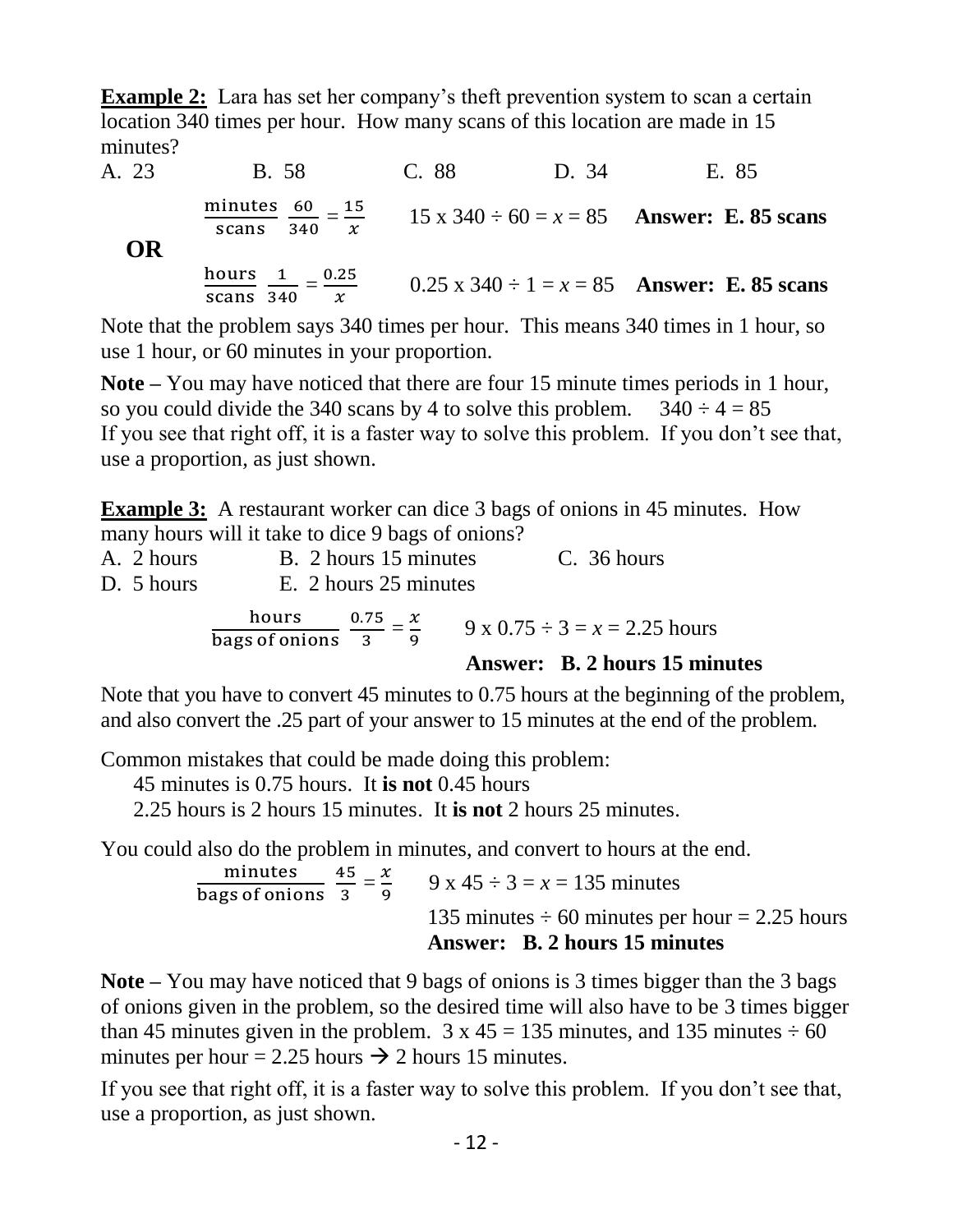#### **Practice Five** *Answers – p. 31*

**1.** Ebony charges \$11 per hour to babysit 2 children. If Mrs. Parks needs a sitter for 3 hours and 15 minutes for her 2 children, how much will she have to pay Ebony? A. \$34.65 B. \$69.30 C. \$35.75 D. \$71.50 E. \$37.55

**2.** Celine can make 36 party favors per hour. How many party favors can she make in 45 minutes?

A. 16 B. 1,620 C. 81 D. 27 E. 72

**3.** It takes a team of 8 workers 2 hours and 15 minutes to clean 12 apartments. How many apartments can the team clean in 9 hours? A. 50 B. 48 C. 43 D. 45 E. 24

**4.** How many hours will it take to correct 20 essays if the teacher can correct 2 essays every 15 minutes?

A. 150 hours B. 2 hours 50 minutes C. 1 hour 30 minutes D. 130 hours E. 2 hours 30 minutes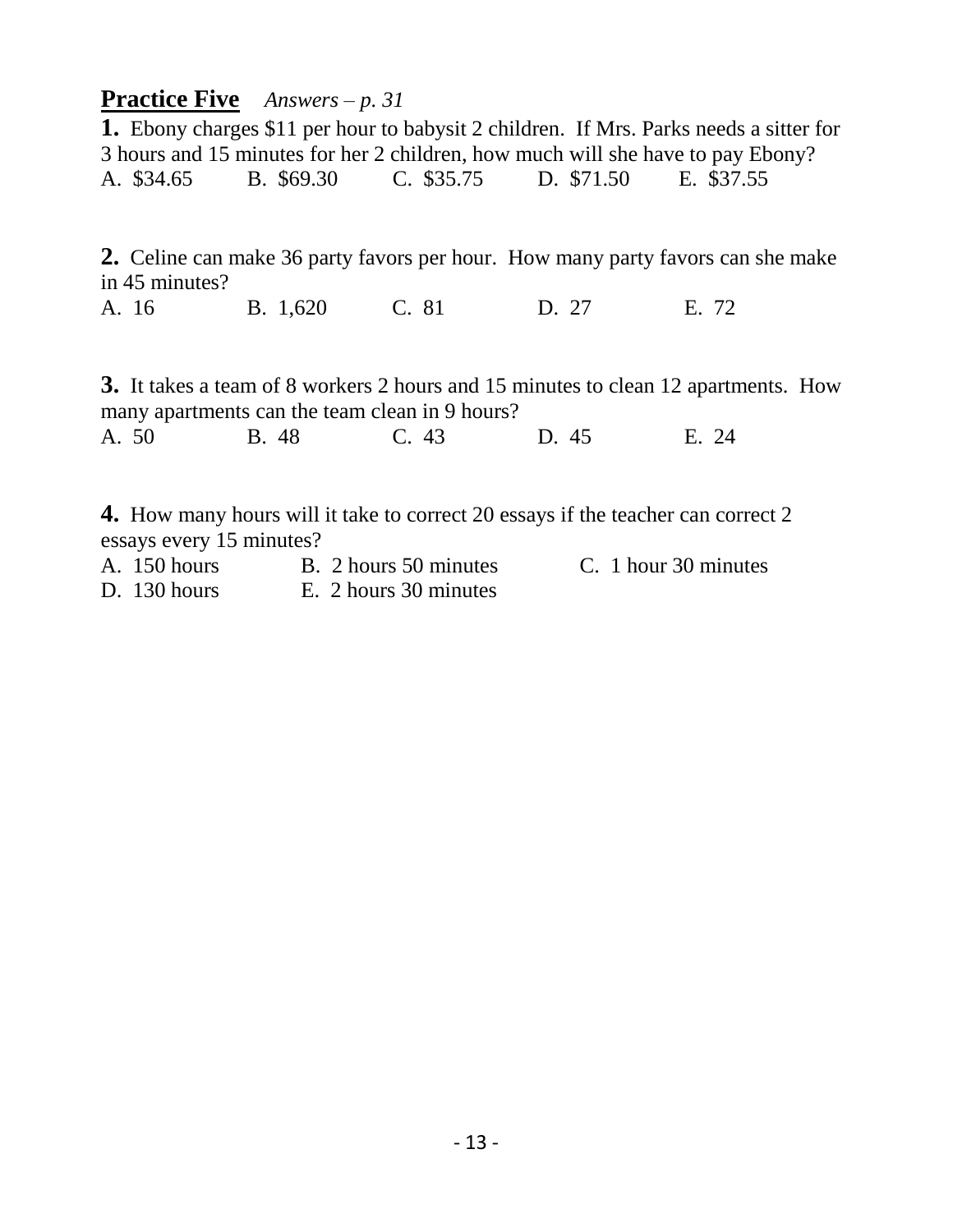## **Proportion Word Problems with Expression Answers**

**Example 1:** The price of generic all purpose flour is 4 one-pound bags for \$5. Which expression shows the cost of buying 50 bags of flour?

A.  $$5 \times 4 \div 50$  B.  $4 \times 50 \div $5$  C.  $$5 \times 50 \div 4$ D.  $4 + 50 \times $5$  E.  $50 \div $5 + 4$ 

Notice that the answer choices are expressions, not the actual value of *x*. Set up the proportion, then determine the cross multiplication problem that would solve it. That cross multiplication expression will be the answer.

bags of flour  $\frac{6}{3}$   $\frac{6}{5}$   $\frac{4}{5}$  $\frac{4}{5} = \frac{50}{x}$  $\frac{50}{x}$  \$5 x 50 ÷ 4 **Answer: C. \$5 x 50 ÷ 4** 

 Note that if you reverse the order of multiplication, the correct answer  $$5 \times 50 \div 4$  could also be written as  $50 \times 55 \div 4$ .

*Important:* You might also see the answer choices written with the division portion of the cross multiplication expression shown as a fraction. Remember – you can think of the fraction bar as a division sign.

#### **Start with the first cross multiplication expression:**  $$5 \times 50 \div 4$$

Make a fraction out of the 50  $\div$  4 and get \$5  $\frac{x}{4}$  $\frac{30}{4}$ Reverse the order of multiplication to get  $\frac{50}{4} \times $5$ 

#### **Then do the same with the other cross multiplication expression:**  $50 \times $5 \div 4$

Make a fraction out of the  $$5 \div 4$  and get 50 **x**  $\frac{$5}{4}$  $\frac{1}{4}$ Reverse the order of multiplication to get  $\frac{$5}{$4}$  **x 50** 

So, the original answer,  $$5 \times 50 \div 4$  can also be written as  $50 \times $5 \div 4$ , or as

\$5 x  $\frac{50}{4}$  **OR**  $\frac{50}{4}$  $rac{50}{4} \times $5$  **OR**  $50 \times \frac{$5}{4}$  $\frac{$5}{4}$  **OR**  $\frac{$5}{4}$  $\frac{55}{4} \times 50$ 

The multiple choice answers will often look like these last four examples, so make sure you can convert an expression like  $$5 \times 50 \div 4$  into this format. See a quicker way to do this in Example 2, and see Example 3 for a different method.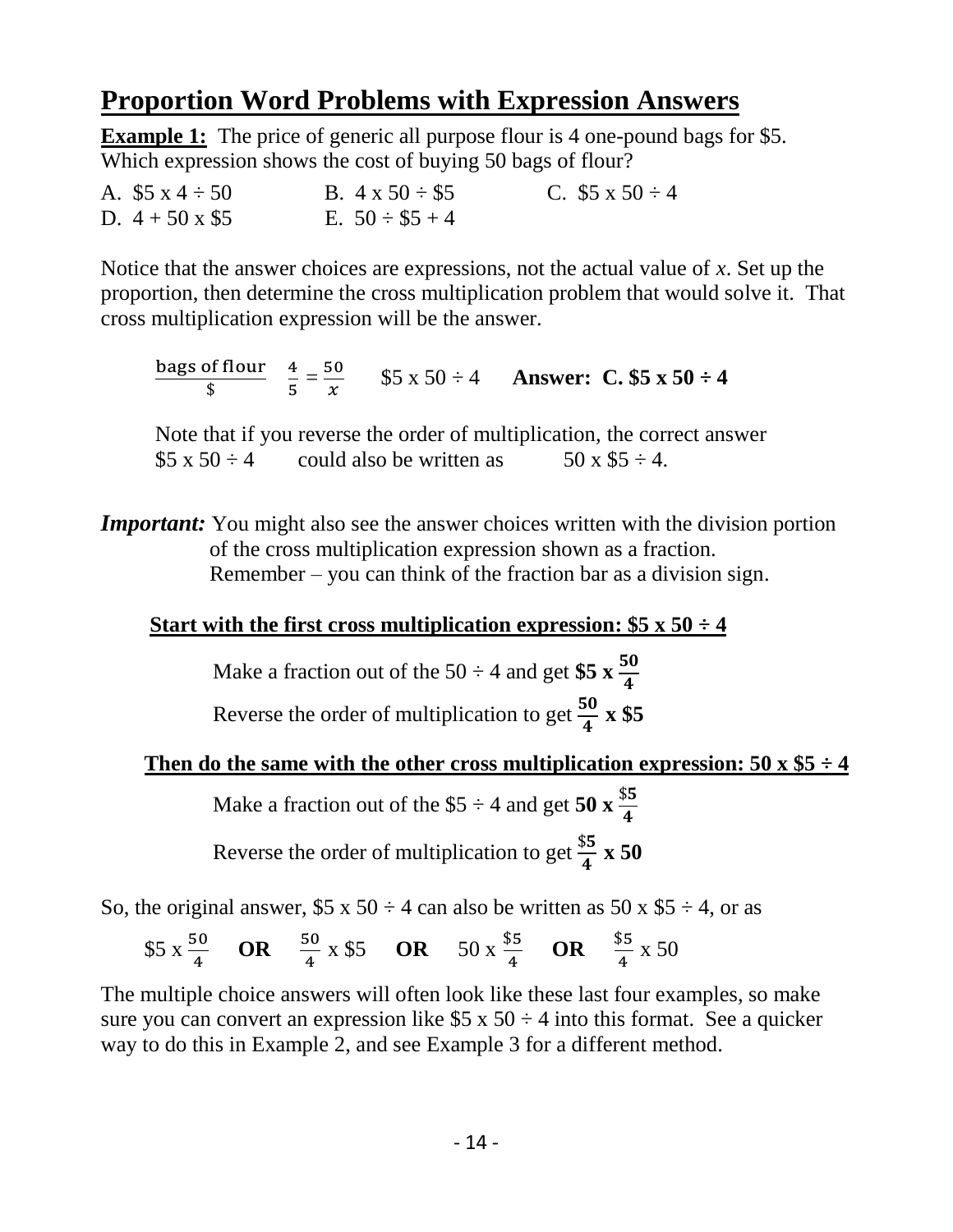**Example 2:** An art student spends 12 hours painting every 4 days. Which expression shows how many hours the student will spend painting in 18 days?

A.  $\frac{18}{12} \times 4$  B.  $\frac{12}{18}$  $\frac{12}{18}$  x 4 C.  $\frac{12}{4}$  $\frac{12}{4} + 18$  D.  $\frac{12}{4} \times 18$  E.  $\frac{18}{4}$  $\frac{18}{4} + 12$ hours days 12  $\frac{12}{4} = \frac{x}{18}$  $\frac{x}{18}$  The cross multiplication expression is:  $12 \times 18 \div 4$  or  $18 \times 12 \div 4$ 

All the answer choices are in the form that includes a fraction instead of a division sign, so scan the answer choices for fractions that match the division part of each cross multiplication expression. Then see if that answer choice is multiplied by the correct third number.

#### **Start with the first cross multiplication expression: 12 x 18 ÷ 4**

 $18 \div 4$  is the same as  $\frac{18}{4}$ , so scan the answer choices until you find one that includes the fraction  $\frac{18}{4}$ . Then see if it is multiplied x 12.

 None of the answer choices match. Answer E does have the correct fraction, but it is not multiplied x 12.

#### **Then do the same with the other cross multiplication expression: 18 x 12 ÷ 4**

 $12 \div 4$  is the same as  $\frac{12}{4}$ , so scan the answer choices until you find one that includes the fraction  $\frac{12}{4}$ . Then see if it is multiplied x 18.

Answers C and D both have the correct fraction, but only D is multiplied x 18.

**Answer: D.**  $\frac{12}{4} \times 18$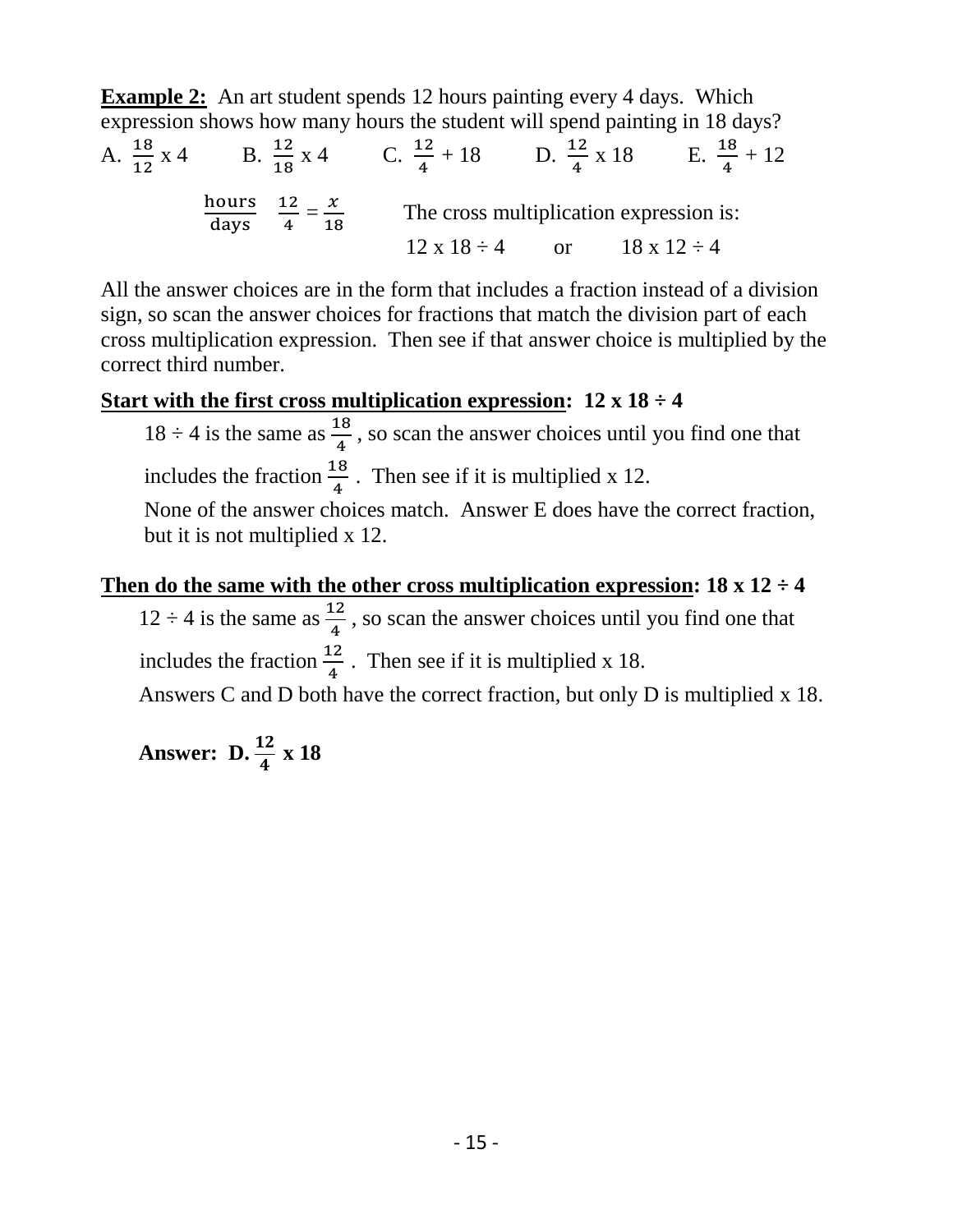**Example 3**: A manufacturing process uses 50 liters of acid for every 6 grams of carbon. Which expression shows how many grams of carbon are needed for 275 liters of acid?

A. 
$$
\frac{50}{6} \times 275
$$
 B.  $\frac{6}{275} \times 50$  C.  $\frac{6}{50} + 275$  D.  $\frac{6}{50} \times 275$  E.  $\frac{50}{6} + 275$   
  
litters of acid  
grams of carbon  $\frac{50}{6} = \frac{275}{x}$  The cross multiplication expression is:  
 $6 \times 275 \div 50$  or  $275 \times 6 \div 50$ 

Just like the last example, all the answer choices are in a form that includes a fraction instead of a division sign. You could scan the answer choices for the correct fraction that is multiplied by the correct third number as was done in Example 2.

A different method is to calculate the value of your answer (the cross multiplication expression), and then calculate the value of each multiple choice answer until you find one that is equal to your answer.

Calculate the value of your answer:  $6 \times 275 \div 50 = 33$ 

Try A. 
$$
\frac{50}{6}
$$
 x 275 = 2,291.67 **Does not** = 33, so **is not** equal to 6 x 275 ÷ 50.  
\n(*Reminder - to calculate the value of a fraction on the calculator,*  
\n*enter top number ÷ bottom number.*  $\frac{50}{6}$  *is entered as* 50 ÷ 6.)  
\nTry B.  $\frac{6}{275}$  x 50 = 1.09 **Does not** = 33, so **is not** equal to 6 x 275 ÷ 50.  
\nTry C.  $\frac{6}{50}$  + 275 = 275.12 **Does not** = 33, so **is not** equal to 6 x 275 ÷ 50.  
\nTry D.  $\frac{6}{50}$  x 275 = 33 **Does** = 33, so **is** equal to 6 x 275 ÷ 50.  
\n**Answer:** D.  $\frac{6}{50}$  x 275

For this type of problem, use which ever method you like the best, the Calculation Method just shown, or the Scan For Correct Fraction Method, shown in Example 2.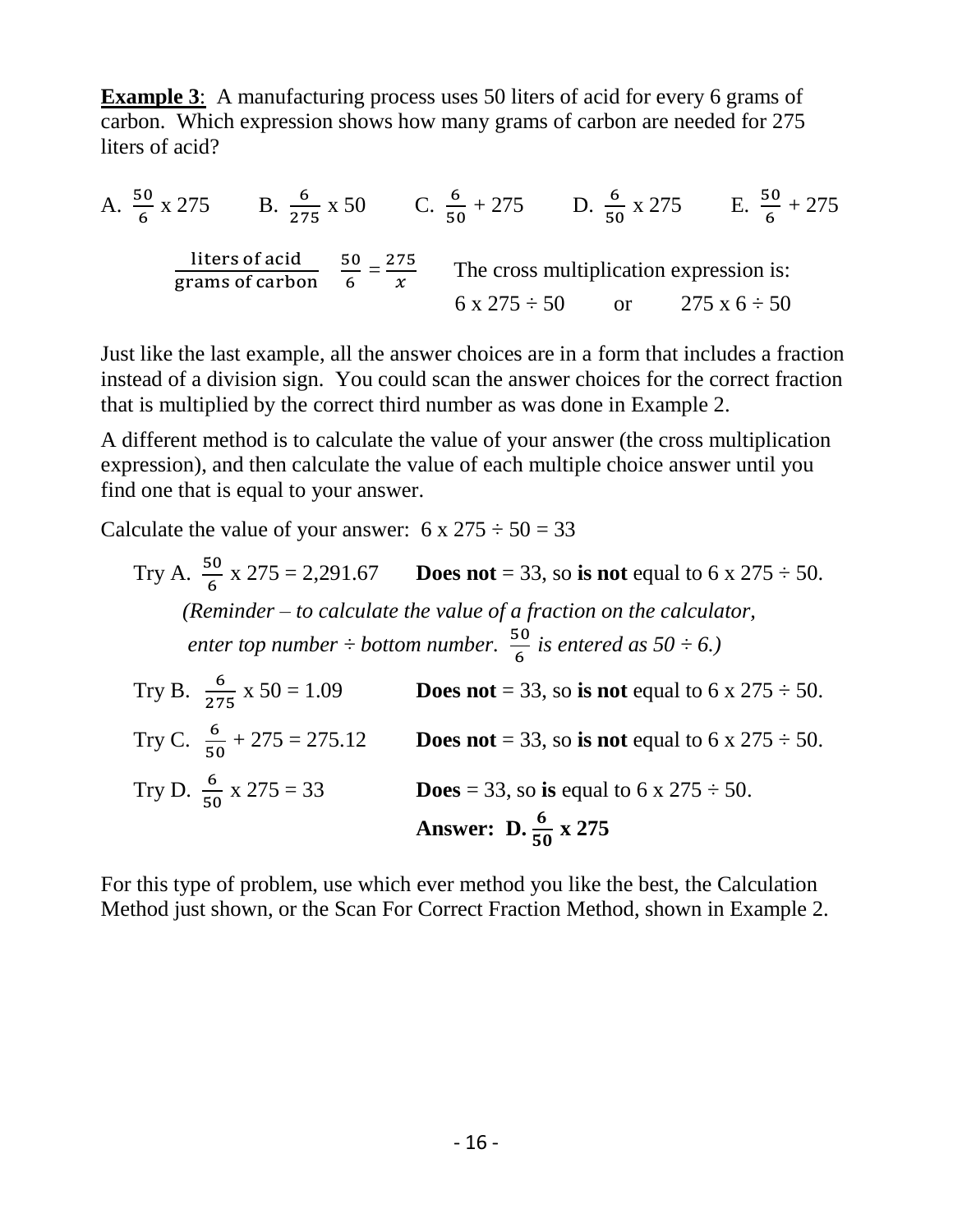**Example 4:** If \$2.79 is the price of a 20-ounce bag of candy, which of the expressions below could be used to calculate the cost per ounce of the candy? A. 20 x \$2.79 B.  $$2.79 \div 20$  C.  $20 - $2.79$  D.  $20 \div $2.79$  E.  $20 + $2.79$ 

This is one of those questions where you might know that you have to divide, but aren't sure whether answer B or answer D is correct. Or, you might know you have to either multiply or divide, but aren't sure which to do. Set up a proportion to determine the correct expression.

> ounces \$ 20  $\frac{20}{2.79} = \frac{1}{x}$  $\frac{1}{x}$  \$2.79 x 1 ÷ 20 is the cross multiplication expression. It can be shortened to  $$2.79 \div 20$  because \$2.79 x 1 is the same as \$2.79. **Answer: B. \$2.79 ÷ 20**

**Note –** Per ounce means for 1 ounce, so use the number 1 in your proportion.

**Tip** – When you come across problems where you can't decide which way a division calculation goes, or whether to multiply or divide, in many cases setting up a proportion will help you find the answer.

#### **Practice Six** *Answers – p. 32*

**1.** Which expression below can be used to find the cost of a single marble if a bag of 75 marbles is sold for \$5.75?

| A. 75 x \$5.75      | B. $$5.75 \div 75$ | C. $75 - $5.75$ |
|---------------------|--------------------|-----------------|
| D. $75 \div \$5.75$ | E. $75 + $5.75$    |                 |

**2.** If 3 bottles of shampoo cost \$5, which expression shows how much 8 bottles of shampoo will cost?

A.  $8 \times $5 \div 3$  B.  $$5 \times 3 \div 8$  C.  $(3+8) \times $5$  D.  $(3+8) \div $5$  E.  $8 \times 3 \div $5$ 

**3.** Langley Party Supply is having a sale on bulk packages of paper plates. Each package of 200 paper plates is on sale for \$1.79. Which of the following expressions could be used to calculate the cost in dollars of 1,800 paper plates?

A.  $\frac{1,800}{\$1.79}$ x 200 B.  $\frac{$1.79}{200}$  $+ 1,800$  C.  $\frac{$1.79}{$200} \times 1,800$ D.  $\frac{1,800}{200} + $1.79$  E.  $\frac{$1.79}{1,800} - 200$  $\overline{a}$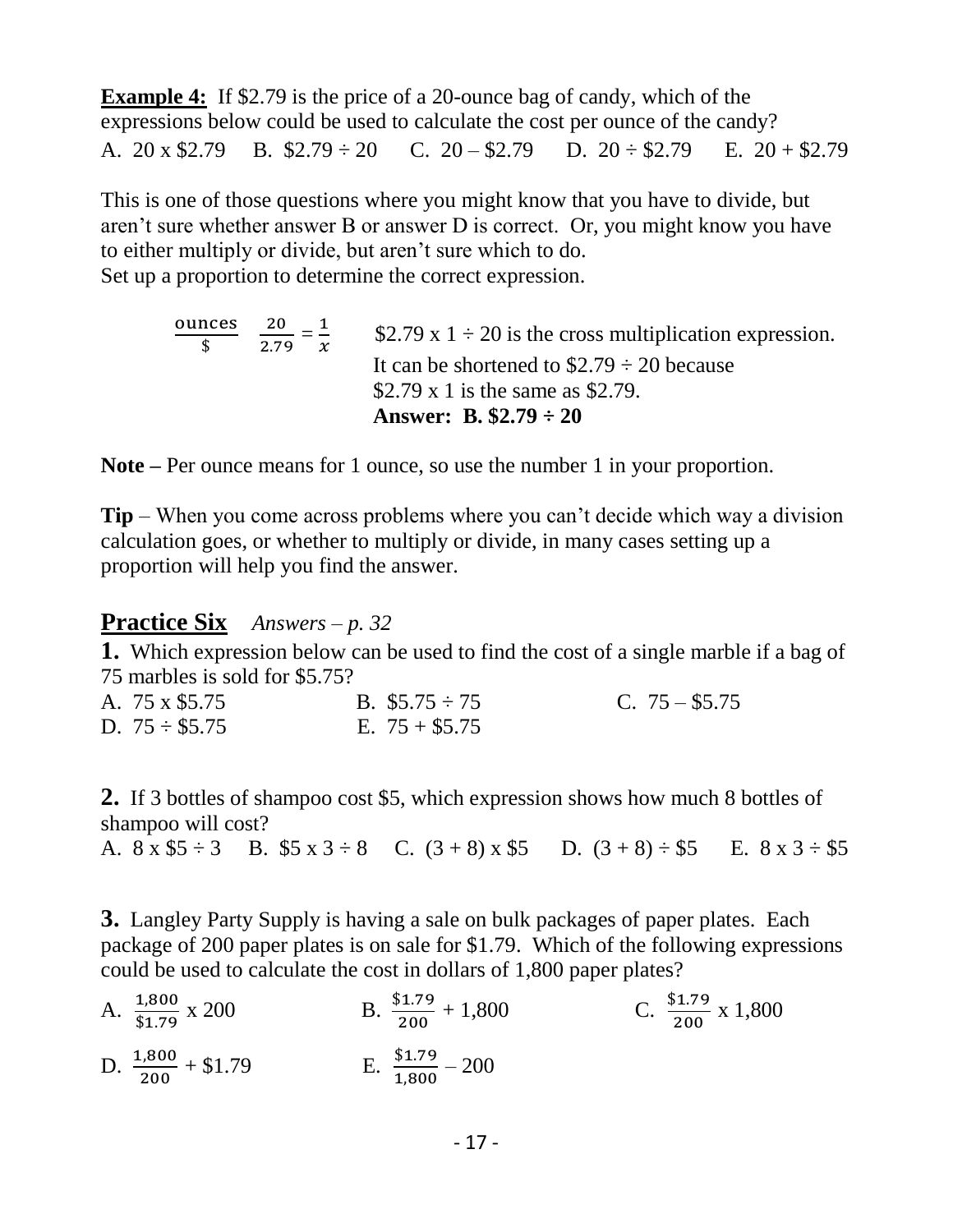**4.** A family has driven 225 miles in 4 ½ hours. If they continue driving at the same rate, which expression shows how long it will take to drive the next 400 miles of their trip?

A.  $\frac{225}{400}$  x 4.5 B.  $\frac{4.5}{225}$  + 400 C.  $\frac{400}{225}$  + 4.5 D.  $\frac{400}{4.5}$  x 225 E.  $\frac{400}{225}$  x 4.5

**5.** A person can type 1,950 words in 30 minutes. At the same rate, which expression shows how many words per minute the person can type? A.  $1,950 \div 30$  B.  $30 \div 1,950$  C.  $1,950 - 30$  D.  $1,950 \times 30$  E.  $1,950 + 30$ 

### **Multi-step and Tricky Proportion Word Problems**

**Example 1:** A machine that is run 6 days per week is operating at 80% efficiency and producing 56 units per day. Once it is tuned up it will run at 90% efficiency. How many more units per week will the machine produce after the tune up? A. 63 B. 7 C. 336 D. 378 E. 42

> units per day % efficiency 56  $\frac{56}{80} = \frac{x}{90}$  $\frac{x}{90}$  56 x 90 ÷ 80 = x = 63 units per day

You have calculated the number of units per day the machine will make after the tune up, but that is not what the problem asks for. The problem asks "how many more units per week."

First calculate how many more units per day the machine will produce.

 $63 - 56 = 7$  more units per day

Next, multiply times the 6 days per week that the machine is run.

7 x 6 = 42 more units per week. **Answer: E. 42**

*What to look out for:* Extra steps may be needed before or after you form your proportion, *and*, make sure you are answering the question that is asked.

**Example 2:** There are 750 cds for sale at the local rummage sale. If you can buy 3 cds for \$3.49, how much will 27 cds cost?

A. \$10.47 B. \$83.33 C. \$31.41 D. \$23.21 E. \$27.78 cost number of cds 3.49  $rac{.49}{3} = \frac{x}{27}$  $\frac{x}{27}$  \$3.49 x 27 ÷ 3 = x = \$31.41 **Answer: C. \$31.41**

What about the 750 cds? How does that come into the problem? It doesn't. The number of cds that there are to choose from does not affect the cost of the cds.

*What to look out for:* Extra numbers that you don't need.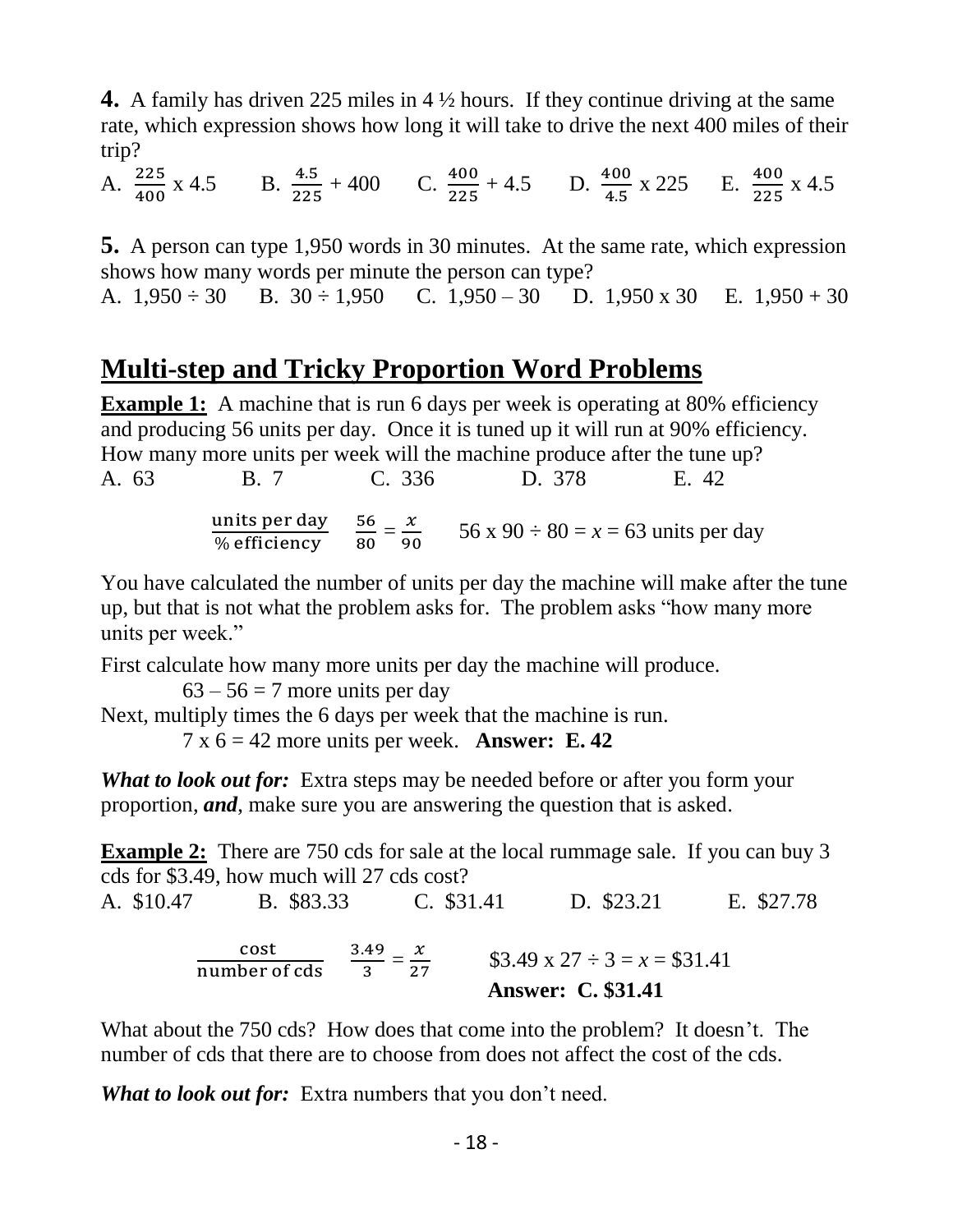and need to choose the correct second ratio. This is different from all of the other proportion problems you have seen where you are given three of the four parts of a

also use the abc key to enter the fractions that are given.

*What to look out for*: A problem where you are given the first ratio of a proportion

**Note** – it is usually easier to simplify using decimals, as shown above, but you could

Try C. <u>powder</u> water  $\frac{4}{2}$  4 ÷ 2 = 2 **Does not** simplify to 3, so answer C.  $\frac{4}{3}$  $\frac{4}{2}$  is not correct. Try D.  $\frac{\text{power}}{\text{water}}$ 1 ½  $\frac{1\frac{1}{2}}{\frac{1}{2}}$   $1.5 \div 0.5 = 3$ **Does** simplify to 3, so answer D.  $\frac{1 \frac{1}{2}}{12}$  is correct.

**Does not** simplify to 3, so answer B.  $\frac{1}{2}$  $\frac{72}{1\frac{1}{2}}$  is not correct.

 **Answer: D. 1 ½ tsp powder & ½ liter water**

Try A.  $\frac{\text{power}}{\text{water}} = \frac{\frac{1}{4}}{4}$  $\frac{4}{4}$  0.25 ÷ 4 = 0.0625 **Does not** simplify to 3, so answer A.  $\frac{\frac{1}{4}}{4}$  is not correct.

 $\frac{72}{1 \frac{1}{2}}$  0.5 ÷ 1.5 = 0.33

You are given:  $\frac{\text{tsp of powder}}{\text{liters of water}}$  3  $\frac{3}{1}$  Divide to simplify:  $3 \div 1 = 3$ 

C. 4 tsp powder  $\&$  2 liters water D. 1  $\frac{1}{2}$  tsp powder  $\&$   $\frac{1}{2}$  liter water

number.

Try B.  $\frac{\text{power}}{\text{water}}$ 

lemonade powder with 1 liter of water. Which of the following combinations of powder and water would produce lemonade with the correct concentration? A.  $\frac{1}{4}$  tsp powder & 4 liters water B.  $\frac{1}{2}$  tsp powder & 1  $\frac{1}{2}$  liters water

In this type of problem, the question provides the first ratio of a proportion, and the

Remember that both ratios in a proportion are equal so both will simplify to the same

answer choices provide five possibilities for the second ratio of the proportion.

**Step 1** – Simplify the first ratio of the proportion, which is given in the problem.

**Step 2** – Find one of the answer choices that also simplifies to 3 and you will have

**Example 3:** The directions on a lemonade mix package say to mix 3 teaspoons of

- -

- 19 -

- 
- E. 1 tsp powder & 3 liters water

found the other half of your proportion.

 $\frac{1}{2}$ 

4

proportion and need to calculate the one missing part.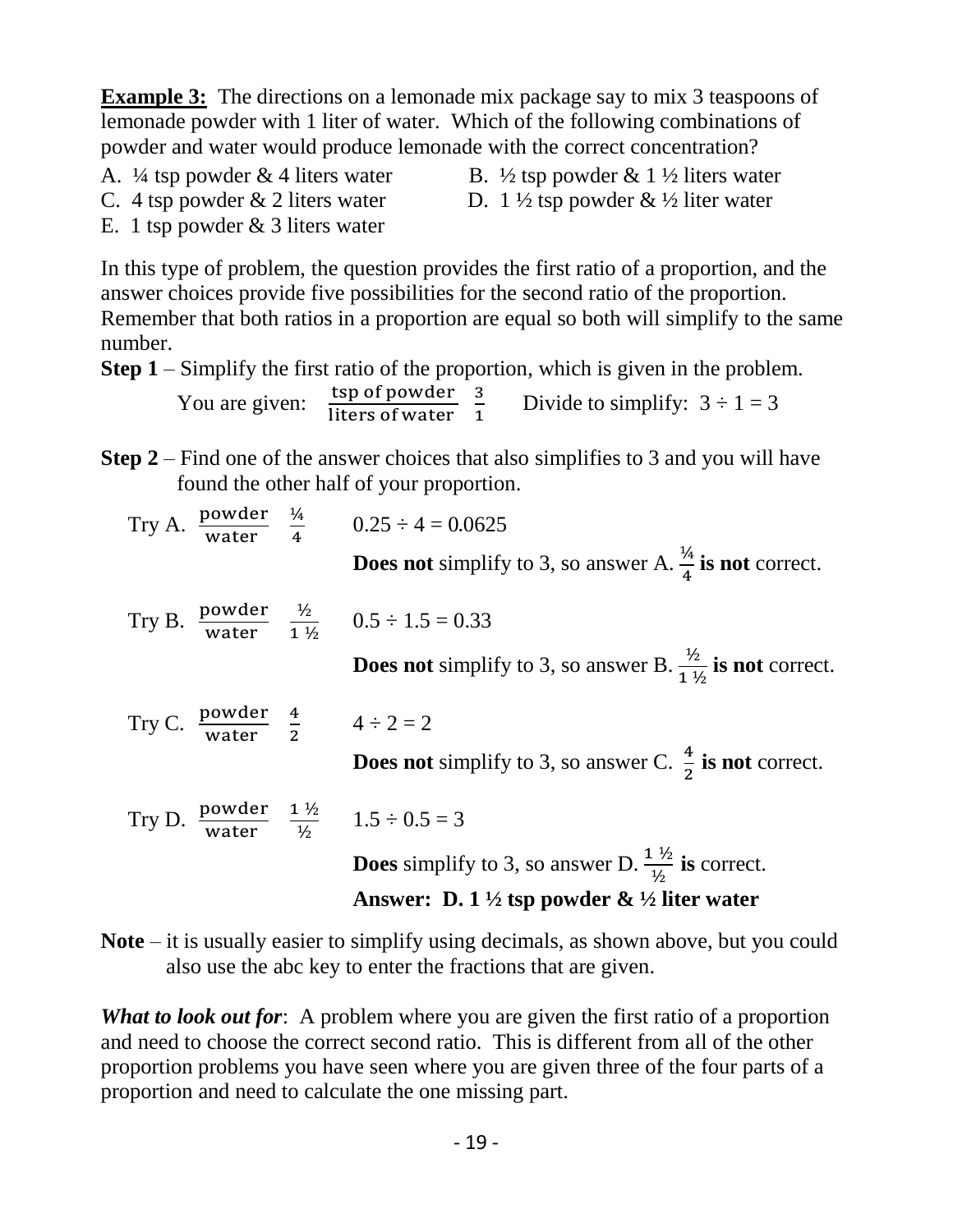**Example 4**: The legend on a map of Italy shows a scale of 3.2 kilometers (km) in actual distance  $= 2$  centimeters (cm) on the map. Which expression would you use to get the best estimate of the distance across a lake if the distance measures 9.6 cm on the map?

A.  $\frac{3}{2}$ 2  $x 9$  B.  $\frac{2}{3} x 9$  C.  $\frac{10}{4}$  $\frac{10}{4}$  x 2 D.  $\frac{3}{2}$  x 10 E. 2  $\frac{2}{3}$  x 10

Notice that the question asks for the best estimate. That means that the numbers in your proportion need to be rounded up or down. First, set up the proportion with the numbers given in the problem. Then, round them up or down.

Remember, when rounding, 5 or greater rounds up, and 4 or less rounds down.

9.6 rounds up to 10 because 6 is greater than 5.

3.2 rounds down to 3 because 2 is less than 5.

actual km cm on map 3.2  $\frac{3.2}{2} = \frac{x}{9.6}$  $\frac{x}{9.6}$   $\rightarrow$   $\frac{3}{2}$  $\frac{3}{2} = \frac{x}{10}$  $\frac{x}{10}$  The cross multiplication expression is:  $3 \times 10 \div 2$  or  $10 \times 3 \div 2$ 

All the answer choices are expressions that include a fraction. Use either the scan for correct fraction method or the calculation method to see which answer choice is the same as your cross multiplication expression.

**Method One – Scan answer choices for the correct fraction multiplied by the correct third number**.

$$
3 \times 10 \div 2
$$
 Look for  $\frac{10}{2}$  multiplied x 3. Not found.  
10 x 3 ÷ 2 Look for  $\frac{3}{2}$  multiplied x 10. Answer: D.  $\frac{3}{2}$  x 10

**Method Two** – **Calculation**. Calculate the value of your answer. Then calculate the value of each multiple choice answer until you find one that is equal to your answer.

Calculate the value of your answer:  $3 \times 10 \div 2 = 15$ 

| Try A. $\frac{3}{2}$ x 9 = 13.5 | <b>Does not</b> = 15, so is not correct.                                     |
|---------------------------------|------------------------------------------------------------------------------|
| Try B. $\frac{2}{3}$ x 9 = 6    | <b>Does not</b> = 15, so is not correct.                                     |
| Try C. $\frac{10}{4}$ x 2 = 5   | <b>Does not</b> = 15, so is not correct.                                     |
| Try D. $\frac{3}{2}$ x 10 = 15  | <b>Does</b> = 15, so is correct. <b>Answer: D.</b> $\frac{3}{2}$ <b>x</b> 10 |

*What to look out for*: Problems that ask for the best estimate. Round numbers up or down before forming your cross multiplication expression.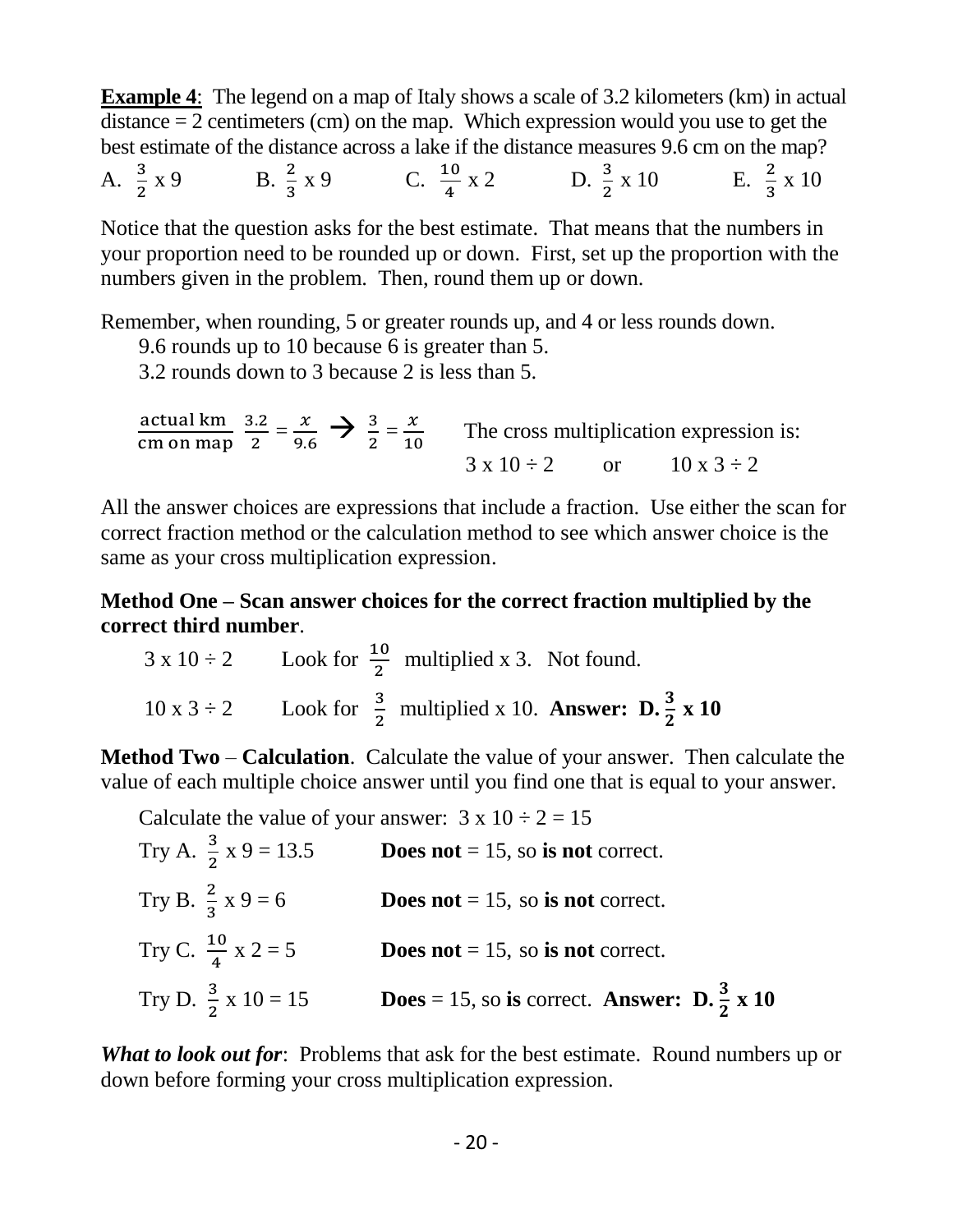**Test Taking Tip:** In the last problem, the three numbers in your cross multiplication expression, 3 10 2, only appear in answer choices D and E, so those are really the only ones you need to check. This will save time.

Or, let's say that you recognize that the word estimate in the question means that you have to round the numbers, but you don't know what to do next. You could eliminate the first three answers because they don't have the correct rounded numbers, and then take a guess between answer choices D and E.

#### **Practice Seven** *Answers – p. 35*

**1.** A home recipe for a cleaning liquid calls for ¾ ounce of ammonia (NH4) for every 3 cups of water (H2O). Which combination below will make the cleaning liquid with the correct concentration?

C. 1 ¼ ounces ammonia & 6 cups water D. 1 ½ ounces ammonia & 6 cups water

E. 1  $\frac{3}{4}$  ounces ammonia & 5 cups water

**2.** Notebooks are on sale at \$3.29 for a 4-pack. If each of the 5 Dawson children needs 8 notebooks for school, how much will all of the notebooks cost? A. \$6.58 B. \$32.90 C. \$48.63 D. \$16.45 E. \$26.32

**3.** Marie charges \$10 per hour to babysit 2 children and \$12 per hour to babysit 3 children. How much will she charge to babysit for 4 hours and thirty minutes if a family has 3 children?

A. \$45 B. \$51.6 C. \$43 D. \$16.45 E. \$54

**4.** Every 4 days, Ayala spends ½ hour grooming her dog. Which combination below shows the same relationship between days and grooming time?

A. 8 days  $\& 1/4$  hour of grooming B. 9 days  $\& 3/4$  hours grooming

C. 12 days & 1  $\frac{1}{2}$  hours of grooming D. 5 days &  $\frac{1}{4}$  hour grooming

E. 7 days & 1 hour of grooming

**5.** A company needs 3.2 feet of copper to manufacture 40 Model X switches. If the company has 26.4 feet of copper left in stock, which expression will provide the best estimate of the number of Model X switches the company can make?

A. 
$$
\frac{40}{3}
$$
 x 27 B.  $\frac{3}{26}$  x 40 C.  $\frac{4}{40}$  x 27 D.  $\frac{26}{3}$  x 40 E.  $\frac{26}{4}$  x 40

A.  $\frac{1}{4}$  ounce ammonia & 4 cups water B.  $\frac{1}{2}$  ounce ammonia & 4 cups water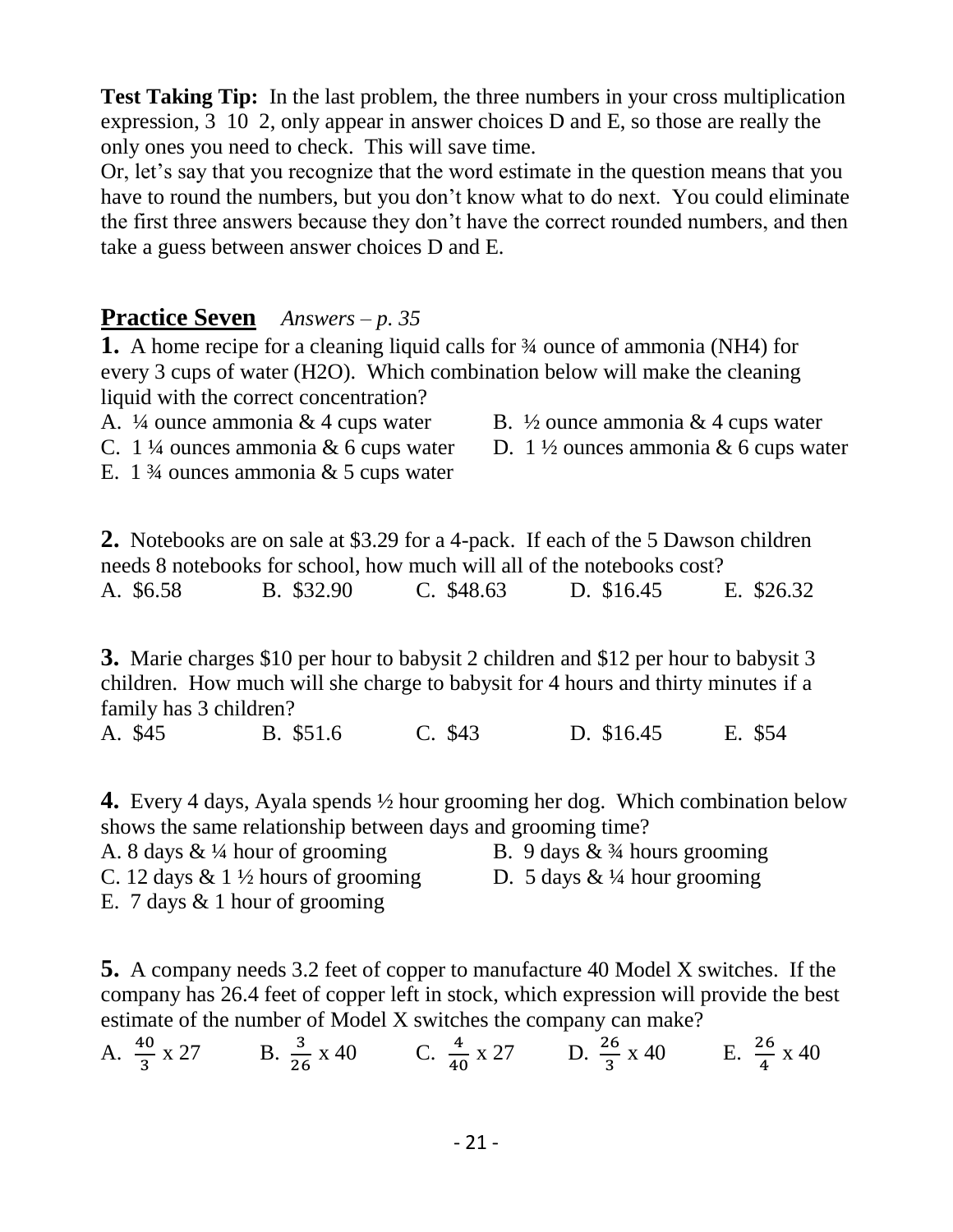**6.** On a map of Europe where the scale reads 1.8 centimeters  $(cm) = 20$  kilometers (km), two towns are measured to be 12.6 centimeters apart. Choose the expression below that you would use to get the best estimate of how many kilometers there are between the two towns.

A.  $\frac{20}{2} \times 12$  B.  $\frac{20}{13} \times 2$  C.  $\frac{13}{2} \times 20$  D.  $\frac{2}{12} \times 20$  E.  $\frac{13}{1} \times 20$ 

#### **Proportion Word Problems – Test** *Answers – p. 40*

The following problems include all the different types of proportion problems covered in this Study Guide, in mixed order.

**1.** A scientist tracks the flight of the birds he is studying and finds that they can fly 60 kilometers in  $1\frac{1}{2}$  hours. At the same rate, how long will it take the birds to fly 200 kilometers?

A. 90 hours B. 5 hours C. 40 hours D. 3.3 hours E. 50 hours

**2.** A salesman has driven 150 miles in 3 ½ hours. If he continues driving at the same rate, which expression shows how long it will take to drive the final 95 miles of his trip?

A.  $\frac{150}{95}$  x 3.5 B.  $\frac{95}{150}$  + 3.5 C.  $\frac{95}{150}$  x 3.5 D.  $\frac{95}{3.5}$  x 150 E.  $\frac{3.5}{150}$  + 95

**3.** In a survey of 450 students at a large university, 343 said they are likely to rent textbooks instead of buying them. Based on this survey, how many of the 12,000 total students at the university would you predict are likely to buy textbooks instead of renting them?

A. 9,147B. 2,853 C. 3,743 D. 11,207 E. 2,538

**4.** The Farm Co-op recommends planting 56 fruit trees per ½ acre. Which of the following will result in the same proportion of trees per acre?

| A. 150 trees $& 1\frac{1}{2}$ acres | B. 84 trees $\&$ 3/4 acre | C. 40 trees $& 1/4$ acre |
|-------------------------------------|---------------------------|--------------------------|
| D. 300 trees $& 3$ acres            | E. 100 trees $& 3/4$ acre |                          |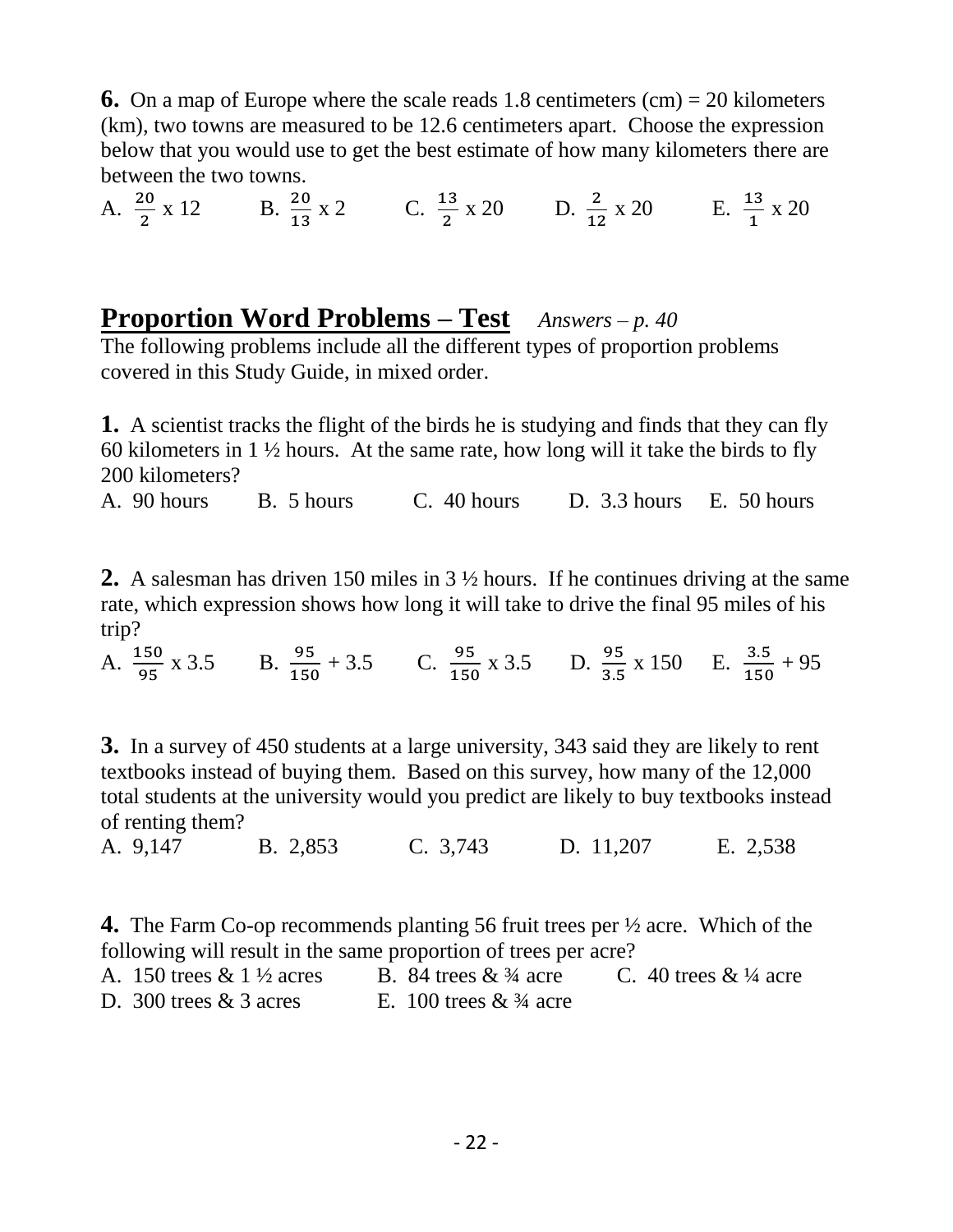**5.** The cost to outfit 12 students with band uniforms is \$425. How much will it cost to buy uniforms for all 40 students that are in the band?

A. \$5,100 B. \$4,117 C. \$1,275 D. \$1,417 E. \$1,500

**6.** 12 grams of flavor powder concentrate are used for every 65 liters of grape soda. Which expression shows how many grams of flavor powder concentrate will be needed to make 450 liters of grape soda?

A.  $\frac{450}{65} \div 12$  B.  $\frac{12}{65} + 450$  C.  $\frac{65}{12} \times 450$  D.  $\frac{12}{65} \times 450$  E.  $\frac{65}{450} \times 12$ 

**7.** In a survey of 450 voters in Boone County, 65 said they would vote No on ballot question #1. How many of the 16,500 voters in Boone County do you predict will vote No on ballot question #1, based on these survey results? A. 2,383 B. 254 C. 385 D. 2,833 E. 238

**8.** On the blueprints for a house, ¼ inch is equal to 1 foot. What are the dimensions on the blueprint of a room with actual measurements of 30 feet long and 20 feet wide?

| A. 8 inches by 4 inches | B. 50 inches by 10 inches C. 15 inches by 10 inches |  |
|-------------------------|-----------------------------------------------------|--|
|                         | D. 7.5 inches by 5 inches E. 60 inches by 40 inches |  |

**9.** At New You Yoga School, there are currently 353 students enrolled, which corresponds to 72% of maximum enrollment. How many more students would the school need to sign up to reach their goal of 95% enrollment? A. 466 B. 335 C. 113 D. 265 E. 268

**10.** If a school system can purchase a bulk package of 500 workbooks for \$195, what is the cost per workbook? A. \$3.90 B. \$2.56 C. \$0.39 D. \$0.49 E. \$0.93

**11.** How many patterns can a machine cut in 15 minutes, if it is set to cut 32 patterns per hour?

A. 2.13B. 4.8 C. 16 D. 48 E. 8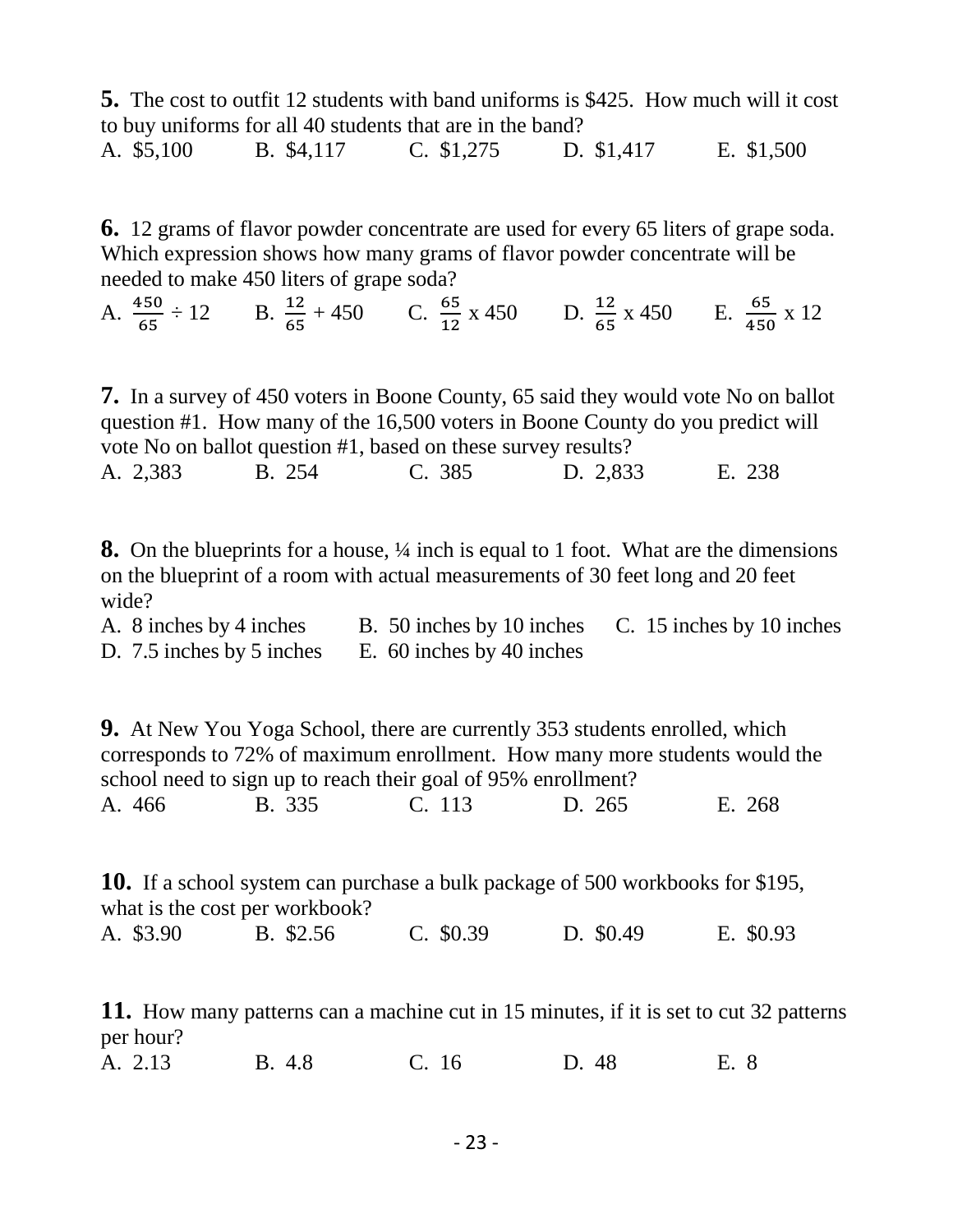**12.** The formula to make Ocean Blue paint calls for 6 gallons of blue paint and ½ gallon of green paint. Which of the following combinations will correctly produce Ocean Blue paint?

- 
- A. 12 gal. blue  $\& \frac{3}{4}$  gal. green B. 15 gal. blue  $\&$  2 gal. green
- C.  $4$  gal. blue  $\&$  <sup>1</sup>/<sub>4</sub> gal. green D. 21 gal. blue  $\&$  1 <sup>3</sup>/<sub>4</sub> gal. green

E. 8 gal. blue  $& 1$  gal. green

**13.** Two tourist attractions are 9.4 centimeters (cm) apart on a map of France, and the scale on the map is 2.2 centimeters (cm)  $= 25$  kilometers (km). Choose one of the expressions below that you would you use to get the best estimate of the actual distance between the two locations.

A.  $\frac{25}{2} \times 10$  B.  $\frac{25}{2} \times 9$  C.  $\frac{9}{2} + 25$  D.  $\frac{10}{3} \times 25$  E.  $\frac{2}{9} \times 25$ 

**14.** A local road map has a scale of 6 miles per inch. If the actual distance between two towns is 57 miles, how many inches apart will they be on the map?

A. 9B. 51 C. 5.9 D. 9.5 E. 10.5

**15.** Which expression below shows the cost of one ounce of Supersuds Laundry Powder if a 48 ounce box is on sale for \$3.29? A.  $48 \div \$3.29$  B.  $\$3.29 \div 48$  C.  $48 - \$3.29$  D.  $48 \times \$3.29$  E.  $48 + \$3.29$ 

**16.** A company has 150 clerks and 6 shift supervisors. If each clerk can produce 12 invoices in 3 hours, how many invoices can a clerk produce in an 8 hour shift? A. 32B. 12.5 C. 37.5 D. 23 E. 50

**17.** A company can manufacture 525 Fluid Analyzer Machines per week when it is working under normal conditions at 95% capacity. How many Fluid Analyzer Machines per week can the company make when it is undergoing renovations and working at only 65% capacity?

A. 341 B. 11 C. 359 D. 395 E. 314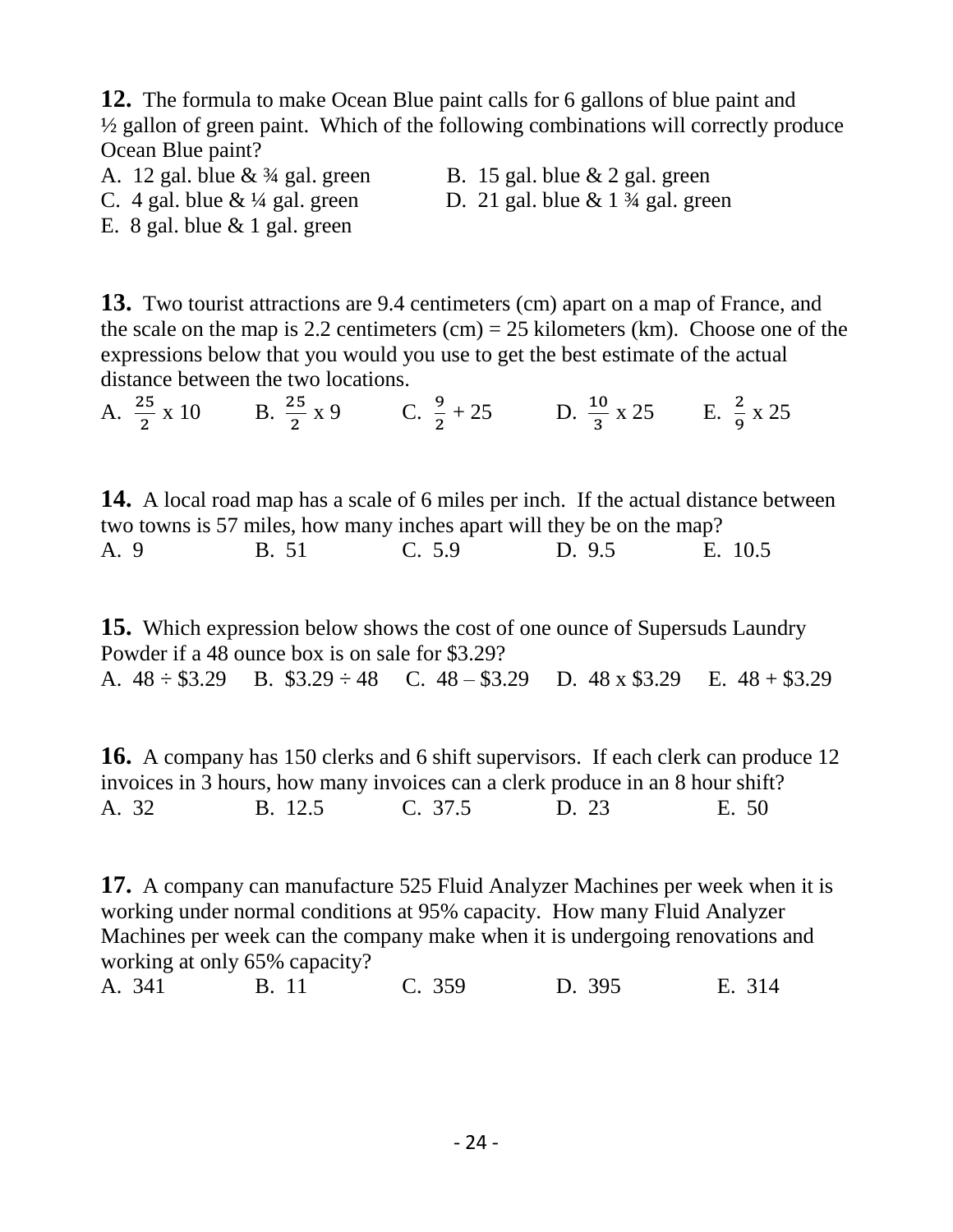**18.** How long will it take to polish a 120 piece silver service if it takes 30 minutes to polish 16 pieces of silver?

A. 3 hours 75 minutes B. 64 minutes C. 3 hours 15 minutes

D. 4 hours E. 3 hours 45 minutes

**19.** If a package of 75 cups costs \$12.99, which expression shows the cost of 35 cups? A.  $$12.99 \div 75$  B.  $75 \div $12.99$  C.  $35 \times $12.99 \div 75$ 

D.  $75 \times \$12.99 \div 35$  E.  $35 \div \$12.99$ 

**20.** Synthesis of Formula A is in direct proportion to the amount of carbon present. If ½ ounce (oz) of Formula A can be synthesized from every 8 pounds (lb) of carbon, how many ounces of Formula A can be synthesized from 60 pounds of carbon? A. 4 B. 3 <sup>3</sup>/<sub>4</sub> C. 30 D. 960 E. 3 <sup>1</sup>/<sub>4</sub>

**21.** On the floor plan of a new restaurant, the cashier/waiting area measures 6 inches wide x 12 inches long, and each inch on the floor plan equals 2  $\frac{1}{2}$  feet of actual distance. What are the actual length and width of the cashier/waiting area? A. 30 feet x 15 feet B. 4.8 feet x 2.4 feet C. 30 inches x 15 inches D. 4.8 inches x 2.4 inches E. 14.5 feet x 8.5 feet

**22.** If a 24-pack of pens costs \$7.99, which expression shows the cost per pen? A. \$7.99 ÷ 24B. 24 ÷ \$7.99 C. 24 – \$7.99 D. 24 x \$7.99 E. 24 + \$7.99

**23.** To make 50 pounds of colored plaster it takes 7.5 ounces of tint. Which expression shows the best estimate of the number of pounds of colored plaster that can be made with 3.7 ounces of tint?

A.  $\frac{8}{50} \times 4$  B.  $\frac{50}{8} + 4$  C.  $\frac{50}{8} \times 3$  D.  $\frac{4}{7} \times 50$  E.  $\frac{4}{8} \times 50$ 

**24.** There is ¾ ounce of salt in every 12 pounds of cake mix. How many ounces of salt will be needed to make 200 pounds of cake mix? A. 12 ½B. 12 ¾ C. 9 D. 16 ½ E. 16 ¾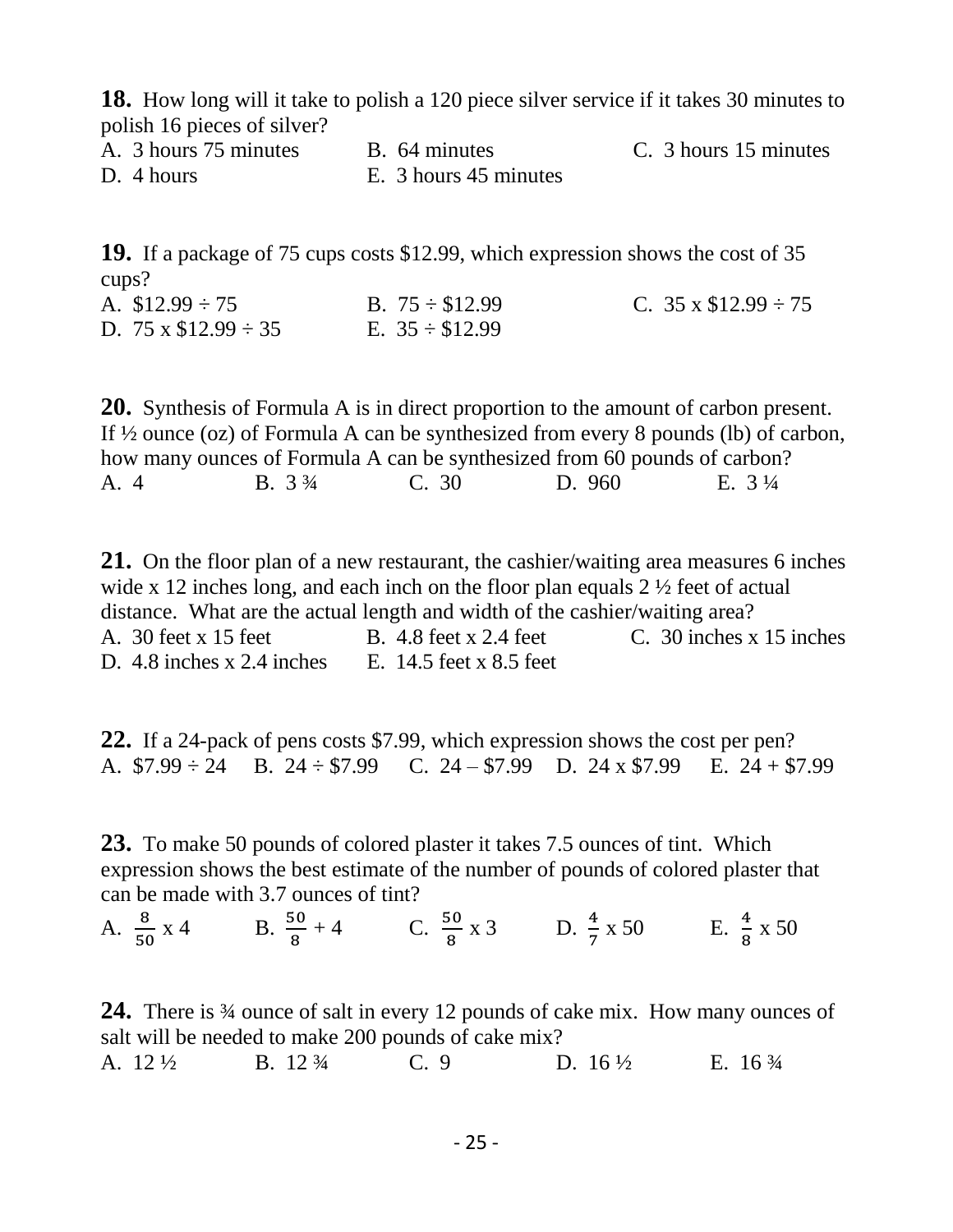**25.** A flavor formula calls for 1 ½ grams of coffee and 2 liters of water (H2O). Which of the following combinations will produce the same concentration of these two ingredients?

A.  $\frac{1}{2}$  gram coffee & 3 liters water B. 3 grams coffee & 6 liters water

- C. 8  $\frac{1}{4}$  grams coffee & 11 liters water D. 2  $\frac{1}{2}$  grams coffee & 6 liters water
- E. 10  $\frac{1}{2}$  grams coffee & 5 liters water

**26.** Old Kings Trail is 24 cm long on a trail map of Shetland Downs. If the scale on the trail map is  $2 \text{ cm} = 1.5 \text{ km}$ , how long is Old Kings Trail? A. 32 kmB. 12 km C. 16 km D. 36 km E. 18 km

**27.** If a lawyer bills her time at \$125 per hour, what is the charge for 2 hours and 45 minutes of legal time?

A. \$306.25B. \$250 C. \$433.75 D. \$343.75 E. \$360.25

**28.** If a worker can process 12 forms each hour, which expression shows how many hours it will take to process 450 forms?

A. 12 ÷ 450B. 12 + 450 C. 450 – 12 D. 12 x 450 E. 450 ÷ 12

**29.** Decorative ribbon trim costs \$1.99 for 16 inches. Sacha is trimming the front side of the 8 tables she will be using at her event. If each table is 4 feet across the front side, how much will the ribbon trim cost?

A. \$5.97B. \$63.68 C. \$3.98 D. \$95.52 E. \$47.76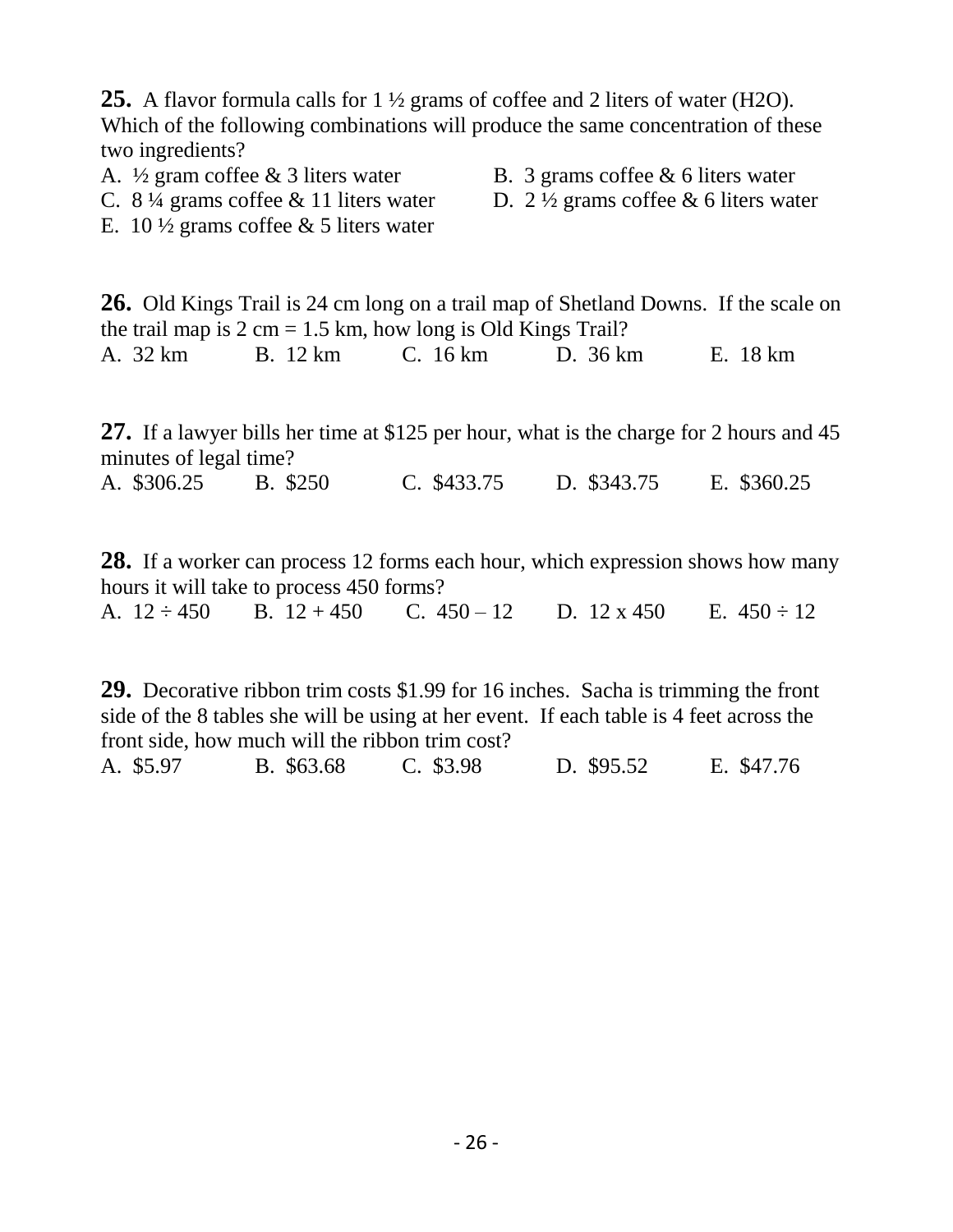#### **Answer Key – Proportion Word Problems**

**Practice One** – Write your ratios in fraction form.

- **1.** A 24-piece box of candy has 6 chocolates, 5 caramels, 10 jellies, and 3 mints.
	- a) What is the ratio of chocolates to caramels? 5
	- b) What is the ratio of caramels to chocolates? 6
- c) What is the ratio of jellies to mints?  $\frac{10}{2}$  $\frac{1}{3}$
- d) What is the ratio of mints to total number of candies?  $\frac{3}{24}$  reduces to  $\frac{1}{8}$
- e) What is the ratio of total number of candies to chocolates?  $\frac{24}{6}$  reduces to  $\frac{4}{1}$  $\frac{1}{6}$   $\frac{1}{1}$
- f) What is the ratio of total number of candies to jellies?  $\frac{24}{10}$  reduces to  $\frac{12}{5}$ *(Reduce the improper fraction*  $\frac{24}{10}$  *by hand, or reduce*  $\frac{10}{24}$  *on the calculator and flip the result.)*
- **2.** Sammy played 12 games of chess and won 7 of them.
	- a) What is the ratio of games won to games played? 12
	- b) What is the ratio of games played to games won? 7
- c) What is the ratio of games won to games lost?  $\frac{7}{5}$  *(The problem does not provide the number of games lost. Subtract total games minus games won to get games lost.*  $12 - 7 = 5$  *games lost.*)
- d) What is the ratio of games lost to games to games played?  $\frac{5}{12}$

**Practice Two** – Solve each proportion using cross multiplication.

|  | 1. $\frac{x}{5} = \frac{24}{30}$ 5 x 24 ÷ 30 = x = 4      | 2. $\frac{9}{12} = \frac{3}{x}$ 12 x 3 ÷ 9 = x = 4            |
|--|-----------------------------------------------------------|---------------------------------------------------------------|
|  | 3. $\frac{5}{8} = \frac{x}{88}$ 5 x 88 ÷ 8 = x = 55       | 4. $\frac{4}{x} = \frac{36}{63}$ 4 x 63 ÷ 36 = x = 7          |
|  | 5. $\frac{10}{x} = \frac{25}{100}$ 10 x 100 ÷ 25 = x = 40 | 6. $\frac{x}{9} = \frac{75}{45}$ 9 x 75 ÷ 45 = x = 15         |
|  | 7. $\frac{9}{3} = \frac{12}{x}$ 3 x 12 ÷ 9 = x = 4        | <b>8.</b> $\frac{24}{80} = \frac{x}{10}$ 10 x 24 ÷ 80 = x = 3 |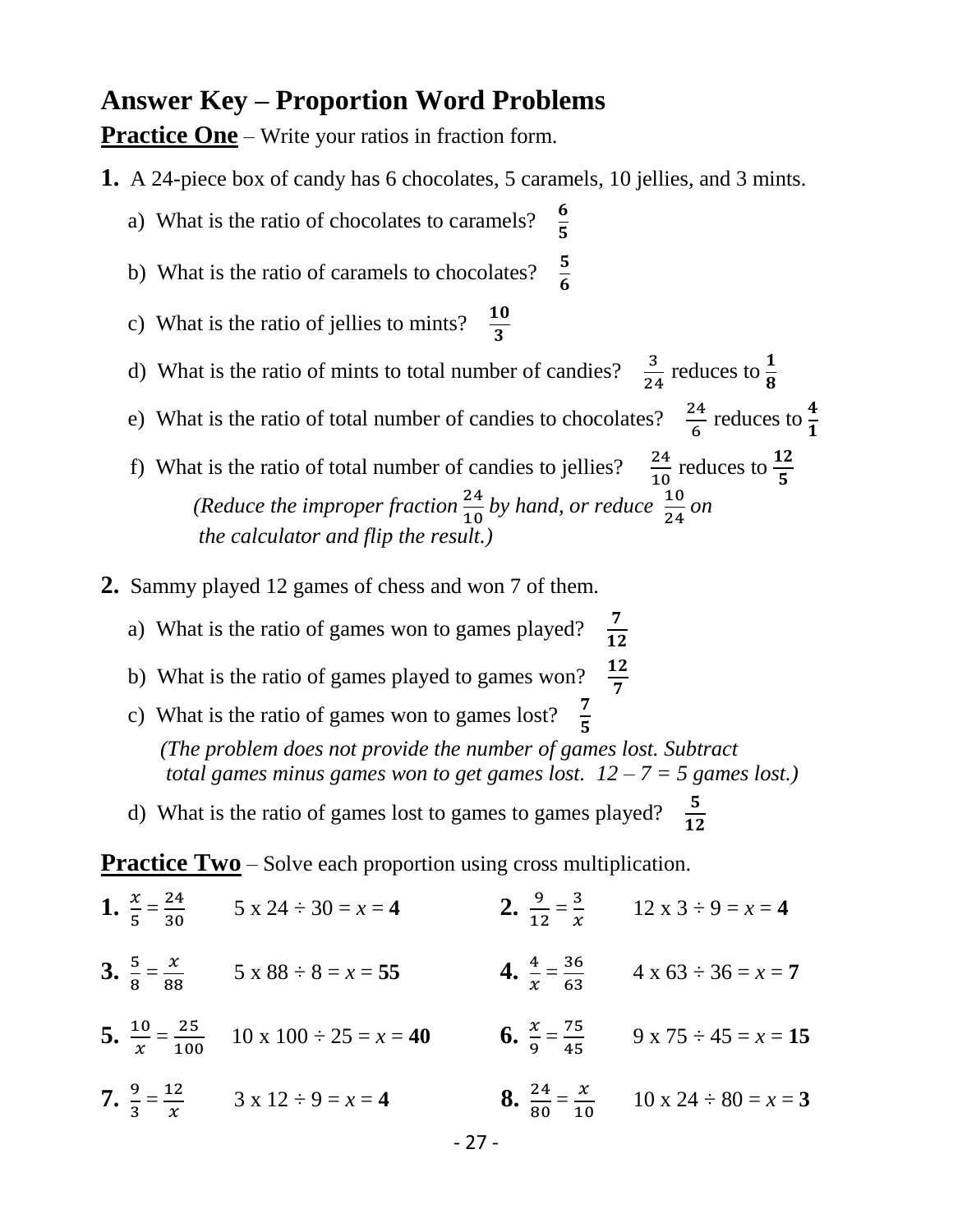#### **Practice Three**

**1.** Remco has canned tomato sauce on sale for 5 cans for \$2. How much would it cost to buy 35 cans of sauce?

A. \$20 B. \$9 **C. \$14** D. \$87.50 E. \$45 number of cans  $\frac{\text{r of cans}}{\text{\$}}$   $\frac{5}{2}$  $\frac{5}{2} = \frac{35}{x}$  $\frac{35}{x}$  \$2 x 35 ÷ 5 = x = \$14 **Answer: C. \$14 OR** \$  $\frac{\$}{\text{number of cans}}$   $\frac{2}{5}$  $\frac{2}{5} = \frac{x}{35}$  \$2 x 35 ÷ 5 = x = \$14 **Answer: C. \$14** 

Both ways are correct and produce the same cross multiplication problem and the same answer. It doesn't matter which value is chosen for the top and bottom of the proportion, as long as it is the same throughout the problem.

The rest of the problems in the Answer Key will only show the proportion set up one way. As long as your proportion produces the same cross multiplication problem and the same answer, it is correct.

**Note** – The cross multiplication problem above is  $$2 \times 35 \div 5 = x$ . It could also have been written as  $35 \times $2 \div 5 = x$ .  $$2 \times 35$  is the same as  $35 \times $2$ . It doesn't matter in which order you multiply the two diagonal numbers.

**2.** A warehouse currently stores 5,200 manufactured units using 65% of its storage capacity. How many units can it store when using 100% of its storage capacity? A. 3,380 **B. 8,000** C. 338,000 D. 800 E. 80,000

% storage capacity units stored 65  $\frac{65}{5,200} = \frac{100}{x}$  $\frac{00}{x}$  100 x 5,200 ÷ 65 = x = 8,000 **Answer: B. 8,000 units**

**3.** A case of candy containing 300 pieces is on sale for \$5.99. How much will 24,000 pieces of candy cost? A. \$47.92 B. \$1,797.00 C. \$4,006.67 D. \$400.67 **E. \$479.20**

$$
\frac{\$}{\text{pieces of candy}} \quad \frac{5.99}{300} = \frac{x}{24,000} \quad \frac{\$5.99 \times 24,000 \div 300 = x = \$479.20}{\text{Answer: E. \$479.20}}
$$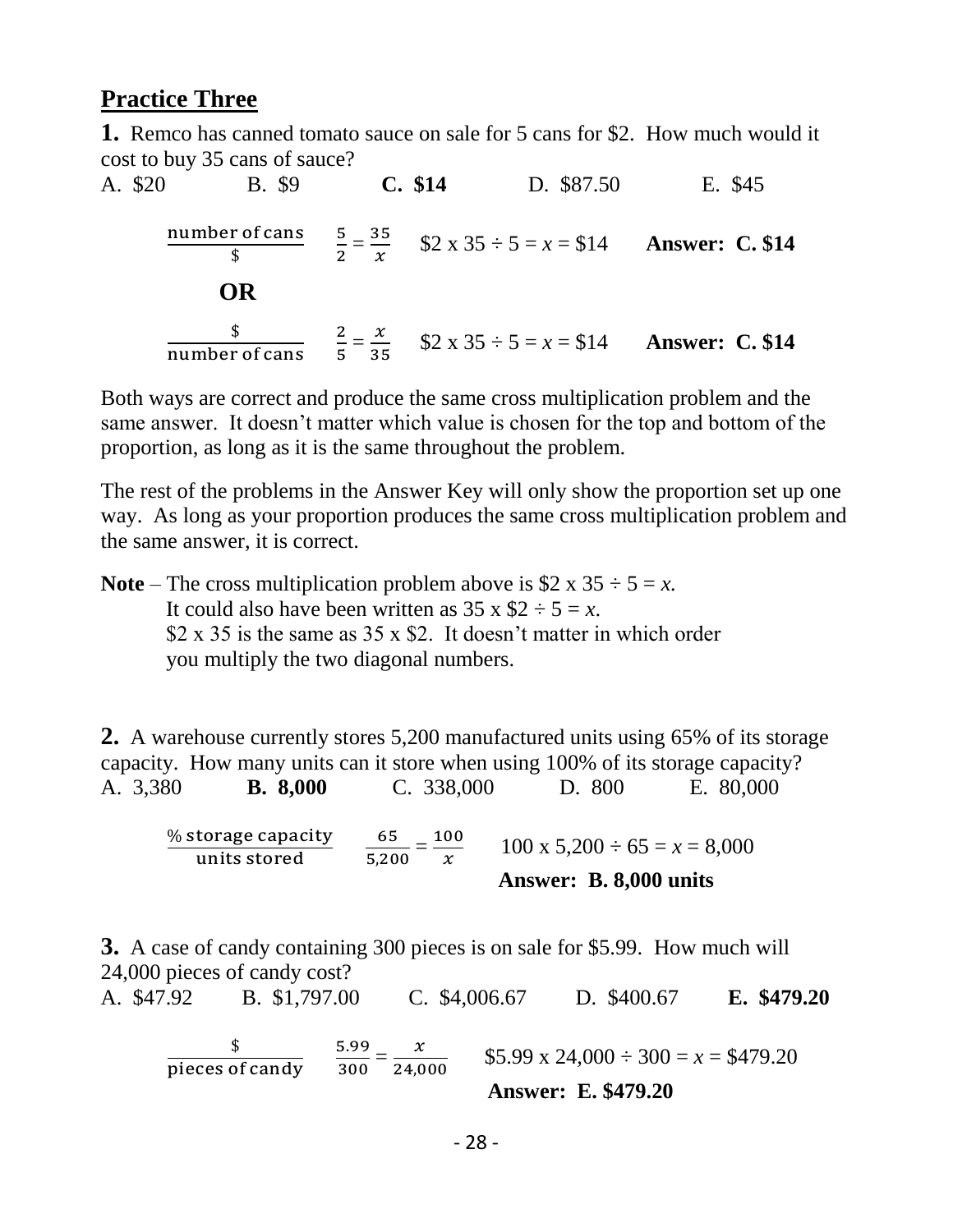**4.** The weight of a shipment of granola bars is directly proportional to the number of packages in the shipment. If 8 packages of granola bars weigh 5 pounds, what is the weight in pounds of a shipment of 300 packages?

A. 480 **B. 187.5** C. 1,500 D. 2,400 E. 1,875 packages pounds 8  $\frac{8}{5} = \frac{300}{x}$  $\frac{60}{x}$  5 x 300 ÷ 8 = x = 187.5 **Answer: B. 187.5 Pounds** 

**5.** To make Powerzone cleaning solution, the directions say to use ½ cup of Powerzone powder for 20 ounces of water. How many cups of powder will be used with 70 ounces of water?

**A.** 1<sup>3</sup>/<sub>4</sub> **B.** 1<sup>1</sup>/<sub>4</sub> **C.** 25 **D.** 10 **E.** 1<sup>1</sup>/<sub>2</sub>  
\n**cups of powder** 
$$
\frac{1}{2} = \frac{x}{70}
$$
  $70 x 1/2 \div 20 = x = 1.75$  **Answer: A.** 1<sup>3</sup>/<sub>4</sub> **cups**

**Note** – you will probably get 1.75 on your calculator. Your answer choices are expressed in fractions, so 1.75 needs to be converted to a fraction. You should know that  $.75 = 3/4$ , just like in money, 75 cents is the same as 3 quarters.

**Tip –** Memorize these fraction/decimal conversions if you don't already know them.  $\frac{3}{4} = 0.75$ 

$$
\frac{1}{2} = 0.50
$$
  

$$
\frac{1}{4} = 0.25
$$

**6.** A factory that manufactures a patented metal alloy produces 327 liters of liquid waste for every 2 million kilograms of the alloy that are made. How many liters of liquid waste are produced when 6.5 million kilograms of alloy are made?

A. 2,125.5 B. 100.62 C. 654 **D. 1,062.75** E. 2,779.50 liters of waste million kilograms of alloy 327  $\frac{27}{2} = \frac{x}{6}$  $\frac{x}{6.5}$  6.5 x 327 ÷ 2 = x = 1,062.75 **Answer: D. 1,062.75 liters**

#### **Practice Four**

**1.** The distance between Leo's house and his daughter's college is 325 kilometers (km), and on a map that shows both locations, 3 centimeters (cm) equals 25 kilometers (km). On the map, how many centimeters apart are Leo's house and the college? A. 13 **B. 39** C. 100 D. 75 E. 117

$$
\frac{\text{actual distance in km}}{\text{cm on map}} \frac{25}{3} = \frac{325}{x}
$$

 $325 \times 3 \div 25 = x = 39$ 

**Answer: B. 39 centimeters**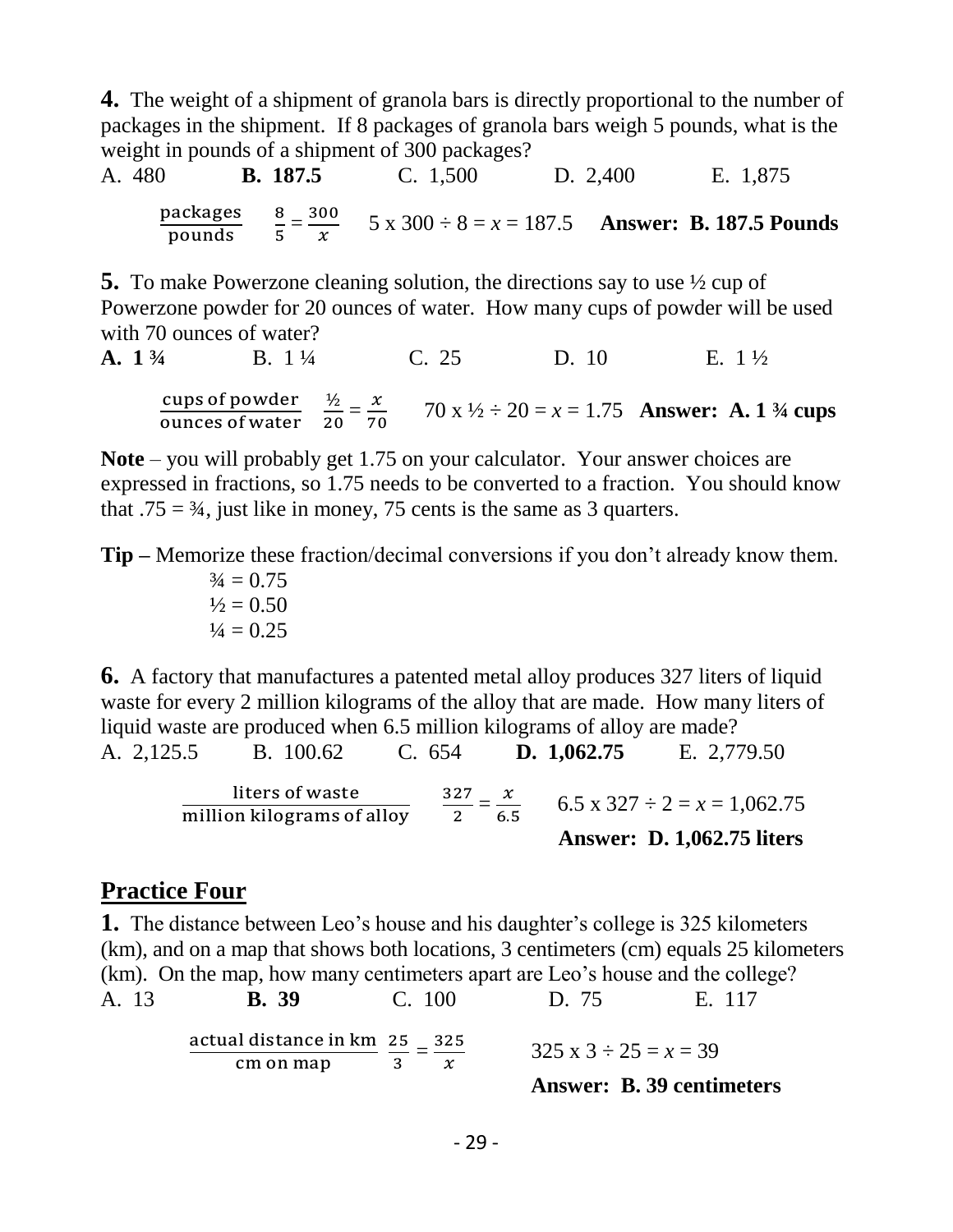**2.** The distance on a local map between Rob's house and his job is 5 inches. If 2 inches represents 3 miles on the map, how many miles is Rob's house from his job? **A. 7.5** B. 75 C. 3.3 D. 15 E. 10 inches on map actual miles 2  $\frac{2}{3} = \frac{5}{x}$  $\frac{5}{x}$  3 x 5 ÷ 2 = x = 7.5 **Answer: A. 7.5 miles** 

**3.** Kayla is painting a large wall mural and will plan out the design and colors on a grid. The mural will be 40 feet long and 15 feet wide. 5 feet on the mural is equivalent to 3 units on the grid. What are the dimensions of the mural on the grid?

**A. 24 units by 9 units** B. 67 units by 25 units C. 13 units by 8 units D. 120 units by 45 units E. 120 units by 75 units D. 120 units by 75 units

LENGTH:  $\frac{\text{units on grid}}{\text{actual feet}}$  3  $\frac{3}{5} = \frac{x}{40}$  $\frac{x}{40}$  3 x 40 ÷ 5 = x = 24 **Length = 24 units** WIDTH:  $\frac{units \text{ on grid}}{actual \text{ feet}}$  3  $\frac{3}{5} = \frac{x}{15}$  3 x 15 ÷ 5 = x = 9 **Width = 9 units Answer: A. 24 units by 9 units**

A common mistake in problems like this is to use length and width as the two related values for the first ratio of the proportion. Remember that in scale problems, the two related values are almost always the two scale measurements, which in this problem are units on the grid and actual feet.

**4.** A new hotel ballroom will measure 60 meters long and 42 meters wide, and a scale model will be built to use in mapping out different floor plan arrangements. Each centimeter (cm) on the scale model is equal to 2 meters (m) of actual distance. What will the length and width of the ballroom be on the scale model?

| A. 120 cm by 84 cm                    | B. $60 \text{ cm}$ by 42 cm | C. 58 cm by 40 cm |
|---------------------------------------|-----------------------------|-------------------|
| D. $30 \text{ cm}$ by $30 \text{ cm}$ | E. 30 cm by 21 cm           |                   |

LENGTH:  $\frac{cm \text{ on model}}{\text{actual m}} \frac{1}{2}$  $\frac{1}{2} = \frac{x}{60}$  $\frac{x}{60}$  60 x 1 ÷ 2 = x = 30 **Length = 30 cm** WIDTH:  $\frac{cm \text{ on model}}{actual \text{ m}}$ n on model 1<br>actual m  $\frac{1}{2} = \frac{x}{42}$  $\frac{x}{42}$  42 x 1 ÷ 2 = x = 21 **Width = 21 cm Answer: E. 30 cm by 21 cm**

The two related values are 1 cm on the model and 2 m of actual distance. Note that it says each cm in the problem, not 1 cm. You have to realize that each means 1 even though the number 1 is not stated.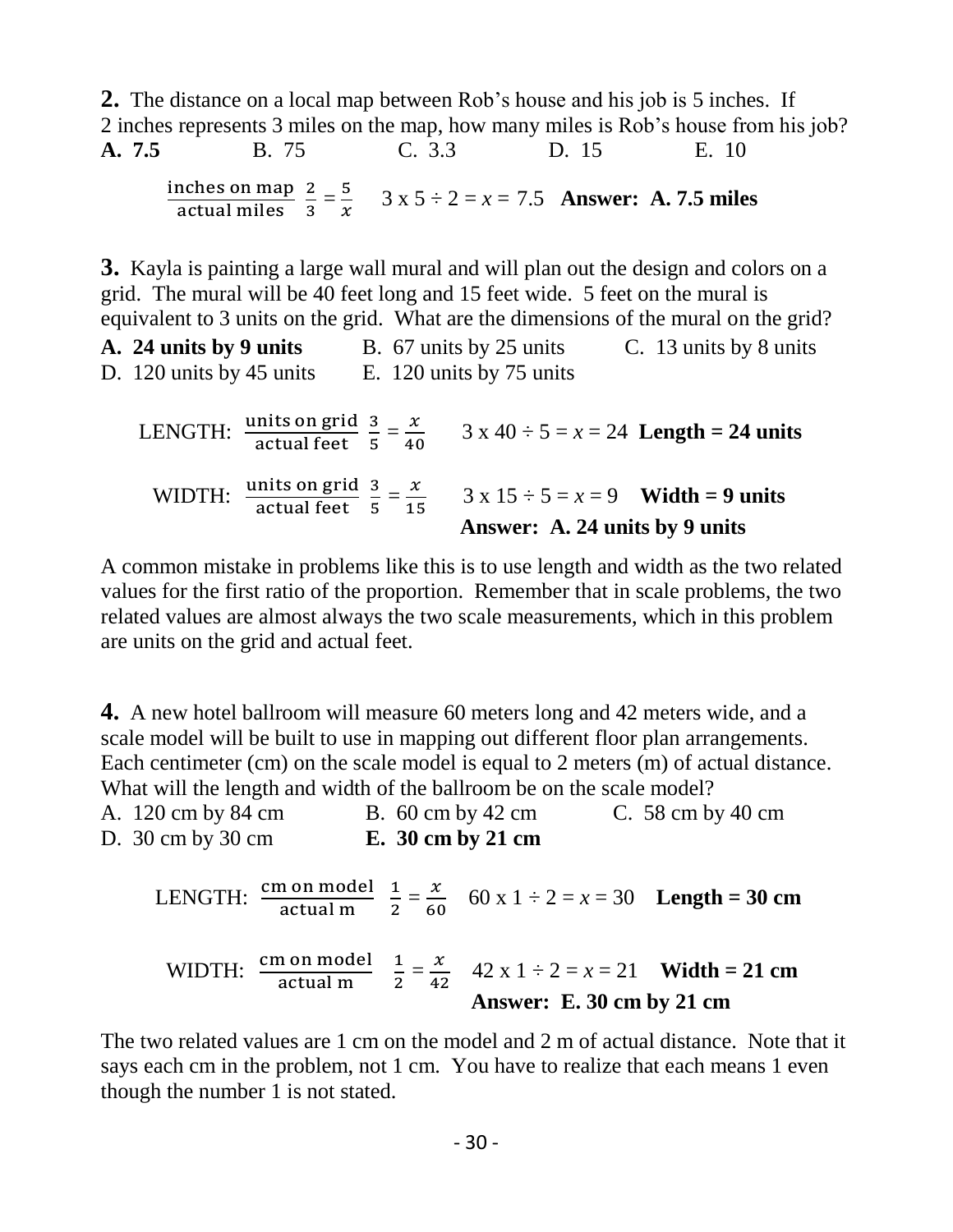**5.** A detailed diagram of an airplane is drawn to scale, with each inch on the diagram equivalent to 5 feet of length on the airplane. If the wingspan is 25 inches long on the diagram, how many feet long is the actual wingspan of the airplane?

A. 5 B. 30 C. 125 D. 152 E. 20  
inches on diagram 
$$
\frac{1}{5} = \frac{25}{x}
$$
 25 x 5 ÷ 1 = x = 125 Answer: C. 125 feet

#### **Practice Five**

**1.** Ebony charges \$11 per hour to babysit 2 children. If Mrs. Parks needs a sitter for 3 hours and 15 minutes for her 2 children, how much will she have to pay Ebony? A. \$34.65 B. \$69.30 **C. \$35.75** D. \$71.50 E. \$37.55 First, convert 3 hours 15 minutes to 3.25 hours. You may recognize that this problem can be solved by multiplying \$11 per hour times 3.25 hours.

\$11 x 3.25 = **\$35.75**

If you're not sure what to do, set up a proportion. Note that \$11 per hour means \$11 for 1 hour. Also note that the number of children is extra information and does not enter into the calculation.

$$
\frac{\$}{\text{hours}} = \frac{x}{1} = \frac{x}{3.25} \quad \$11 \times 3.25 \div 1 = x = \$35.75 \quad \text{Answer: C. \$35.75}
$$

**2.** Celine can make 36 party favors per hour. How many party favors can she make in 45 minutes?

| A. 16 | <b>B.</b> 1,620                                               | C. 81 | D. 27 | E. 72                                                          |
|-------|---------------------------------------------------------------|-------|-------|----------------------------------------------------------------|
|       | Solve using hours.                                            | OR    |       | Solve using minutes.                                           |
|       | party favors $\frac{36}{5} - \frac{x}{x}$<br>hours $1 - 0.75$ |       |       | party favors $\frac{36}{5} - \frac{x}{x}$<br>minutes $60 - 45$ |
|       | $36 \times 0.75 \div 1 = x = 27$                              |       |       | $36 \times 45 \div 60 = x = 27$                                |
|       | <b>Answer: D. 27 party favors</b>                             |       |       | <b>Answer: D. 27 party favors</b>                              |

**3.** It takes a team of 8 workers 2 hours and 15 minutes to clean 12 apartments. How many apartments can the team clean in 9 hours?

A. 50 **B. 48** C. 43 D. 45 E. 24

First, convert 2 hours and 15 minutes to 2.25 hours. Note that the value 8 workers is extra information and is not part of the calculation.

hours apartments 2.25  $\frac{2.25}{12} = \frac{9}{x}$  $\frac{9}{x}$  12 x 9 ÷ 2.25 = x = 48 **Answer: B. 48 apartments**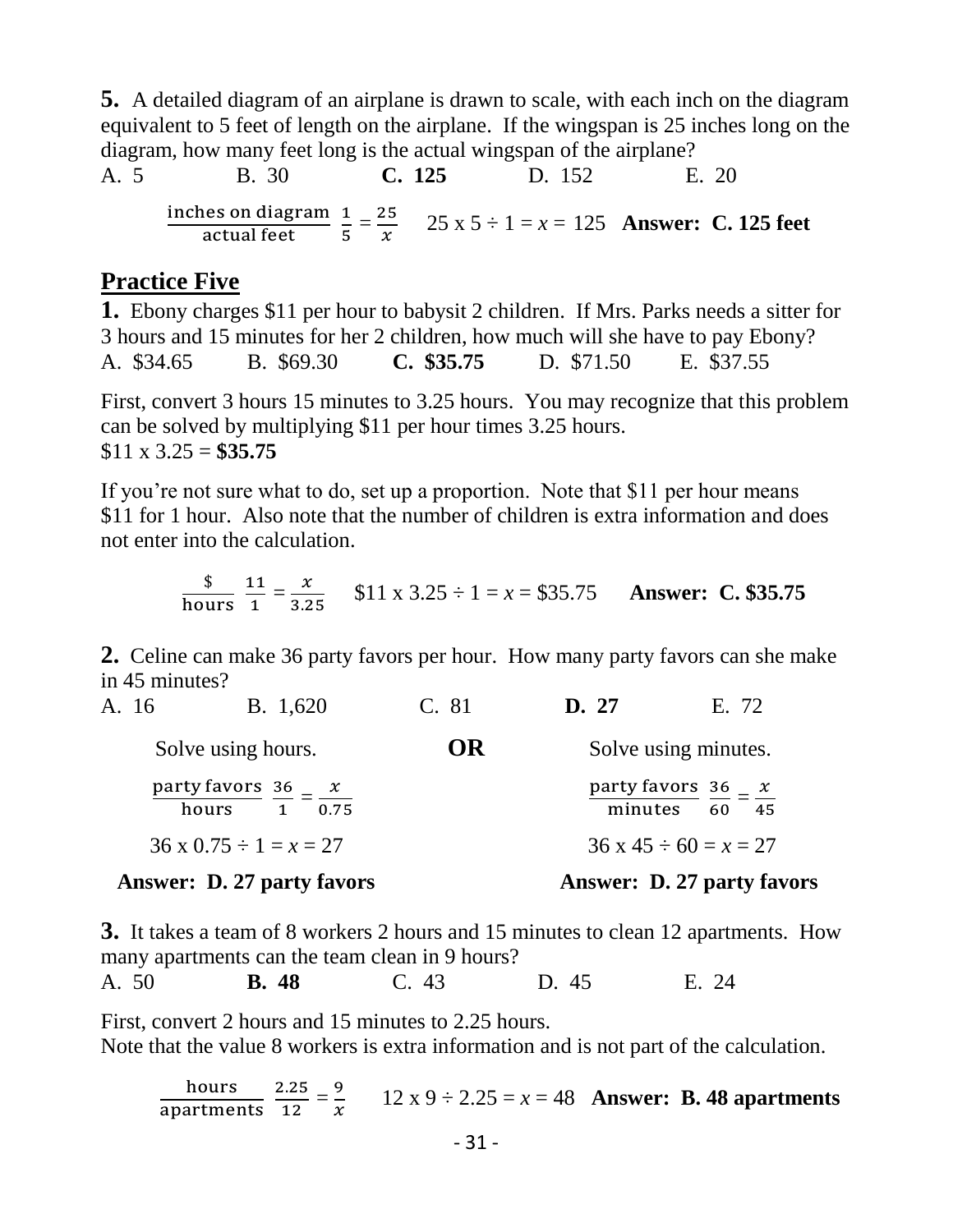**4.** How many hours will it take to correct 20 essays if the teacher can correct 2 essays every 15 minutes?

A. 150 hours B. 2 hours 50 minutes C. 1 hour 30 minutes

D. 130 hours **E. 2 hours 30 minutes**

Note that you are given minutes, but the answer is asked for in hours. Convert the 15 minutes to 0.25 hours and then set up the proportion. Convert the .5 part of the 2.5 answer to 30 minutes.

> hours  $\frac{\text{hours}}{\text{essays}} \frac{0.25}{2}$  $\frac{.25}{2} = \frac{x}{20}$  $\frac{x}{20}$  20 x 0.25 ÷ 2 = x = 2.5 **Answer: E. 2 hours 30 minutes**

**Be careful –** 2.5 hours is 2 hours 30 minutes; **it is not** 2 hours 50 minutes

#### **Practice Six**

**1.** Which expression below can be used to find the cost of a single marble if a bag of 75 marbles is sold for \$5.75?

| A. 75 x \$5.75      |              | <b>B.</b> $$5.75 \div 75$ | C. $75 - $5.75$                                                  |  |
|---------------------|--------------|---------------------------|------------------------------------------------------------------|--|
| D. $75 \div$ \$5.75 |              | E. $75 + $5.75$           |                                                                  |  |
|                     | marbles 75 1 |                           | $\Phi F \mathcal{T} F = 1 + 75$ is the excess multiplication and |  |

$$
\frac{\text{marbles}}{\$} \quad \frac{75}{5.75} = \frac{1}{x} \quad \$5.75 \times 1 \div 75 \text{ is the cross multiplication expression.}
$$
\n
$$
\text{It can be shortened to \$5.75} \div 75 \text{ because } \$5.75 \times 1 \text{ is the same as \$5.75.}
$$
\n
$$
\text{Answer: } \text{B. \$5.75} \div 75
$$

Note that the problem says "a single marble." This is 1 marble, so use 1 in your proportion, even though the number 1 is not stated in the problem. It could also have said "per marble," "each marble," or "a marble." These also mean 1 marble.

**2.** If 3 bottles of shampoo cost \$5, which expression shows how much 8 bottles of shampoo will cost?

**A.** 
$$
8 \times $5 \div 3
$$
 **B.**  $$5 \times 3 \div 8$  **C.**  $(3+8) \times $5$  **D.**  $(3+8) \div $5$  **E.**  $8 \times 3 \div $5$ 

bottles  $\frac{2}{3}$   $\frac{3}{5}$  $\frac{3}{5} = \frac{8}{x}$  $\frac{8}{x}$  The cross multiplication expression is: \$5 x 8  $\div$  3 or **8 x \$5**  $\div$  3 **Answer: A. 8 x \$5**  $\div$  3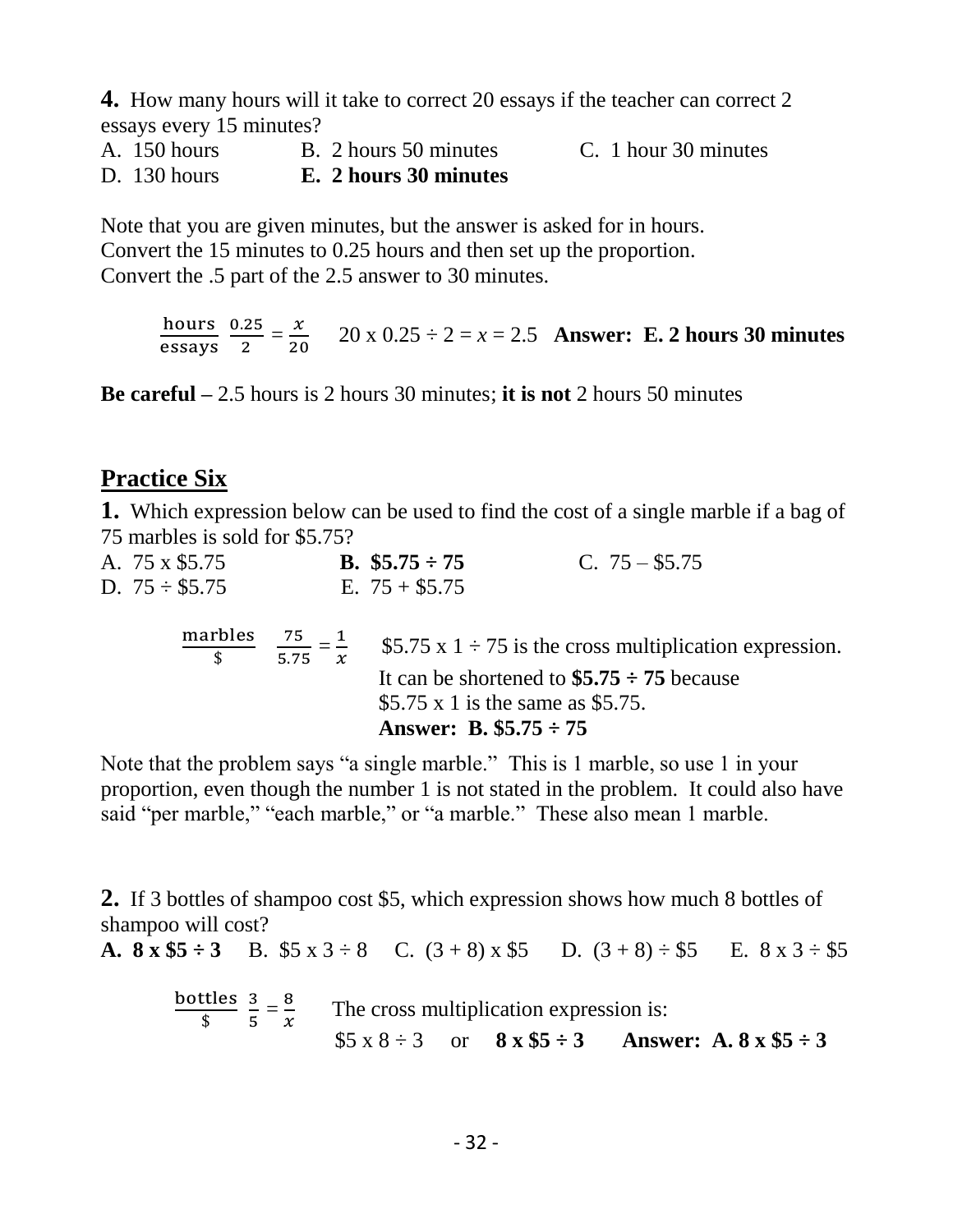**3.** Langley Party Supply is having a sale on bulk packages of paper plates. Each package of 200 paper plates is on sale for \$1.79. Which of the following expressions could be used to calculate the cost in dollars of 1,800 paper plates?

A.  $\frac{1,800}{\$1.79}$ x 200 B.  $\frac{$1.79}{200}$  $+ 1,800$  **C.**  $\frac{$1.79}{200} \times 1,800$ D.  $\frac{1,800}{200}$  $+ $1.79$  E.  $\frac{$1.79}{1,800} - 200$ plates  $\frac{1}{\$}$   $\frac{200}{1.79}$  $\frac{200}{1.79} = \frac{1,800}{x}$  $\mathcal{X}$  The cross multiplication expression is:  $$1.79 \times 1,800 \div 200$  or  $1,800 \times 1.79 \div 200$ 

All the answer choices are in a form that includes a fraction instead of a division sign, so you must figure out which of the answer choices is the same as one of your cross multiplication expressions. Use either the scan for correct fraction method or the calculation method.

#### **Method One – Scan answers choices for the correct fraction multiplied by the correct third number**.

\$1.79 x 1,800  $\div$  200 Look for  $\frac{1,800}{200}$  multiplied x \$1.79. Not found. 1,800 x  $$1.79 \div 200$  Look for  $\frac{$1.79}{200}$  multiplied x 1,800. **Answer:** C.  $\frac{$1.79}{200} \times 1,800$ 

**Method Two** – **Calculation**. Calculate the value of your answer. Then calculate the value of each multiple choice answer until you find one that is equal to your answer.

Calculate the value of your answer:  $$1.79 \times 1,800 \div 200 = $16.11$ 

| Try A. $\frac{1,800}{\$1,79}$ x 200 = \$201,117 | <b>Does not</b> = $$16.11$ , so is not correct. |
|-------------------------------------------------|-------------------------------------------------|
| Try B. $\frac{$1.79}{200} + 1,800 = $1,800$     | <b>Does not</b> = $$16.11$ , so is not correct. |
| Try C. $\frac{$1.79}{$200}$ x 1,800 = \$16.11   | $\textbf{Does} = $16.11$ , so is correct.       |
|                                                 | Answer: C. $\frac{$1.79}{$200} \times 1,800$    |

**Shortcut –** You may have noticed that 1,800 plates is 9 times as big as 200 plates, so the price will also be 9 times as big.  $9 \times $1.79 = $16.11$ . Check multiple choice answers for a match, as just shown in method two.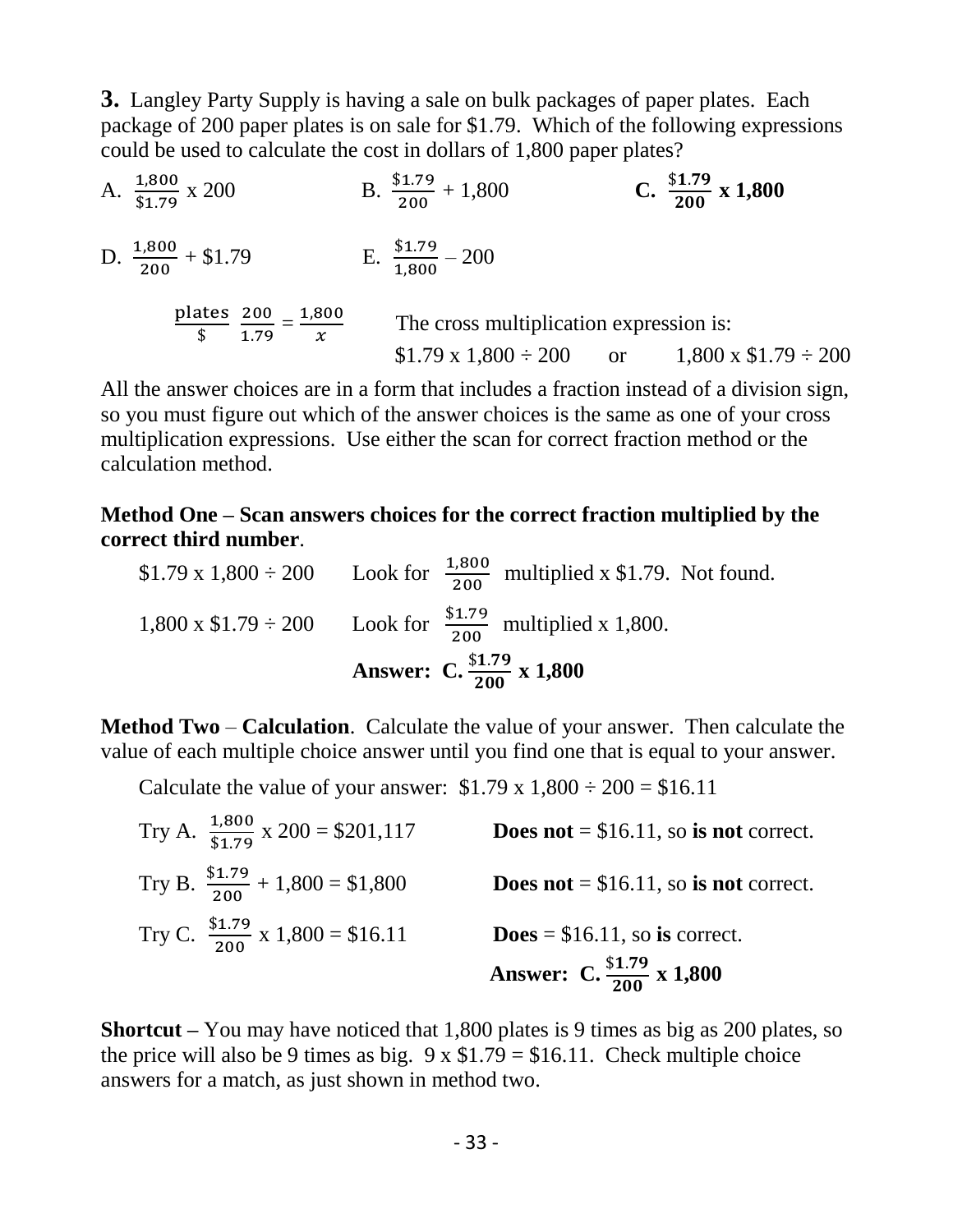**4.** A family has driven 225 miles in 4 ½ hours. If they continue driving at the same rate, which expression shows how long it will take to drive the next 400 miles of their trip?

A.  $\frac{225}{400}$  x 4.5 B.  $\frac{4.5}{225}$  + 400 C.  $\frac{400}{225}$  + 4.5 D.  $\frac{400}{4.5}$  $\frac{400}{4.5}$  x 225 **E.**  $\frac{400}{225}$  x 4.5 miles 225<br>hours 4.5  $\frac{225}{4.5} = \frac{400}{x}$  $\frac{00}{x}$  The cross multiplication expression is:  $400 \times 4.5 \div 225$  or  $4.5 \times 400 \div 225$ 

All the answer choices are in a form that includes a fraction instead of a division sign, so you must figure out which of the answer choices is the same as one of your cross multiplication expressions. Use either the scan for correct fraction method or the calculation method.

#### **Method One – Scan answer choices for the correct fraction multiplied by the correct third number**.

|  | 400 x 4.5 $\div$ 225 Look for $\frac{4.5}{225}$ multiplied x 400. Not found.                    |
|--|-------------------------------------------------------------------------------------------------|
|  | 4.5 x 400 ÷ 225 Look for $\frac{400}{225}$ multiplied x 4.5. Answer: E. $\frac{400}{225}$ x 4.5 |

**Method Two** – **Calculation**. Calculate the value of your answer. Then calculate the value of each multiple choice answer until you find one that is equal to your answer.

Calculate the value of your answer:  $4.5 \times 400 \div 225 = 8$ 

| Try A. $\frac{225}{400}$ x 4.5 = 2.53   | <b>Does not</b> = 8, so is not correct.   |
|-----------------------------------------|-------------------------------------------|
| Try B. $\frac{4.5}{225} + 400 = 400$    | <b>Does not</b> = 8, so is not correct.   |
| Try C. $\frac{400}{225} + 4.5 = 6.28$   | <b>Does not</b> = 8, so is not correct.   |
| Try D. $\frac{400}{4.5}$ x 225 = 20,000 | <b>Does not</b> $= 8$ , so is not correct |
| Try E. $\frac{400}{225}$ x 4.5 = 8      | $\textbf{Does} = 8$ , so is correct       |
|                                         | Answer: E. $\frac{400}{225}$ x 4.5        |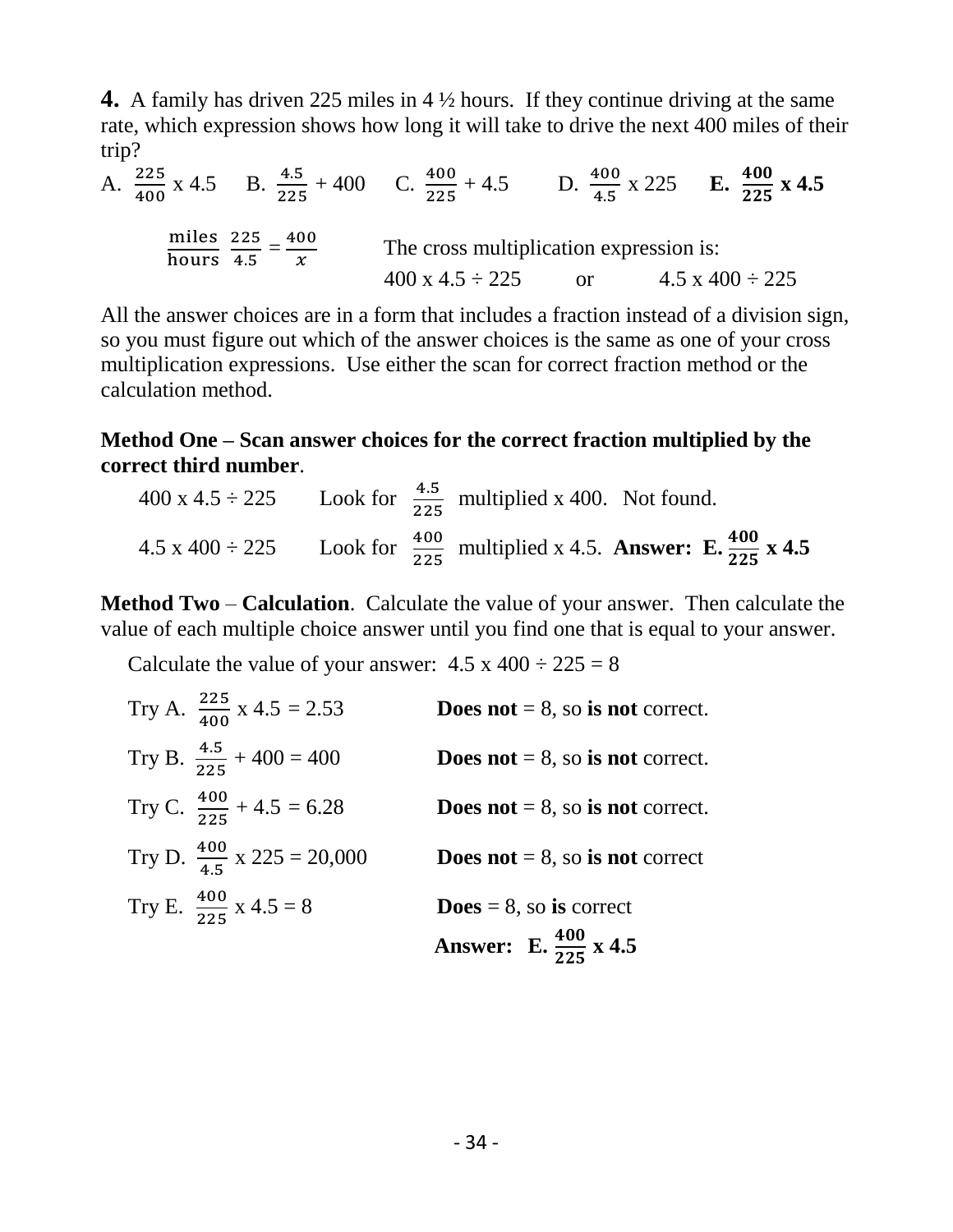**5.** A person can type 1,950 words in 30 minutes. At the same rate, which expression shows how many words per minute the person can type?

**A.**  $1,950 \div 30$  B.  $30 \div 1,950$  C.  $1,950 - 30$  D.  $1,950 \times 30$  E.  $1,950 + 30$ 

words minutes 1,950  $\frac{1}{30}$  =  $\frac{x}{1}$  $\frac{x}{1}$  1,950 x 1 ÷ 30 is the cross multiplication expression. It can be shortened to **1,950 ÷ 30** because 1,950 x 1 is the same as 1,950. **Answer: A. 1,950 ÷ 30**

The time given and the time asked for in the question are both in minutes, so no time conversion is needed.

Note that the problem says "per minute." You have to recognize that this is 1 minute, and use the number 1 in your proportion, even though the number 1 is not stated.

#### **Practice Seven**

**1.** A home recipe for a cleaning liquid calls for ¾ ounce of ammonia (NH4) for every 3 cups of water (H2O). Which combination below will make the cleaning liquid with the correct concentration?

- A.  $\frac{1}{4}$  ounce ammonia & 4 cups water B.  $\frac{1}{2}$  ounce ammonia & 4 cups water
	-
- C. 1 ¼ ounces ammonia & 6 cups water **D. 1 ½ ounces ammonia & 6 cups water**
	-
- E. 1  $\frac{3}{4}$  ounces ammonia & 5 cups water

In this type of problem, the question provides the first ratio of a proportion, and the answer choices are five possibilities for the second ratio of the proportion. Remember that both ratios in a proportion are equal so both will simplify to the same number.

**Step 1** – Simplify the first ratio of the proportion that is given in the problem.

You are given:  $\frac{\text{o}z \text{ of } NH4}{\text{cups of } H2O}$   $\frac{3/4}{3}$  $\frac{34}{3}$  0.75 ÷ 3 = 0.25

**Step 2** – Find one of the answer choices that also simplifies to 0.25 and you will have found the other half of your proportion.

|  |  | Try A. $\frac{NH4}{H20}$ $\frac{1}{4}$ 0.25 ÷ 4 = 0.0625 <b>Does not</b> simplify to 0.25, so is not correct. |
|--|--|---------------------------------------------------------------------------------------------------------------|
|  |  |                                                                                                               |

- Try B.  $\frac{NH4}{H20}$   $\frac{1}{2}$ 4 **Does not** simplify to 0.25, so **is not** correct.
- Try C.  $\frac{NH4}{H2O} \frac{1\frac{1}{4}}{6}$  $\frac{74}{6}$  1.25  $\div$  6 = 0.2083 **Does not** simplify to 0.25, so **is not** correct.
- Try D.  $\frac{NH4}{H20} \frac{1\frac{1}{2}}{6}$  $\frac{72}{6}$  1.5 ÷ 6 = 0.25 **Does** simplify to 0.25, so **is** correct.

#### **Answer: D. 1 ½ ounces ammonia & 6 cups water**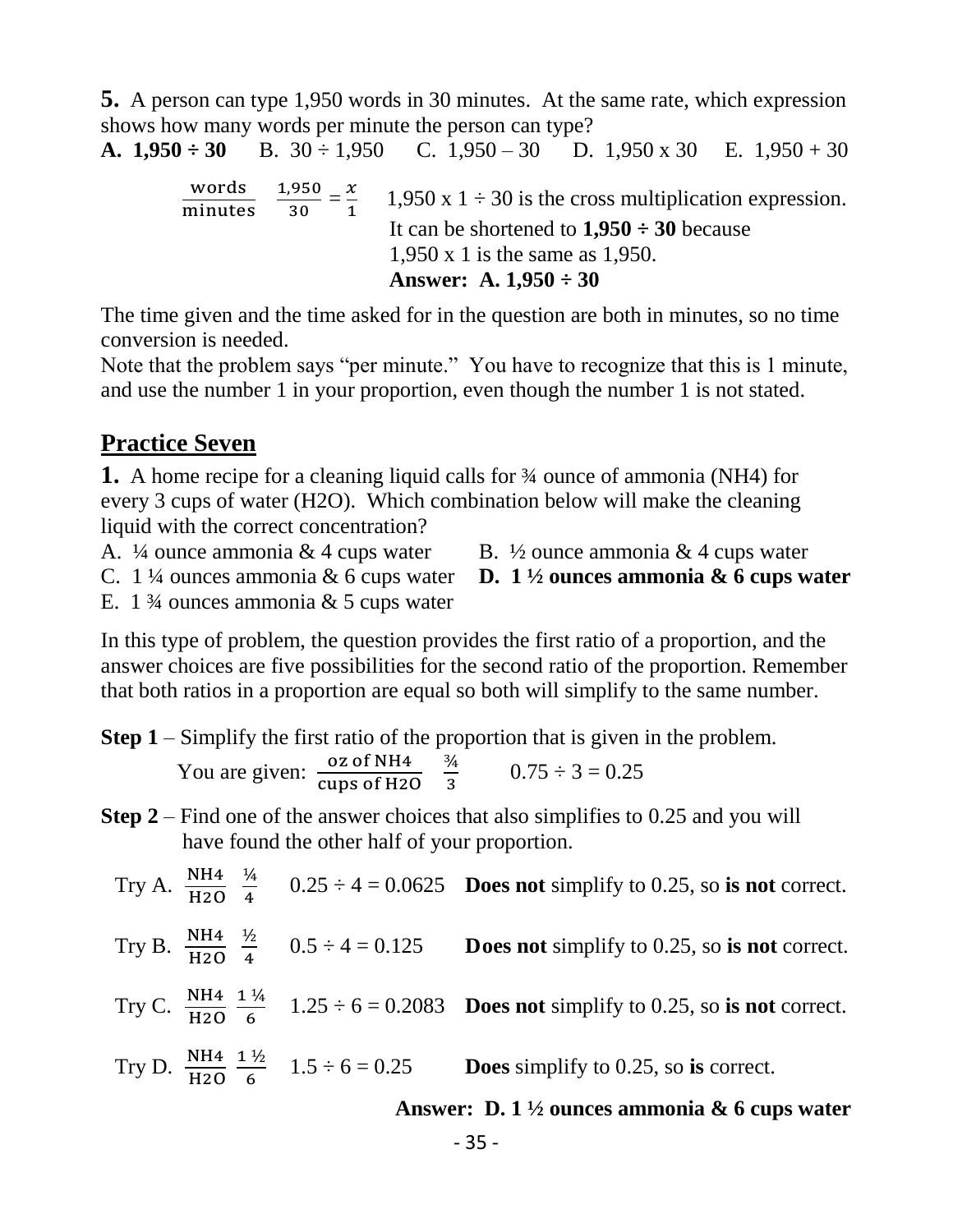**2.** Notebooks are on sale at \$3.29 for a 4-pack. If each of the 5 Dawson children needs 8 notebooks for school, how much will all of the notebooks cost? A. \$6.58 **B. \$32.90** C. \$48.63 D. \$16.45 E. \$26.32

notebooks  $\frac{\text{otebooks}}{\text{cost in } $}\quad \frac{4}{3.2}$  $\frac{4}{3.29} = \frac{40}{x}$  $\frac{40}{x}$  40 x \$3.29 ÷ 4 = x = \$32.90 **Answer: B. \$32.90** 

Calculate the total number of notebooks needed in order to get the number for the second ratio. 5 children x 8 notebooks per child  $=$  40 total notebooks.

The two related values are number of notebooks and cost. That is the relationship given in the problem (4 notebooks for \$3.29) and it is also what is asked for in the question (all of the notebooks for how many \$).

**Shortcut –** You may have noticed 40 notebooks are needed, and 40 is 10 times bigger than a 4-pack of notebooks, so the price will also be 10 times bigger. 10 x \$3.29 = \$32.90. **Answer: B. \$32.90**

**3.** Marie charges \$10 per hour to babysit 2 children and \$12 per hour to babysit 3 children. How much will she charge to babysit for 4 hours and thirty minutes if a family has 3 children?

A. \$45 B. \$51.6 C. \$43 D. \$16.45 **E. \$54**

The related values are \$ and number of hours. The \$10 per hour for 2 children is extra information that is not needed to solve the problem. Choose the \$12 rate because the family has 3 children. Convert 4 hours thirty minutes to 4.5 hours.

You may recognize that this is a multiplication problem: \$12 per hour x 4.5 hours = **\$54**.

If you don't see that and are not sure what to do, set up a proportion.

Hours  $\frac{\text{urs}}{\$}$   $\frac{1}{12}$  $\frac{1}{12} = \frac{4.5}{x}$  $\frac{1.5}{x}$  \$12 x 4.5 ÷ 1 = x = \$54 **Answer: E. \$54**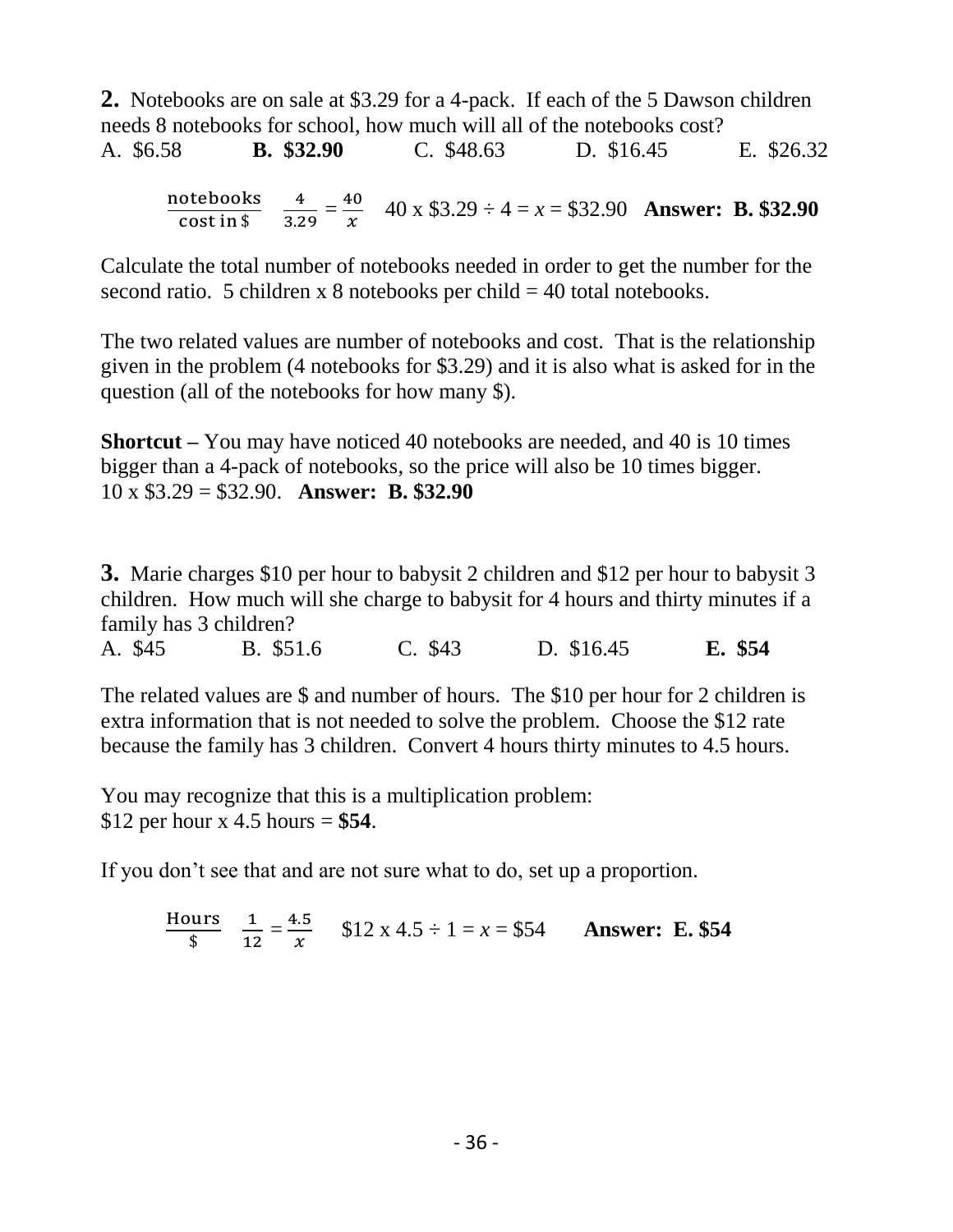**4.** Every 4 days, Ayala spends ½ hour grooming her dog. Which combination below shows the same relationship between days and grooming time?

A. 8 days  $\& \frac{1}{4}$  hour of grooming B. 9 days  $\& \frac{3}{4}$  hours grooming

- 
- **C. 12 days & 1**  $\frac{1}{2}$  **hours of grooming** D. 5 days &  $\frac{1}{4}$  hour grooming
- 

E. 7 days & 1 hour of grooming

In this type of problem, the question provides the first ratio of a proportion, and the answer choices provide five possibilities for the second ratio of the proportion. Remember that both ratios in a proportion are equal so both will simplify to the same number.

**Step 1** – Simplify the first ratio of the proportion that is given in the problem.

You are given:  $\frac{days}{\text{grooming hrs}}$   $\frac{4}{\frac{1}{2}}$  $\frac{4}{\frac{1}{2}}$  4 ÷ 0.5 = 8

**Step 2** – Find one of the answer choices that also simplifies to 8 and you will have found the other half of your proportion.

|  | Try A. $\frac{days}{hrs}$ $\frac{8}{\frac{1}{4}}$ $8 \div 0.25 = 32$ Does not simplify to 8, so is not correct.                                                   |
|--|-------------------------------------------------------------------------------------------------------------------------------------------------------------------|
|  | Try B. $\frac{days}{hrs}$ $\frac{9}{34}$ $9 \div 0.75 = 12$ Does not simplify to 8, so is not correct.                                                            |
|  | Try C. $\frac{days}{hrs}$ $\frac{12}{1\frac{1}{2}}$ $12 \div 1.5 = 8$ Does simplify to 8, so is correct.<br>Answer: C. 12 days & $1\frac{1}{2}$ hours of grooming |
|  |                                                                                                                                                                   |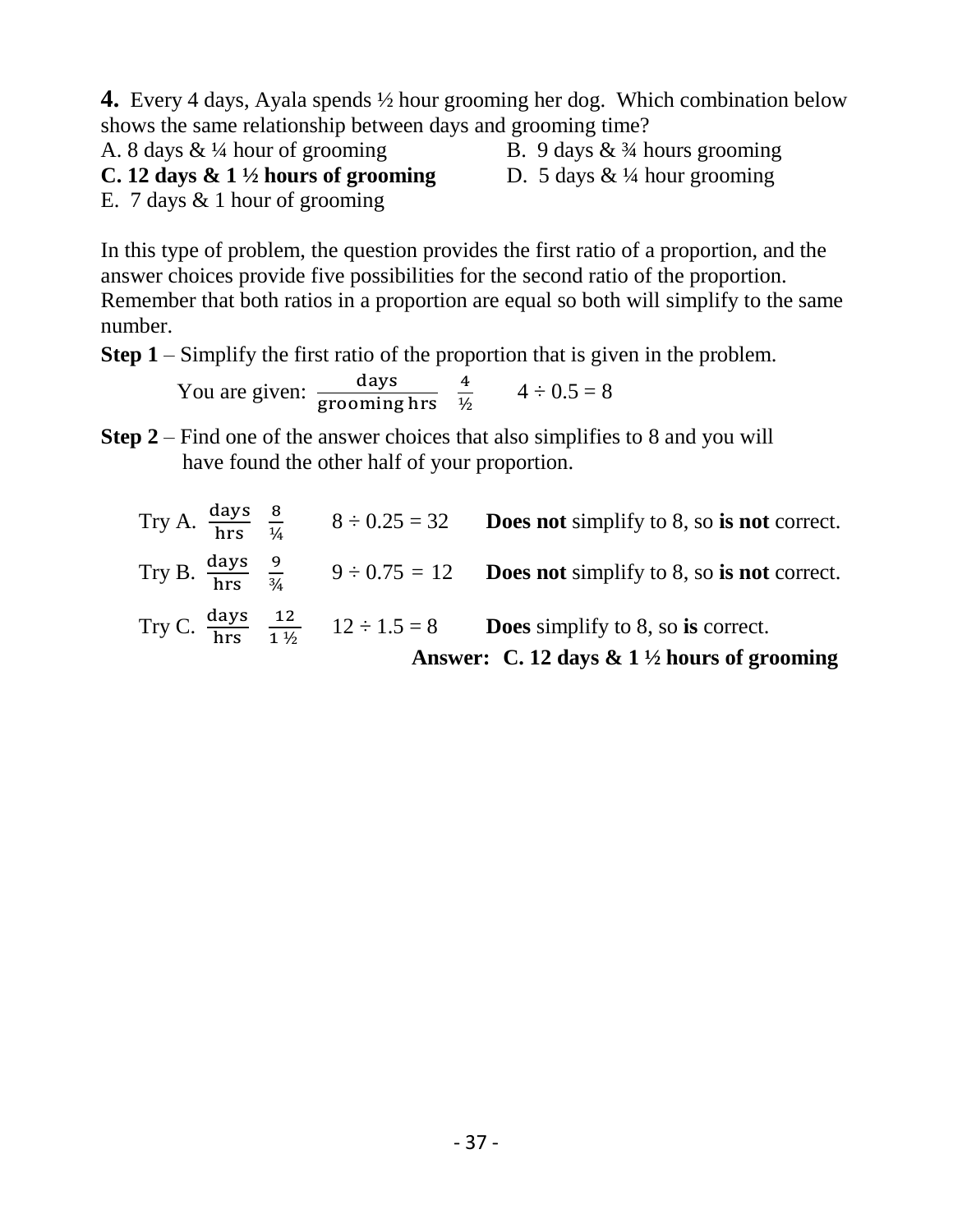**5.** A company needs 3.2 feet of copper to manufacture 40 Model X switches. If the company has 26.4 feet of copper left in stock, which expression will provide the best estimate of the number of Model X switches the company can make?

A. 
$$
\frac{40}{3}
$$
 x 27 B.  $\frac{3}{26}$  x 40 C.  $\frac{4}{40}$  x 27 D.  $\frac{26}{3}$  x 40 E.  $\frac{26}{4}$  x 40

The problem asks for the best estimate, so numbers will be rounded.

3.2 rounds down to 3 because 2 is less than 5.

26.4 rounds down to 26 because 4 is less than 5.

fit. of copper 
$$
\frac{3.2}{40} = \frac{26.4}{x}
$$
  $\rightarrow \frac{3}{40} = \frac{26}{x}$  The cross multiplication expression is:  
  $40 \times 26 \div 3$  or  $26 \times 40 \div 3$ 

All the answer choices are in a form that includes a fraction instead of a division sign, so you must figure out which of the answer choices is the same as one of your cross multiplication expressions. Use either the scan for correct fraction method or the calculation method.

#### **Method One – Scan answer choices for the correct fraction multiplied by the correct third number**.

 $40 \times 26 \div 3$  Look for  $\frac{26}{3}$  multiplied x 40. **Answer: D.**  $\frac{26}{3} \times 40$ 

 The answer has been found so you don't need to check the other cross multiplication expression, but if you do, you won't find a match.

 $26 \times 40 \div 3$  Look for  $\frac{40}{3}$  multiplied x 26. Not found.

**Method Two** – **Calculation**. Calculate the value of your answer. Then calculate the value of each multiple choice answer until you find one that is equal to your answer.

Calculate the value of your answer:  $40 \times 26 \div 3 = 346.67$ 

Try A. 
$$
\frac{40}{3}
$$
 x 27 = 360  
\n**Does not** = 346.67, so **is not** correct.  
\nTry B.  $\frac{3}{26}$  x 40 = 4.62  
\n**Does not** = 346.67, so **is not** correct.  
\nTry C.  $\frac{4}{40}$  x 27 = 2.7  
\n**Does not** = 346.67, so **is not** correct.  
\nTry D.  $\frac{26}{3}$  x 40 = 346.67  
\n**Does** = 346.67, so **is** correct.  
\n**Answer:** D.  $\frac{26}{3}$  x 40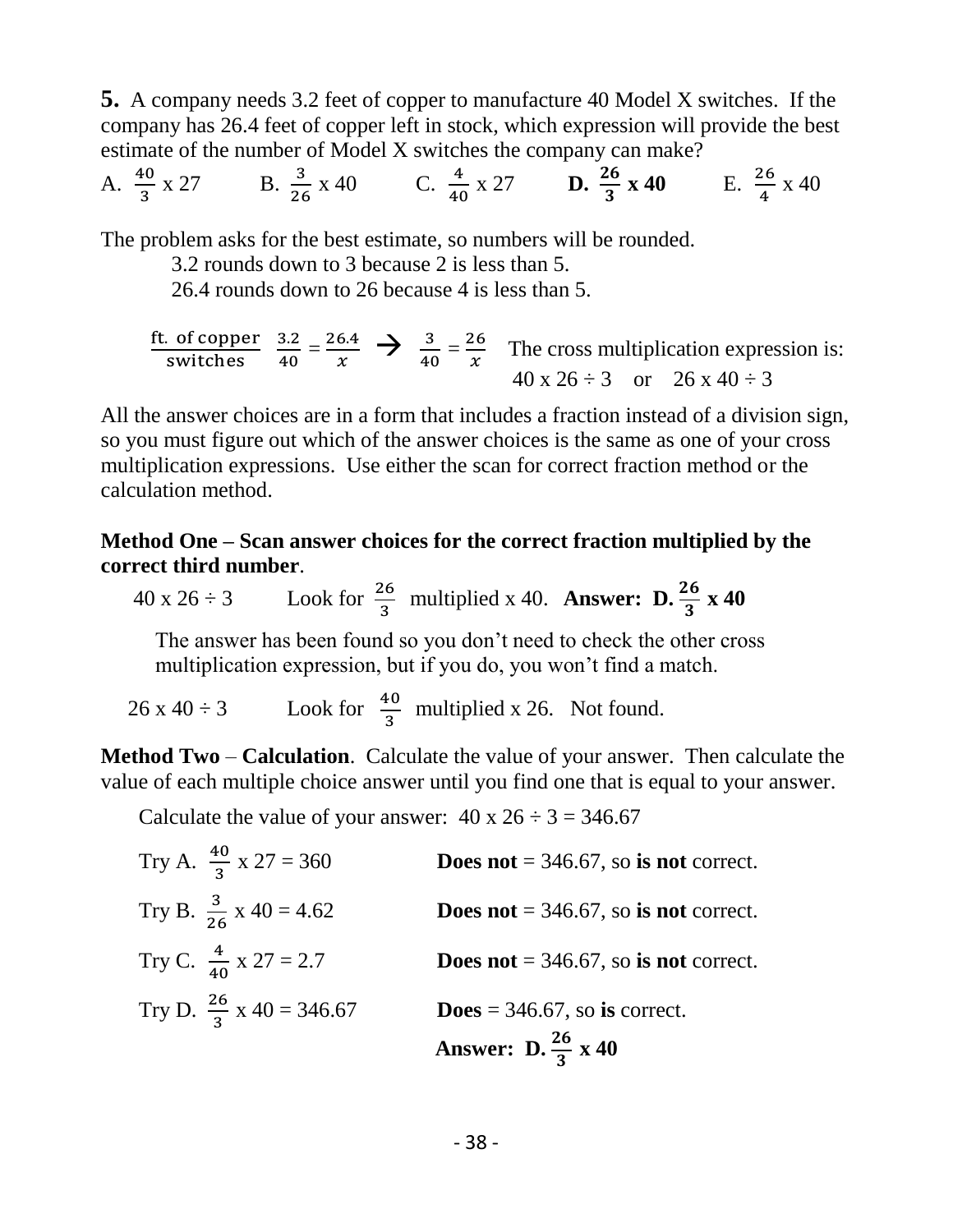**6.** On a map of Europe where the scale reads 1.8 centimeters  $(cm) = 20$  kilometers (km), two towns are measured to be 12.6 centimeters apart. Choose the expression below that you would use to get the best estimate of how many kilometers there are between the two towns.

A. 
$$
\frac{20}{2}
$$
 x 12 B.  $\frac{20}{13}$  x 2 C.  $\frac{13}{2}$  x 20 D.  $\frac{2}{12}$  x 20 E.  $\frac{13}{1}$  x 20

The problem asks for the best estimate, so numbers will be rounded.

12.6 cm rounds up to 13 cm.

1.8 cm rounds up to 2 cm.

$$
\frac{\text{actual km}}{\text{cm on map}} \frac{20}{1.8} = \frac{x}{12.6} \implies \frac{20}{2} = \frac{x}{13}
$$
 The cross multiplication expression is:  
13 x 20 ÷ 2 or 20 x 13 ÷ 2.

All the answer choices are in a form that includes a fraction instead of a division sign, so you must figure out which of the answer choices is the same as one of your cross multiplication expressions. Use either the scan for correct fraction method or the calculation method.

#### **Method One – Scan answer choices for the correct fraction multiplied by the correct third number**.

13 x 20 ÷ 2  
Look for 
$$
\frac{20}{2}
$$
 multiplied x 13. Not found.  
20 x 13 ÷ 2  
Look for  $\frac{13}{2}$  multiplied x 20. Answer: C.  $\frac{13}{2}$  x 20

**Method Two** – **Calculation**. Calculate the value of your answer. Then calculate the value of each multiple choice answer until you find one that is equal to your answer.

Calculate the value of your answer:  $13 \times 20 \div 2 = 130$ 

| Try A. $\frac{20}{2}$ x 12 = 120  | <b>Does not</b> = 130, so is not correct. |
|-----------------------------------|-------------------------------------------|
| Try B. $\frac{20}{13}$ x 2 = 3.08 | <b>Does not</b> = 130, so is not correct. |
| Try C. $\frac{13}{2}$ x 20 = 130  | <b>Does</b> = 130, so is correct.         |
|                                   | Answer: C. $\frac{13}{2}$ x 20            |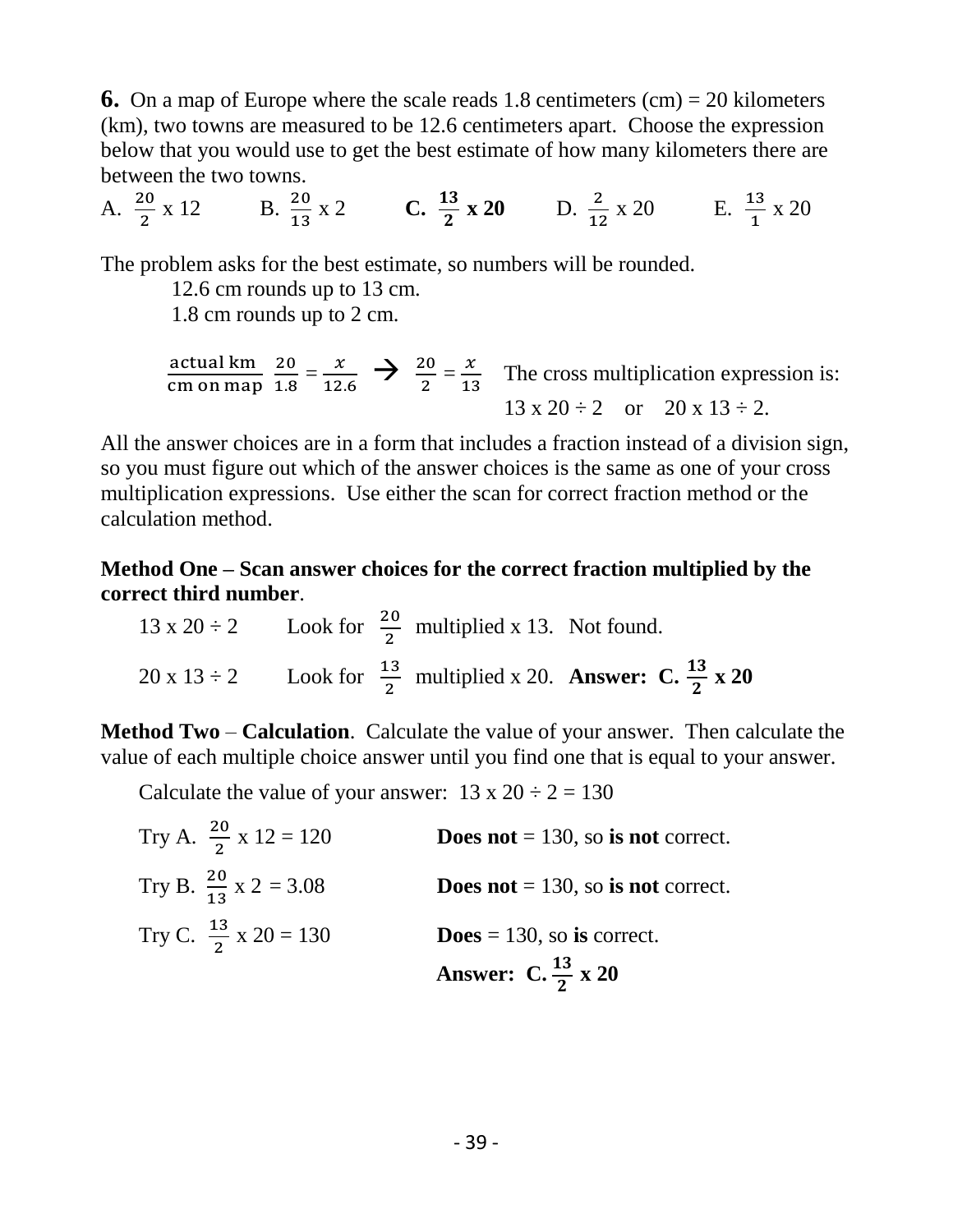## **Proportion Word Problems – Test**

**1.** A scientist tracks the flight of the birds he is studying and finds that they can fly 60 kilometers in  $1\frac{1}{2}$  hours. At the same rate, how long will it take the birds to fly 200 kilometers?

A. 90 hours **B. 5 hours** C. 40 hours D. 3.3 hours E. 50 hours  $\frac{\text{km}}{\text{hours}}$   $\frac{60}{1\%}$  $\frac{60}{1\frac{1}{2}} = \frac{200}{x}$  $\frac{00}{x}$  1 <sup>1</sup>/<sub>2</sub> x 200 ÷ 60 = x = 5 **Answer: B. 5 hours** 

**2.** A salesman has driven 150 miles in 3 ½ hours. If he continues driving at the same rate, which expression shows how long it will take to drive the final 95 miles of his trip?

A.  $\frac{150}{95} \times 3.5$  B.  $\frac{95}{150} + 3.5$  C.  $\frac{95}{150} \times 3.5$  D.  $\frac{95}{3.5} \times 150$  E.  $\frac{3.5}{150} + 95$ miles 150<br>hours 3.5  $\frac{150}{3.5} = \frac{95}{x}$  $\frac{35}{x}$  The cross multiplication expression is:  $3.5 \times 95 \div 150$  or  $95 \times 3.5 \div 150$ 

All the answer choices are in a form that includes a fraction instead of a division sign, so you must figure out which of the answer choices is the same as one of your cross multiplication expressions. Use either the scan for correct fraction method or the calculation method.

#### **Method One – Scan answer choices for the correct fraction multiplied by the correct third number**.

3.5 x 95 ÷ 150 Look for  $\frac{95}{150}$  multiplied x 3.5. **Answer: C.**  $\frac{95}{150}$  x 3.5

 You can check the other cross multiplication expression, but you don't need to since you have already found the answer.

95 x 3.5  $\div$  150 Look for  $\frac{3.5}{150}$  multiplied x 95. Not found.

**Method Two** – **Calculation**. Calculate the value of your answer. Then calculate the value of each multiple choice answer until you find one that is equal to your answer.

Calculate the value of your answer:  $3.5 \times 95 \div 150 = 2.2$ 

|  | Try A. $\frac{150}{95}$ x 3.5 = 5.5 Does not = 2.2, so is not correct.                           |
|--|--------------------------------------------------------------------------------------------------|
|  | Try B. $\frac{95}{150} + 3.5 = 4.1$ Does not = 2.2, so is not correct.                           |
|  | Try C. $\frac{95}{150}$ x 3.5 = 2.2 Does = 2.2, so is correct. Answer: C. $\frac{95}{150}$ x 3.5 |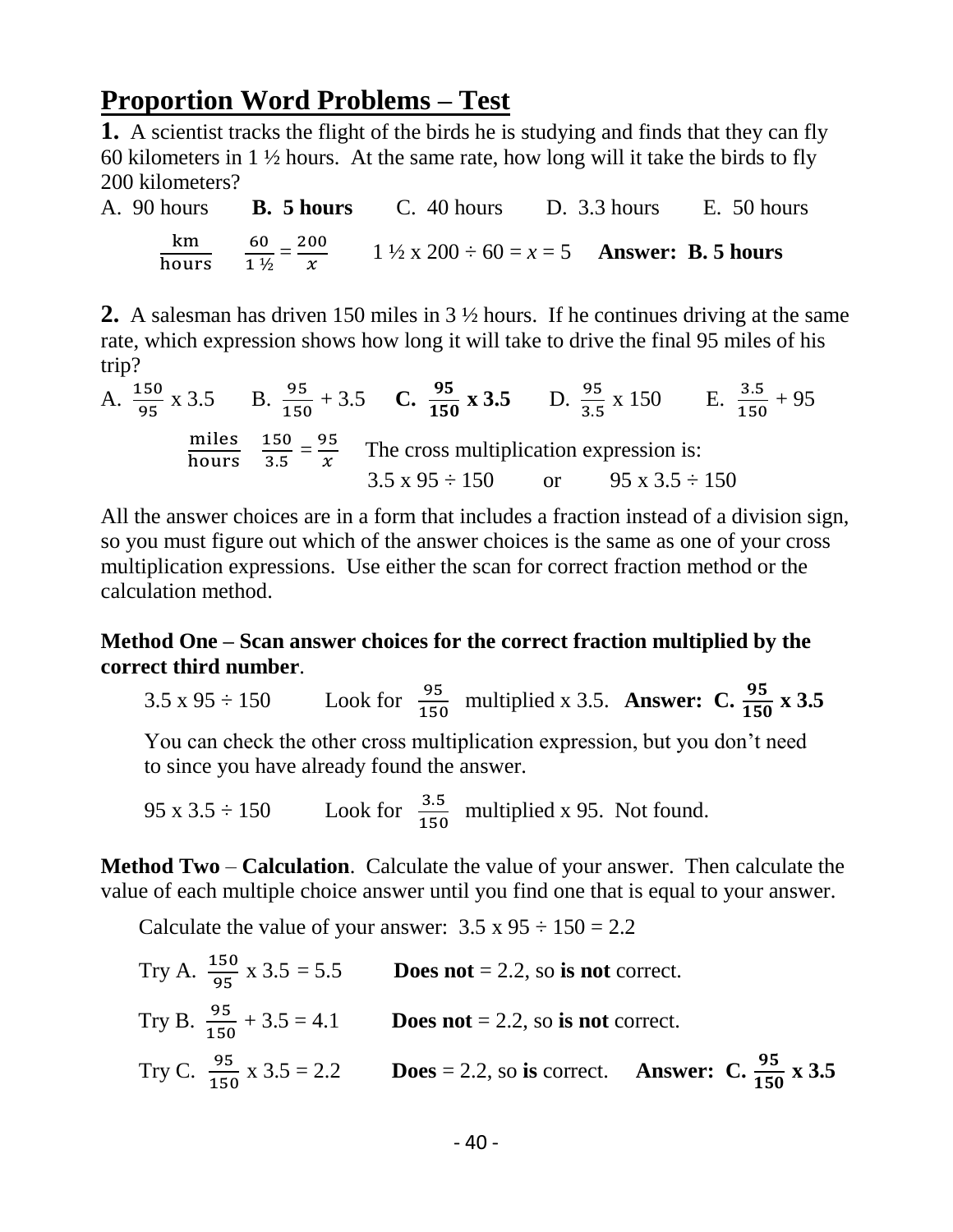**3.** In a survey of 450 students at a large university, 343 said they are likely to rent textbooks instead of buying them. Based on this survey, how many of the 12,000 total students at the university would you predict are likely to buy textbooks instead of renting them?

A. 9,147 **B. 2,853** C. 3,743 D. 11,207 E. 2,538 students students likely to rent 450  $\frac{450}{343} = \frac{12,000}{x}$  $\frac{343 \times 12,000 \div 450}{x}$  343 x 12,000  $\div 450 = x = 9,146.67$ rounds to 9,147

You have just calculated the number of students that are likely to rent, but the question asks how many students are likely to **buy**. Subtract from the total to get the number of students who are likely to buy.

12,000 – 9,147 = 2,853 **Answer: B. 2,853 students**

**Note –** This is tricky not only because it requires an extra step, but also because all three numbers that you are given are numbers of students. Remember to keep the related numbers together in the same ratio.

 First ratio: 450 students is related to 343 students because both refer to just the students in the survey. These two numbers make up the first ratio.

 Second ratio: 12,000 students is related to the unknown number because both refer to all the students at the university. These two values make up the second ratio.

**4.** The Farm Co-op recommends planting 56 fruit trees per ½ acre. Which of the following will result in the same proportion of trees per acre?

| A. 150 trees $\&$ 1 $\frac{1}{2}$ acres | <b>B.</b> 84 trees $\&$ <sup>3</sup> /4 acre | C. 40 trees $& 1/4$ acre |
|-----------------------------------------|----------------------------------------------|--------------------------|
| D. 300 trees $\&$ 3 acres               | E. 100 trees $& 3/4$ acre                    |                          |

In this type of problem, the question provides the first ratio of a proportion, and the answer choices provide five possibilities for the second ratio of the proportion. Remember that both ratios in a proportion are equal so both will simplify to the same number.

**Step 1** – Simplify the first ratio of the proportion that is given in the problem.

You are given  $\frac{\text{trees}}{\text{acres}} = \frac{56}{\frac{1}{2}}$  $rac{56}{\frac{1}{2}}$  Divide to simplify:  $56 \div 0.5 = 112$ 

- **Step 2** Find one of the answer choices that also simplifies to 112 and you will have found the other half of your proportion.
- Try A.  $\frac{\text{trees}}{\text{ acres}} \frac{150}{1 \frac{1}{2}}$  $\frac{150}{1\frac{1}{2}}$  150 ÷ 1.5 = 100 **Does not** simplify to 112, so **is not** correct. Try B.  $\frac{\text{trees}}{\text{acres}}$ 84  $\frac{84}{\frac{3}{4}}$  84 ÷ 0.75 = 112 **Does** simplify to 112, so is correct.  **Answer: B. 84 trees & ¾ acre**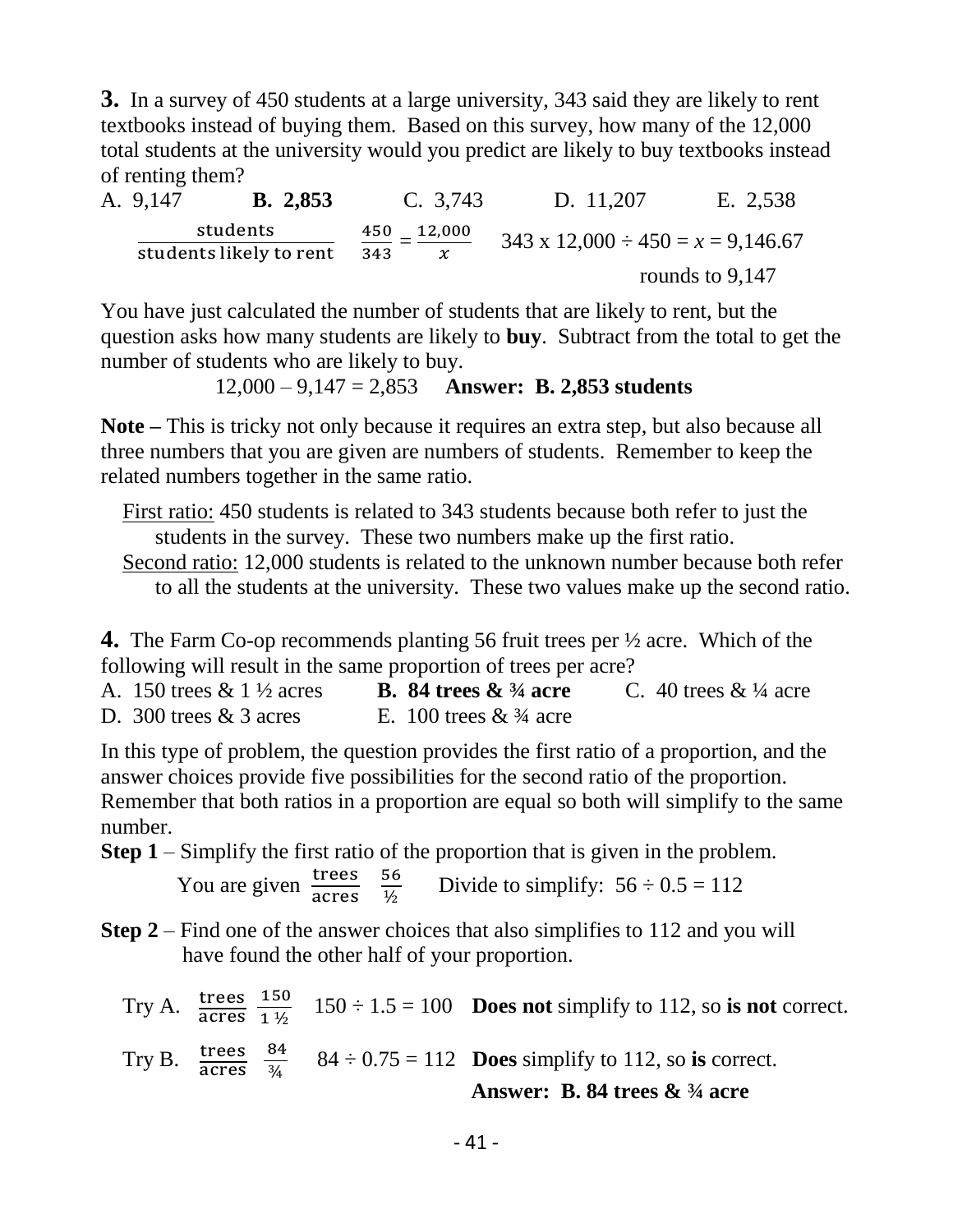**5.** The cost to outfit 12 students with band uniforms is \$425. How much will it cost to buy uniforms for all 40 students that are in the band?<br>A \$5,100 B \$4,117 C \$1,275 D. A. \$5,100 B. \$4,117 C. \$1,275 **D. \$1,417** E. \$1,500

$$
\frac{\text{cost}}{\text{students}} \frac{425}{12} = \frac{x}{40} \quad $425 \times 40 \div 12 = x = $1,416.67 \quad \text{Answer: D. $1,417}
$$

**6.** 12 grams of flavor powder concentrate are used for every 65 liters of grape soda. Which expression shows how many grams of flavor powder concentrate will be needed to make 450 liters of grape soda?

A. 
$$
\frac{450}{65} \div 12
$$
 B.  $\frac{12}{65} + 450$  C.  $\frac{65}{12} \times 450$  D.  $\frac{12}{65} \times 450$  E.  $\frac{65}{450} \times 12$   
\n $\frac{\text{grams of powder}}{\text{liters of soda}} = \frac{12}{65} = \frac{x}{450}$  The cross multiplication expression is:  
\n $12 \times 450 \div 65$  or  $450 \times 12 \div 65$ 

All the answer choices are in a form that includes a fraction instead of a division sign, so you must figure out which of the answer choices is the same as one of your cross multiplication expressions. Use either the scan for correct fraction method or the calculation method.

#### **Method One – Scan answer choices for the correct fraction multiplied by the correct third number**.

12 x 450 ÷ 65 Look for 
$$
\frac{450}{65}
$$
 multiplied x 12. Not found.  
450 x 12 ÷ 65 Look for  $\frac{12}{65}$  multiplied x 450. Answer: D.  $\frac{12}{65}$  x 450

**Method Two** – **Calculation**. Calculate the value of your answer. Then calculate the value of each multiple choice answer until you find one that is equal to your answer.

Calculate the value of your answer:  $12 \times 450 \div 65 = 83.08$ 

| Try A. $\frac{450}{65} \div 12 = 0.58$ | <b>Does not</b> = $83.08$ , so is not correct. |
|----------------------------------------|------------------------------------------------|
| Try B. $\frac{12}{65} + 450 = 450.18$  | <b>Does not</b> = $83.08$ , so is not correct. |
| Try C. $\frac{65}{12}$ x 450 = 2437.5  | <b>Does not</b> = 83.08, so is not correct.    |
| Try D. $\frac{12}{65}$ x 450 = 83.08   | $\textbf{Does} = 83.08$ , so is correct.       |
|                                        | Answer: D. $\frac{12}{65}$ x 450               |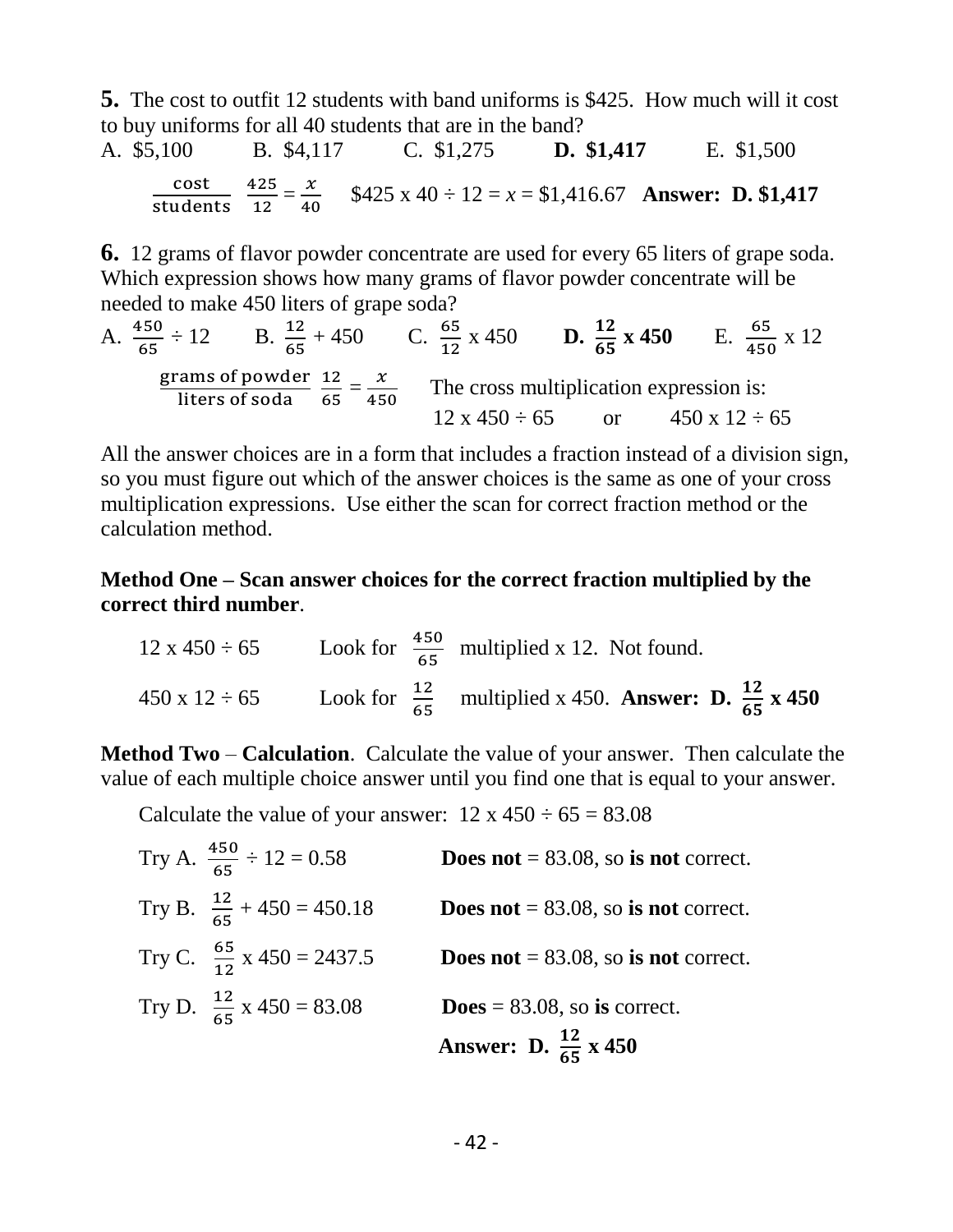**7.** In a survey of 450 voters in Boone County, 65 said they would vote No on ballot question #1. How many of the 16,500 voters in Boone County do you predict will vote No on ballot question #1, based on these survey results?

**A. 2,383** B. 254 C. 385 D. 2,833 E. 238  $\frac{\text{voters}}{\text{\# of No votes}} \qquad \frac{450}{65} = \frac{16,500}{x}$  $\frac{500}{x}$  65 x 16,500 ÷ 450 = x = 2,383.3 **Answer: A. 2,383 voters**

**8.** On the blueprints for a house, ¼ inch is equal to 1 foot. What are the dimensions on the blueprint of a room with actual measurements of 30 feet long and 20 feet wide?

A. 8 inches by 4 inches B. 50 inches by 10 inches C. 15 inches by 10 inches **D. 7.5 inches by 5 inches** E. 60 inches by 40 inches

LENGTH:  $\frac{\text{actual feet}}{\text{inches on blueprint}}$   $\frac{1}{\frac{1}{4}}$  $rac{1}{\frac{1}{4}} = \frac{30}{x}$  $\frac{30}{x}$  30 x 1/4 ÷ 1 = x = 7.5 Length  $= 7.5$  inches

WIDTH:  $\frac{\text{actual feet}}{\text{inches on blueprint}}$   $\frac{1}{\frac{1}{4}}$  $rac{1}{\frac{1}{4}} = \frac{20}{x}$  $\frac{20}{x}$  20 x  $\frac{1}{4} \div 1 = x = 5$ Width  $=$  5 inches

#### **Answer: D. 7.5 inches long by 5 inches wide**

**9.** At New You Yoga School, there are currently 353 students enrolled, which corresponds to 72% of maximum enrollment. How many more students would the school need to sign up to reach their goal of 95% enrollment? A. 466 B. 335 **C. 113** D. 265 E. 268

| % enrollment | 72  | $353 \times 95 \div 72 = x = 465.76$<br>rounds up to 466 |
|--------------|-----|----------------------------------------------------------|
| students     | 353 |                                                          |

466 is the number of students the school will have at 95% enrollment. The question asks how many **more** students are needed to reach this goal.

Subtract: goal – current students  $466 - 353 = 113$ 

#### **Answer: C. 113 more students**

**10.** If a school system can purchase a bulk package of 500 workbooks for \$195, what is the cost per workbook?

| A. \$3.90 | B. \$2.56 | C. \$0.39                                                                                              | D. \$0.49 | E. \$0.93 |
|-----------|-----------|--------------------------------------------------------------------------------------------------------|-----------|-----------|
|           |           | <u>workbooks</u> $\frac{500}{195} = \frac{1}{x}$ \$195 x 1 ÷ 500 = x = \$0.39 <b>Answer: C. \$0.39</b> |           |           |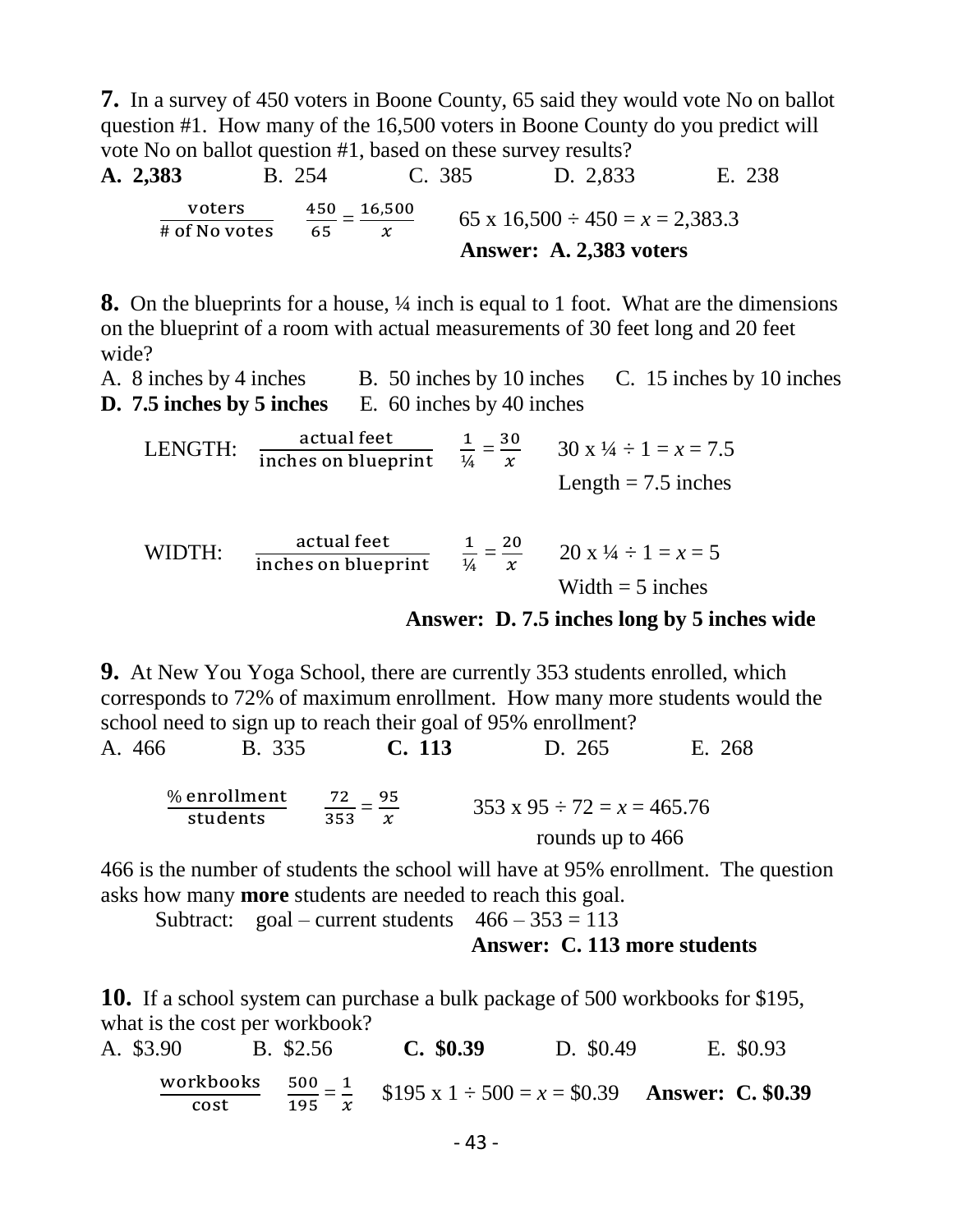**11.** How many patterns can a machine cut in 15 minutes, if it is set to cut 32 patterns per hour?

A. 2.13B. 4.8 C. 16 D. 48 **E. 8** minutes 60<br>patterns 32  $\frac{60}{32} = \frac{15}{x}$  $\mathcal{X}$ 15 x  $32 \div 60 = x = 8$  **Answer: E. 8 patterns OR**  hours 1<br>patterns 32  $\frac{1}{32} = \frac{0.25}{x}$  $\mathcal{X}$ 0.25 x  $32 \div 1 = x = 8$  **Answer: E. 8 patterns** 

**Shortcut –** If you see that there are four 15 minute periods in 1 hour, divide the 32 patterns in 1 hour by 4.  $32 \div 4 = 8$  **Answer: E. 8 patterns** 

**12.** The formula to make Ocean Blue paint calls for 6 gallons of blue paint and ½ gallon of green paint. Which of the following combinations will correctly produce Ocean Blue paint?

- 
- A. 12 gal. blue  $\& \frac{3}{4}$  gal. green B. 15 gal. blue  $\&$  2 gal. green
- C.4 gal. blue & ¼ gal. green **D. 21 gal. blue & 1 ¾ gal. green**
- E. 8 gal. blue  $& 1$  gal. green

In this type of problem, the question provides the first ratio of a proportion, and the answer choices provide five possibilities for the second ratio of the proportion. Remember that both ratios in a proportion are equal so both will simplify to the same number.

**Step 1** – Simplify the first ratio of the proportion that is given in the problem.

You are given:  $\frac{\text{blue}}{\text{green}}$   $\frac{6}{\frac{1}{2}}$  $\frac{6}{12}$  Divide to simplify:  $6 \div 0.5 = 12$ 

**Step 2** – Find one of the answer choices that also simplifies to 12 and you will have found the other half of your proportion.

|  |  | Try A. $\frac{\text{blue}}{\text{green}} = \frac{12}{34}$ 12 ÷ 0.75 = 16 <b>Does not</b> simplify to = 12, so is not correct.      |
|--|--|------------------------------------------------------------------------------------------------------------------------------------|
|  |  | Try B. $\frac{\text{blue}}{\text{green}}$ $\frac{15}{2}$ $15 \div 2 = 7.5$ Does not simplify to = 12, so is not correct.           |
|  |  | Try C. $\frac{\text{blue}}{\text{green}}$ $\frac{4}{\frac{1}{4}}$ $4 \div 0.25 = 16$ Does not simplify to = 12, so is not correct. |
|  |  | Try D. $\frac{\text{blue}}{\text{green}} = \frac{21}{134} = 21 \div 1.75 = 12$ <b>Does</b> = 12, so is correct.                    |
|  |  | Answer: D. 21 gal. blue $\&$ 1 $\frac{3}{4}$ gal. green                                                                            |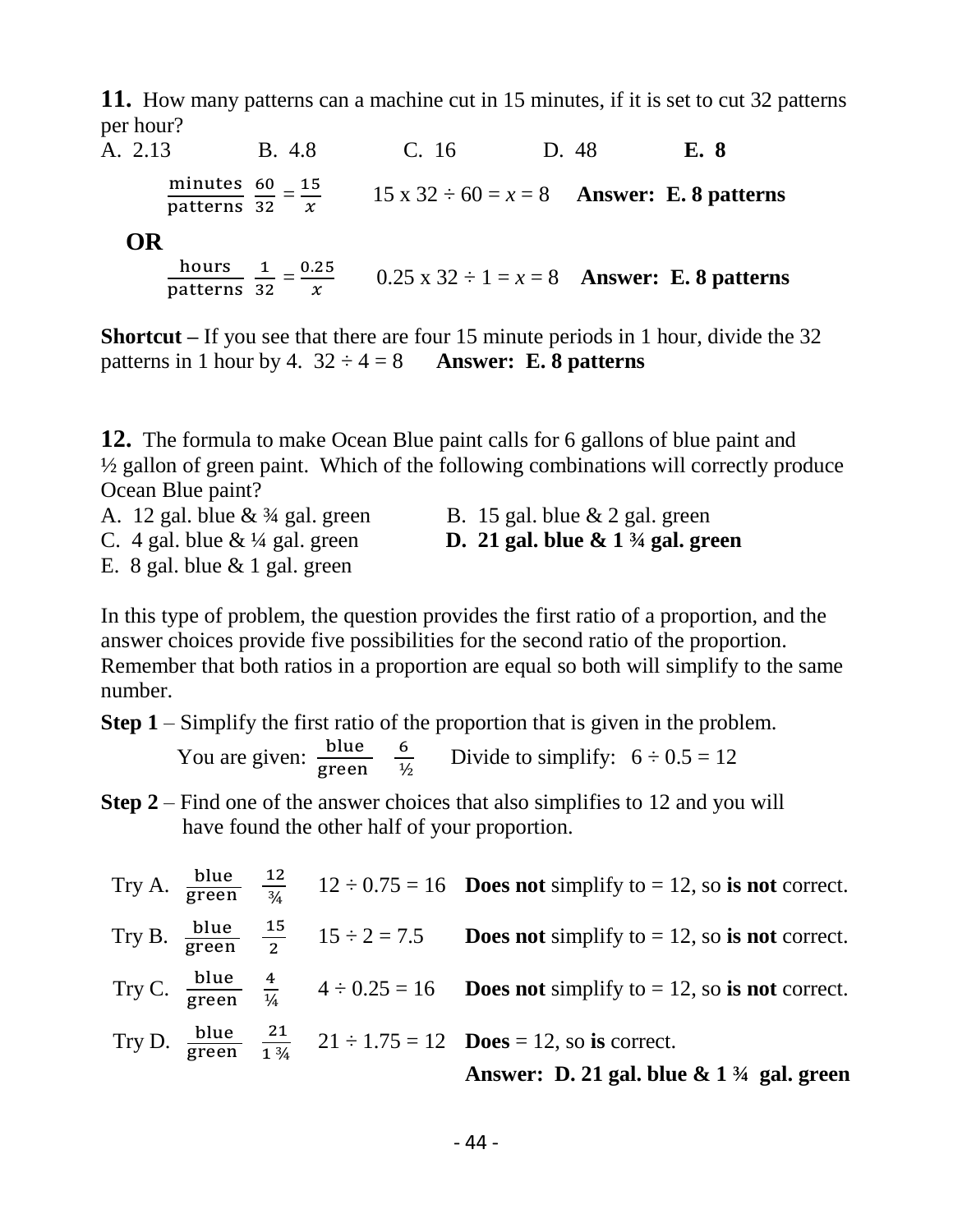**13.** Two tourist attractions are 9.4 centimeters (cm) apart on a map of France, and the scale on the map is 2.2 centimeters  $(cm) = 25$  kilometers  $(km)$ . Choose one of the expressions below that you would you use to get the best estimate of the actual distance between the two locations.

A. 
$$
\frac{25}{2}
$$
 x 10 **B.**  $\frac{25}{2}$  x 9 **C.**  $\frac{9}{2}$  + 25 **D.**  $\frac{10}{3}$  x 25 **E.**  $\frac{2}{9}$  x 25

The problem asks for the best estimate, so numbers will be rounded.

2.2 cm rounds down to 2 cm.

9.4 cm rounds down to 9 cm.

$$
\frac{\text{cm on map}}{\text{actual km}} \quad \frac{2.2}{25} = \frac{9.4}{x} \quad \blacktriangleright \quad \frac{2}{25} = \frac{9}{x} \quad \text{The cross multiplication expression is:}
$$
\n
$$
25 \times 9 \div 2 \qquad \text{or} \qquad 9 \times 25 \div 2
$$

All the answer choices are in a form that includes a fraction instead of a division sign, so you must figure out which of the answer choices is the same as one of your cross multiplication expressions. Use either the scan for correct fraction method or the calculation method.

**Method One – Scan answer choices for the correct fraction multiplied by the correct third number**.

25 x 9 ÷ 2  
25 x 9 ÷ 2  
25 x 2  
26 
$$
\frac{9}{2}
$$
 multiplied x 25. Not found.  
25 x 2  
26  $\frac{25}{2}$  multiplied x 9. **Answer: B.**  $\frac{25}{2}$  x 9

**Method Two** – **Calculation**. Calculate the value of your answer. Then calculate the value of each multiple choice answer until you find one that is equal to your answer.

Calculate the value of your answer:  $25 \times 9 \div 2 = 112.5$ 

Try A. 
$$
\frac{25}{2}
$$
 x 10 = 125 **Does not** = 112.5, so **is not** correct.  
Try B.  $\frac{25}{2}$  x 9 = 112.5 **Does** = 112.5, so **is correct**. **Answer:** B.  $\frac{25}{2}$  x 9

**14.** A local road map has a scale of 6 miles per inch. If the actual distance between two towns is 57 miles, how many inches apart will they be on the map?

A. 9 B. 51 C. 5.9 **D. 9.5** E. 10.5  
\nactual miles 
$$
\frac{6}{1} = \frac{57}{x}
$$
 1 x 57 ÷ 6 = x = 9.5 **Answer: D. 9.5 inches**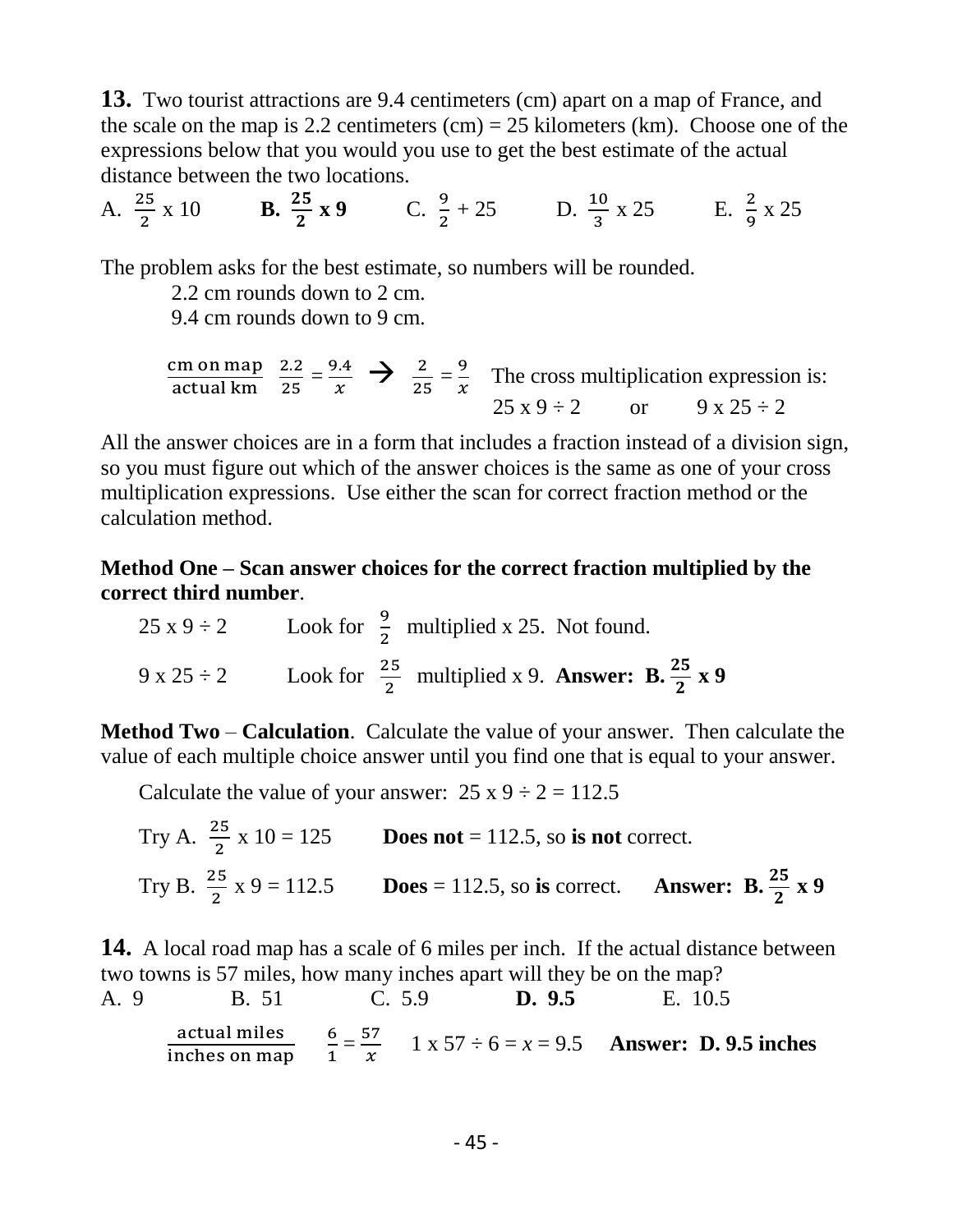**15.** Which expression below shows the cost of one ounce of Supersuds Laundry Powder if a 48 ounce box is on sale for \$3.29? A. 48 ÷ \$3.29 **B. \$3.29 ÷ 48** C. 48 – \$3.29 D. 48 x \$3.29 E. 48 + \$3.29 ounces \$ 48  $\frac{48}{3.29} = \frac{1}{x}$  $\mathcal{X}$ \$3.29 x 1  $\div$  48 is the cross multiplication expression.

It can be shortened to  $\$3.29 \div 48$  because \$3.29 x 1 is the same as \$3.29 . **Answer: B. \$3.29 ÷ 48** 

**16.** A company has 150 clerks and 6 shift supervisors. If each clerk can produce 12 invoices in 3 hours, how many invoices can a clerk produce in an 8 hour shift? **A. 32** B. 12.5 C. 37.5 D. 23 E. 50 invoices hours 12  $\frac{12}{3} = \frac{x}{8}$  $\frac{x}{8}$  8 x 12 ÷ 3 = x = 32 **Answer: A. 32 invoices** 

Watch out for extra numbers included in the problem that are not needed to calculate the answer to the question being asked. The numbers of clerks and supervisors do not enter into the calculation for the number of invoices 1 clerk can produce.

**17.** A company can manufacture 525 Fluid Analyzer Machines per week when it is working under normal conditions at 95% capacity. How many Fluid Analyzer Machines per week can the company make when it is undergoing renovations and working at only 65% capacity?

A. 341 B. 11 **C. 359** D. 395 E. 314 % capacity machines  $\frac{95}{525} = \frac{65}{x}$  $\mathcal{X}$ 525 x  $65 \div 95 = x = 359.2$  **Answer: C. 359 machines**

**18.** How long will it take to polish a 120 piece silver service if it takes 30 minutes to polish 16 pieces of silver?

| A. 3 hours 75 minutes                | B. 64 minutes                 |                       | C. 3 hours 15 minutes               |
|--------------------------------------|-------------------------------|-----------------------|-------------------------------------|
| D. 4 hours                           |                               | E. 3 hours 45 minutes |                                     |
| hours<br>pieces of silver $16 - 120$ | $\frac{0.5}{x} = \frac{x}{x}$ |                       | $120 \times 0.5 \div 16 = x = 3.75$ |
|                                      |                               |                       | Answer: E. 3 hours 45 minutes       |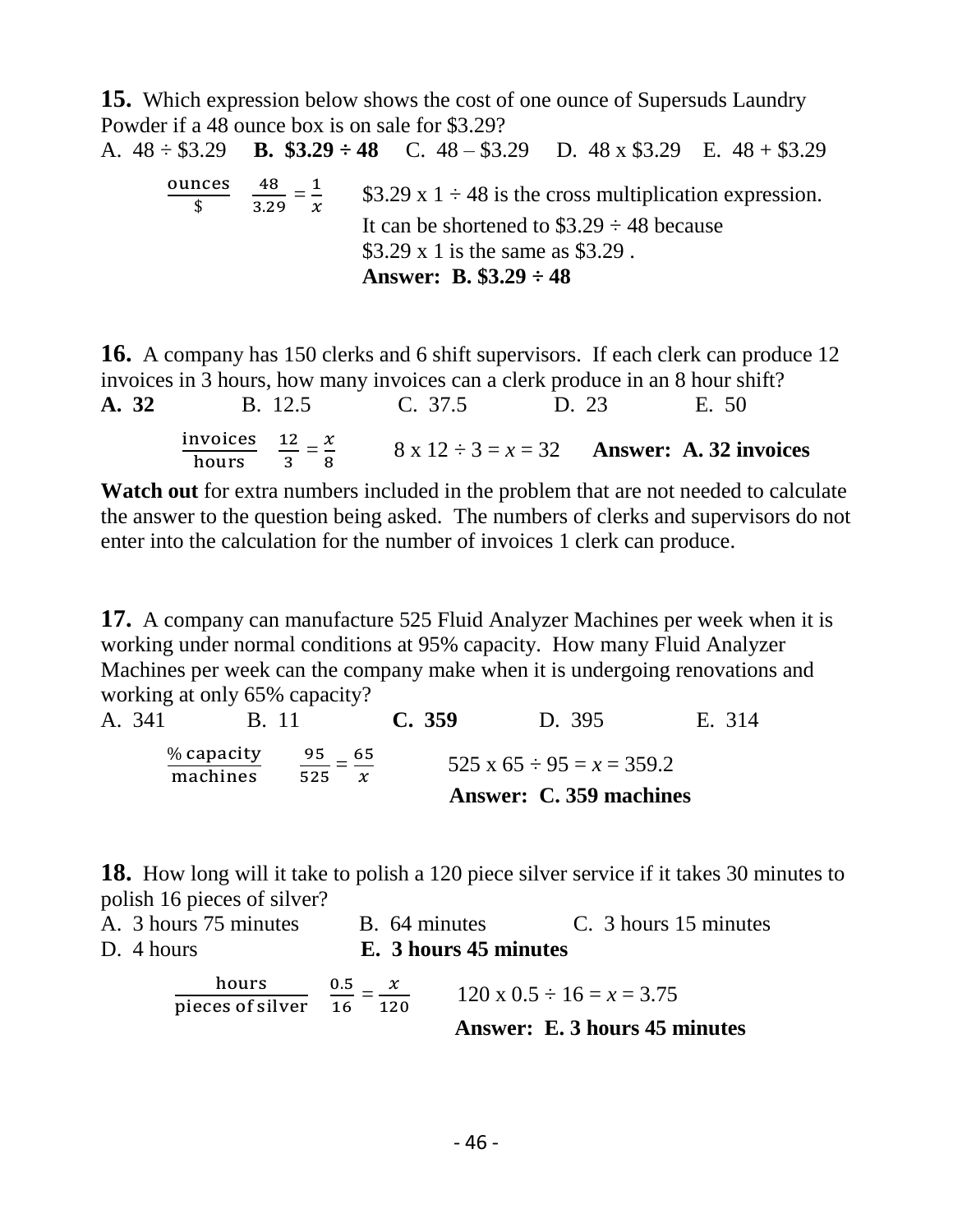**19.** If a package of 75 cups costs \$12.99, which expression shows the cost of 35 cups?

A.  $$12.99 \div 75$  B.  $75 \div $12.99$  C.  $35 \times $12.99 \div 75$ D.  $75 \times \$12.99 \div 35$  E.  $35 \div \$12.99$ cups  $\frac{ips}{\$} \frac{75}{12.9}$  $\frac{75}{12.99} = \frac{35}{x}$  $\mathcal{X}$  The cross multiplication expression is:  $$12.99 \times 35 \div 75$  or  $35 \times $12.99 \div 75$  **Answer: C. 35 x \$12.99 ÷ 75**

**20.** Synthesis of Formula A is in direct proportion to the amount of carbon present. If ½ ounce (oz) of Formula A can be synthesized from every 8 pounds (lb) of carbon, how many ounces of Formula A can be synthesized from 60 pounds of carbon? A. 4 **B. 3 ¾** C. 30 D. 960 E. 3 ¼ lb carbon  $\frac{16 \text{ carbon}}{26 \text{Formula A}}$   $\frac{8}{\frac{1}{2}}$  $\frac{8}{\frac{1}{2}} = \frac{60}{x}$  $\frac{60}{x}$   $\frac{1}{2}$  x 60 ÷ 8 = x = 3.75 **Answer: B. 3 ¾ oz of Formula A** 

**21.** On the floor plan of a new restaurant, the cashier/waiting area measures 6 inches wide x 12 inches long, and each inch on the floor plan equals 2  $\frac{1}{2}$  feet of actual distance. What are the actual length and width of the cashier/waiting area?

**A. 30 feet x 15 feet** B. 4.8 feet x 2.4 feet C. 30 inches x 15 inches D. 4.8 inches x 2.4 inches E. 14.5 feet x 8.5 feet

LENGTH:  $\frac{\text{actual feet}}{\text{inches on floor plan}} \frac{2\frac{1}{2}}{1}$  $\frac{\frac{1}{2}}{1} = \frac{x}{12}$  $\frac{x}{12}$  12 x 2 ½ ÷ 1 = x = 30 Length  $=$  30 feet WIDTH:  $\frac{\text{actual feet}}{\text{inches on floor plan}} \frac{2\frac{1}{2}}{1}$  $\frac{\frac{1}{2}}{1} = \frac{x}{6}$  $\frac{x}{6}$  6 x 2  $\frac{1}{2}$  ÷ 1 = x = 15 Width  $= 15$  feet

 **Answer: A. 30 feet long x 15 feet wide**

**Shortcut** – If every inch =  $2 \frac{1}{2}$  feet, 6 inches x  $2 \frac{1}{2} = 15$  feet for the width, and 12 inches x  $2\frac{1}{2} = 30$  feet for the length.

**22.** If a 24-pack of pens costs \$7.99, which expression shows the cost per pen? **A. \$7.99 ÷ 24** B. 24 ÷ \$7.99 C. 24 – \$7.99 D. 24 x \$7.99 E. 24 + \$7.99

pens  $\frac{\text{ens}}{\$}$   $\frac{24}{7.99}$  $\frac{24}{7.99} = \frac{1}{x}$  $\mathcal{X}$ 1 x  $$7.99 \div 24$  is the cross multiplication expression. It can be shortened to  $$7.99 \div 24$  because 1 x \$7.99 is the same as \$7.99 . **Answer: A. \$7.99 ÷ 24**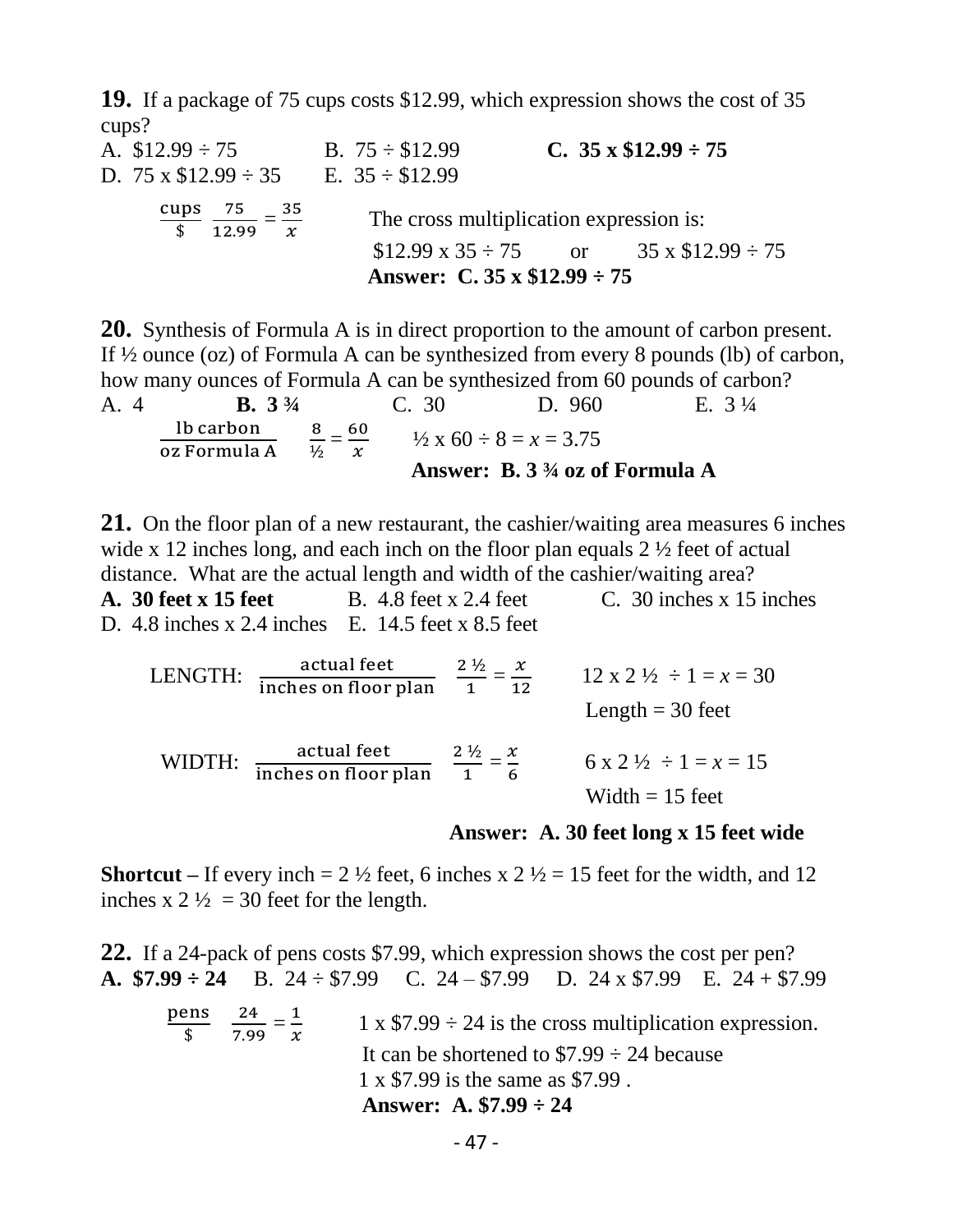**23.** To make 50 pounds of colored plaster it takes 7.5 ounces of tint. Which expression shows the best estimate of the number of pounds of colored plaster that can be made with 3.7 ounces of tint?

A.  $\frac{8}{50}$  x 4  $\frac{8}{50}$  x 4 B.  $\frac{50}{8}$  + 4 C.  $\frac{50}{8}$  x 3 D.  $\frac{4}{7}$  x 50 E.  $\frac{4}{8}$  x 50

The problem asks for the best estimate, so numbers will be rounded.

- 7.5 rounds up to 8.
- 3.7 rounds up to 4.

$$
\frac{\text{lb \, \, \text{plaster}}}{\text{oz \, \, \text{tint}}} \quad \frac{50}{7.5} = \frac{x}{3.7} \quad \Rightarrow \quad \frac{50}{8} = \frac{x}{4} \quad \text{The cross multiplication expression is:}
$$
\n
$$
50 \, \text{x} \, 4 \div 8 \quad \text{or} \quad 4 \, \text{x} \, 50 \div 8
$$

All the answer choices are in a form that includes a fraction instead of a division sign, so you must figure out which of the answer choices is the same as one of your cross multiplication expressions. Use either the scan for correct fraction method or the calculation method.

#### **Method One – Scan answer choices for the correct fraction multiplied by the correct third number**.

50 x 4 ÷ 8 Look for  $\frac{4}{8}$  multiplied x 50. **Answer: E.**  $\frac{4}{8}$  x 50

You can check the other cross multiplication expression if you want, but you don't need to since you have already found the answer.

 $4 \times 50 \div 8$  Look for  $\frac{50}{8}$  multiplied x 4. Not found.

**Method Two** – **Calculation**. Calculate the value of your answer. Then calculate the value of each multiple choice answer until you find one that is equal to your answer.

Calculate the value of your answer:  $50 \times 4 \div 8 = 25$ 

Try A. 
$$
\frac{8}{50}
$$
 x 4 = 0.64  
\n $\frac{8}{50}$  x 4 = 0.64  
\n $\frac{50}{8} + 4 = 10.25$   
\n $\frac{50}{8}$  x 3 = 18.75  
\n $\frac{50}{8}$  x 3 = 18.75  
\n $\frac{4}{7}$  x 50 = 28.57  
\n $\frac{4}{5}$  Does not = 25, so is not correct.  
\nTry D.  $\frac{4}{7}$  x 50 = 28.57  
\n $\frac{4}{8}$  Tooes not = 25, so is not correct.  
\n $\frac{4}{8}$  Tooes = 25, so is correct. Answer: E.  $\frac{4}{8}$  x 50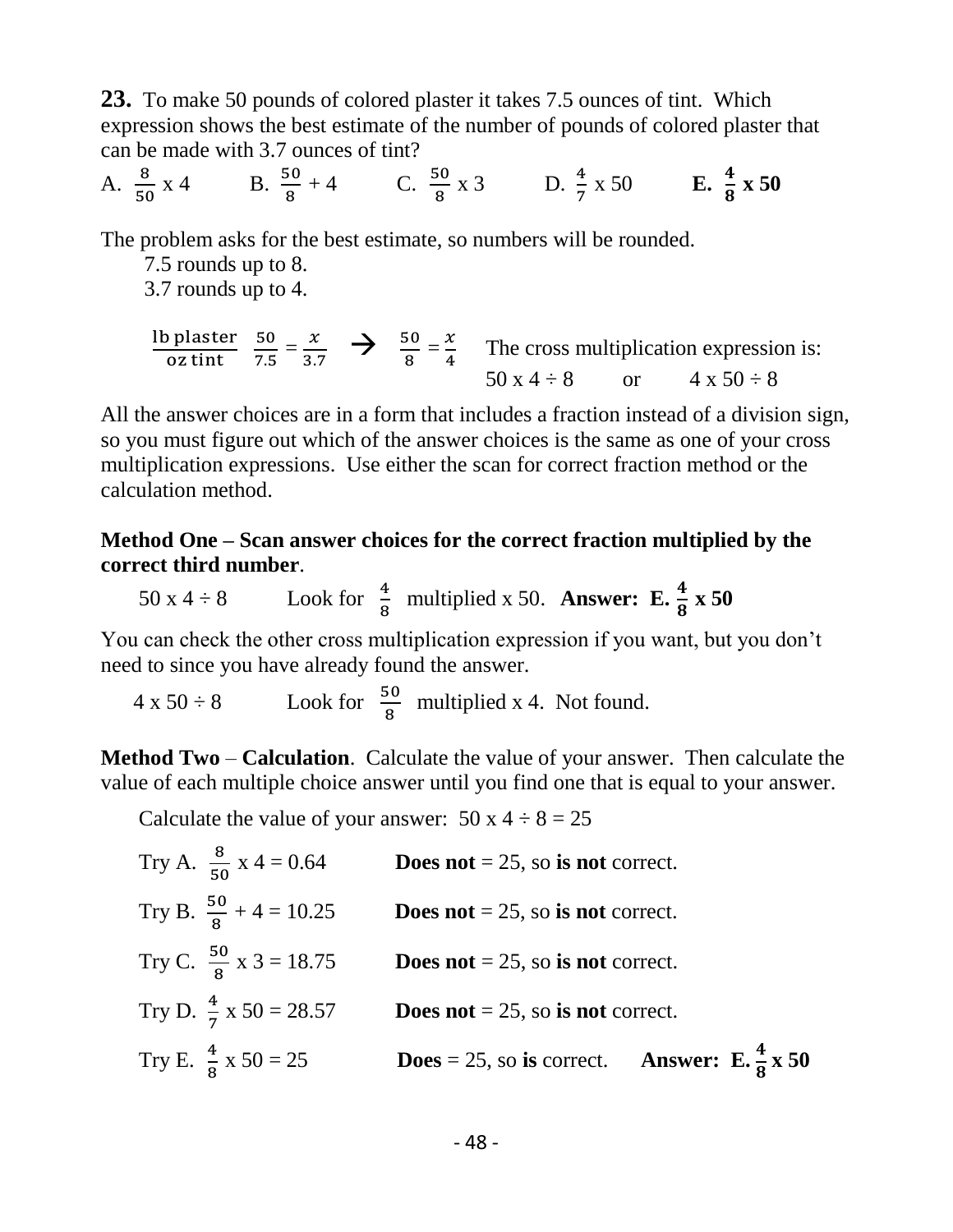**24.** There is ¾ ounce of salt in every 12 pounds of cake mix. How many ounces of salt will be needed to make 200 pounds of cake mix?

**A.** 12 <sup>1</sup>/<sub>2</sub> B. 12 <sup>3</sup>/<sub>4</sub> C. 9 D. 16 <sup>1</sup>/<sub>2</sub> E. 16 <sup>3</sup>/<sub>4</sub> oz salt lb cake mix ¾  $\frac{3/4}{12} = \frac{x}{20}$  $\frac{x}{200}$   $\frac{3}{4}$  x 200 ÷ 12 = x = 12.5 **Answer: A. 12**  $\frac{1}{2}$  oz

**25.** A flavor formula calls for 1 ½ grams of coffee and 2 liters of water (H2O). Which of the following combinations will produce the same concentration of these two ingredients?

A.  $\frac{1}{2}$  gram coffee & 3 liters water B. 3 grams coffee & 6 liters water

**C. 8**  $\frac{1}{4}$  grams coffee & 11 liters water D. 2  $\frac{1}{2}$  grams coffee & 6 liters water

E. 10  $\frac{1}{2}$  grams coffee & 5 liters water

In this type of problem, the question provides the first ratio of a proportion, and the answer choices provide five possibilities for the second ratio of the proportion. Remember that both ratios in a proportion are equal so both will simplify to the same number.

**Step 1** – Simplify the first ratio of the proportion that is given in the problem.

You are given:  $\frac{\text{grams of coffee}}{\text{liters of H2O}} \frac{1\frac{1}{2}}{2}$  $\frac{1}{2}$  Divide to simplify:  $1.5 \div 2 = 0.75$ 

**Step 2** – Find one of the answer choices that also simplifies to 0.75 and you will have found the other half of your proportion.

| Try C. $\frac{\text{grams of coffee}}{\text{liters of H2O}} \frac{8\frac{1}{4}}{11}$ | $8.25 \div 11 = 0.75$<br><b>Does</b> simplify to $0.75$ , so is correct.<br>Answer: C. $8\frac{1}{4}$ grams coffee & 11 liters water |
|--------------------------------------------------------------------------------------|--------------------------------------------------------------------------------------------------------------------------------------|
|                                                                                      |                                                                                                                                      |
| Try B. $\frac{\text{grams of coffee}}{\text{liters of H2O}} \frac{3}{6}$             | $3 \div 6 = 0.5$<br><b>Does not</b> simplify to 0.75, so is not correct.                                                             |
| Try A. $\frac{\text{grams of coffee}}{\text{liters of H2O}} \frac{1}{2}$             | $0.5 \div 3 = 0.17$<br><b>Does not</b> simplify to $0.75$ , so is not correct.                                                       |